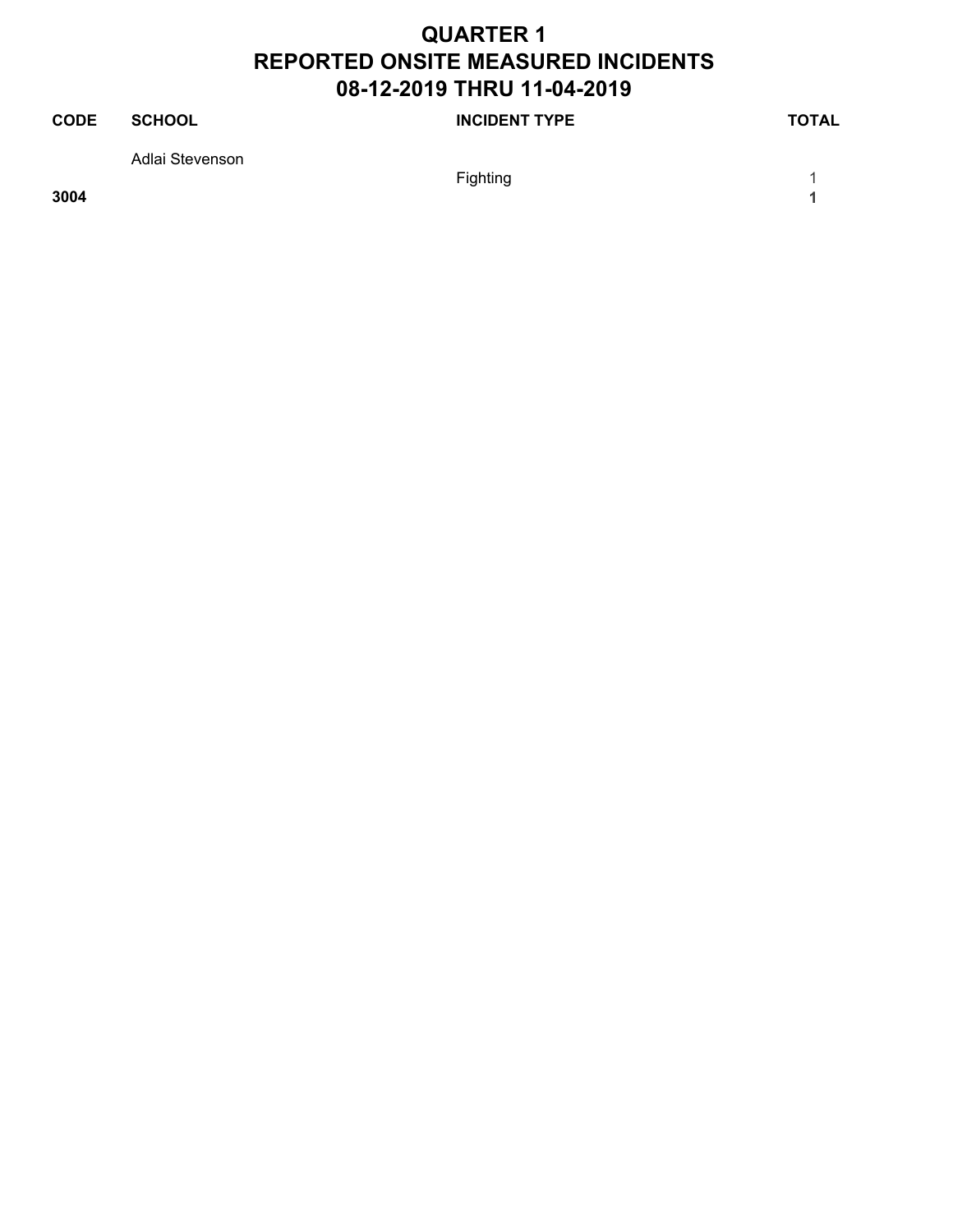Vandalism School Property<br>4

# **CODE SCHOOL SCHOOL INCIDENT TYPE TOTAL** Albert Bushnell Hart Fighting 2<br>Vandalism School Property 2

**8184 4**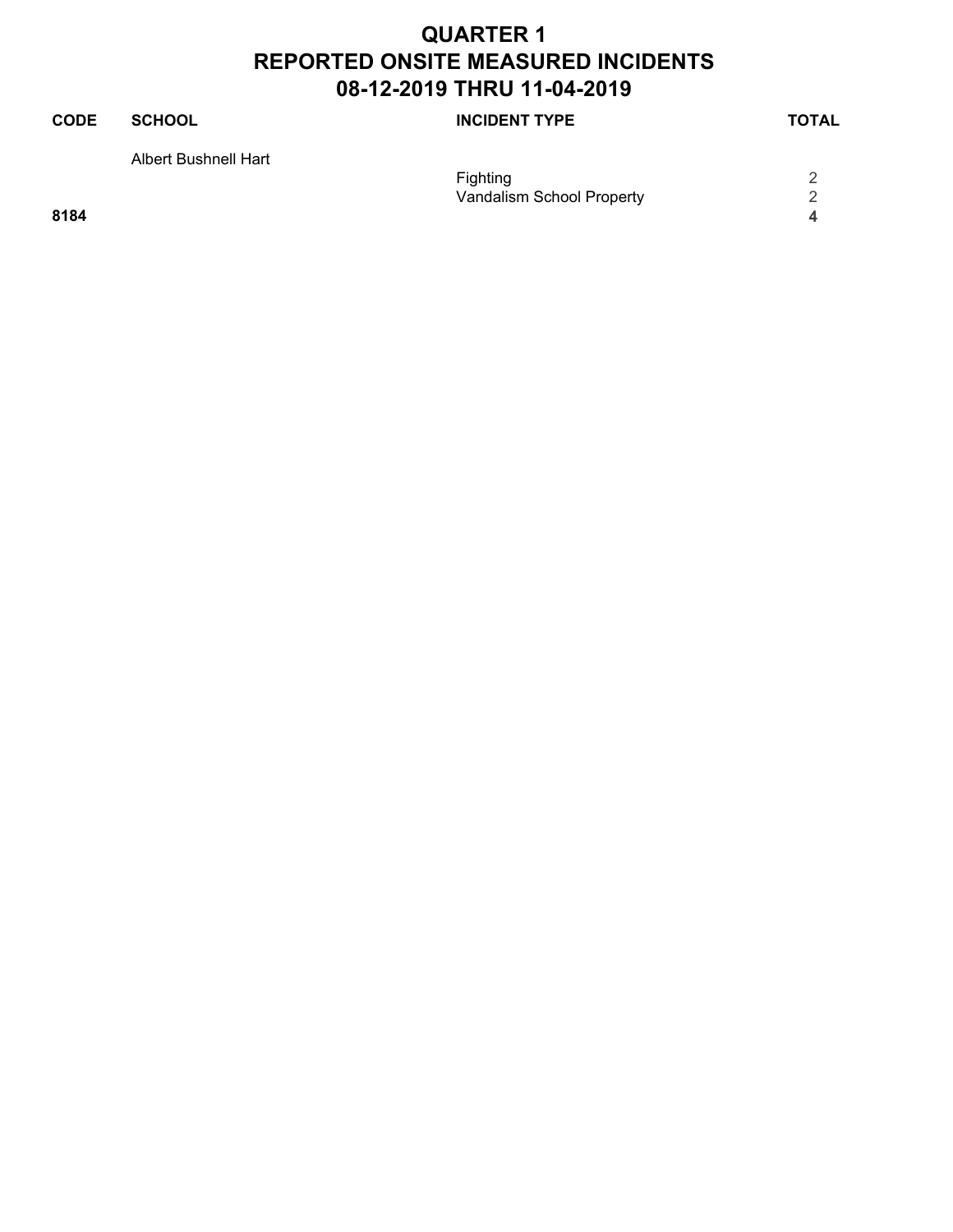| <b>CODE</b> | <b>SCHOOL</b>    | <b>INCIDENT TYPE</b>                 | TOTAL |
|-------------|------------------|--------------------------------------|-------|
|             | Alfred A Benesch |                                      |       |
|             |                  | <b>Assault Security Officer</b>      |       |
|             |                  | Assault Staff (Adult)                |       |
|             |                  | <b>Bullying</b>                      | ⌒     |
|             |                  | Menacing                             |       |
|             |                  | <b>Other Serious Incident</b>        | ◠     |
|             |                  | Possession of Other Dangerous Weapon |       |
|             |                  | Sexual Harassment                    | 2     |
|             |                  | Sexual Imposition                    |       |
|             |                  | Vandalism School Property            |       |
| 3195        |                  |                                      | 12    |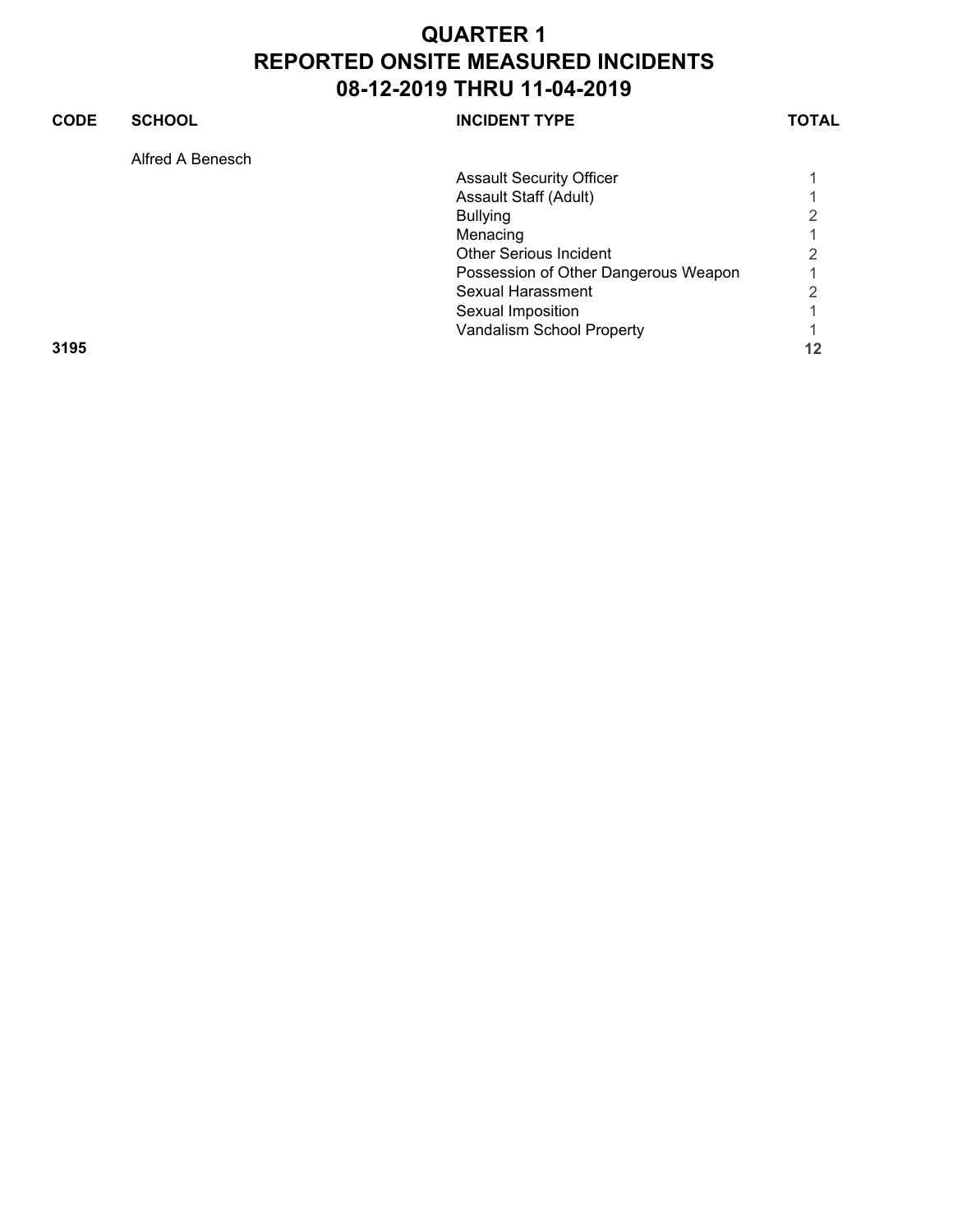| <b>CODE</b> | <b>SCHOOL</b> | <b>INCIDENT TYPE</b>          | <b>TOTAL</b> |
|-------------|---------------|-------------------------------|--------------|
|             | Almira        |                               |              |
|             |               | <b>Other Serious Incident</b> |              |
|             |               | Vandalism School Property     |              |
| 3012        |               |                               | △            |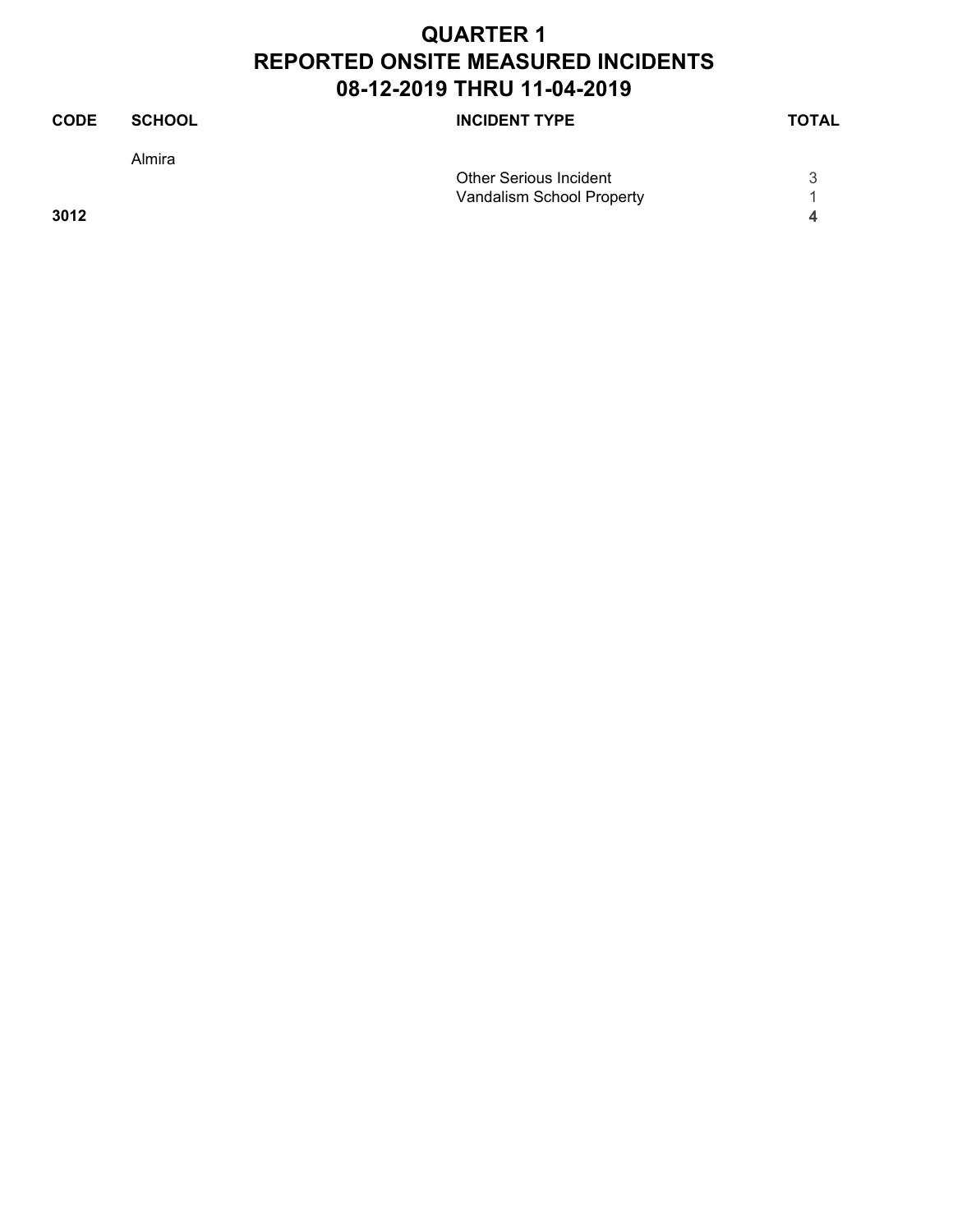### **CODE SCHOOL SCHOOL INCIDENT TYPE TOTAL**

Andrew J. Rickoff

|      | <b>Bullying</b>                      |   |
|------|--------------------------------------|---|
|      | Menacing                             |   |
|      | Possession of Other Dangerous Weapon | 3 |
| 3016 |                                      |   |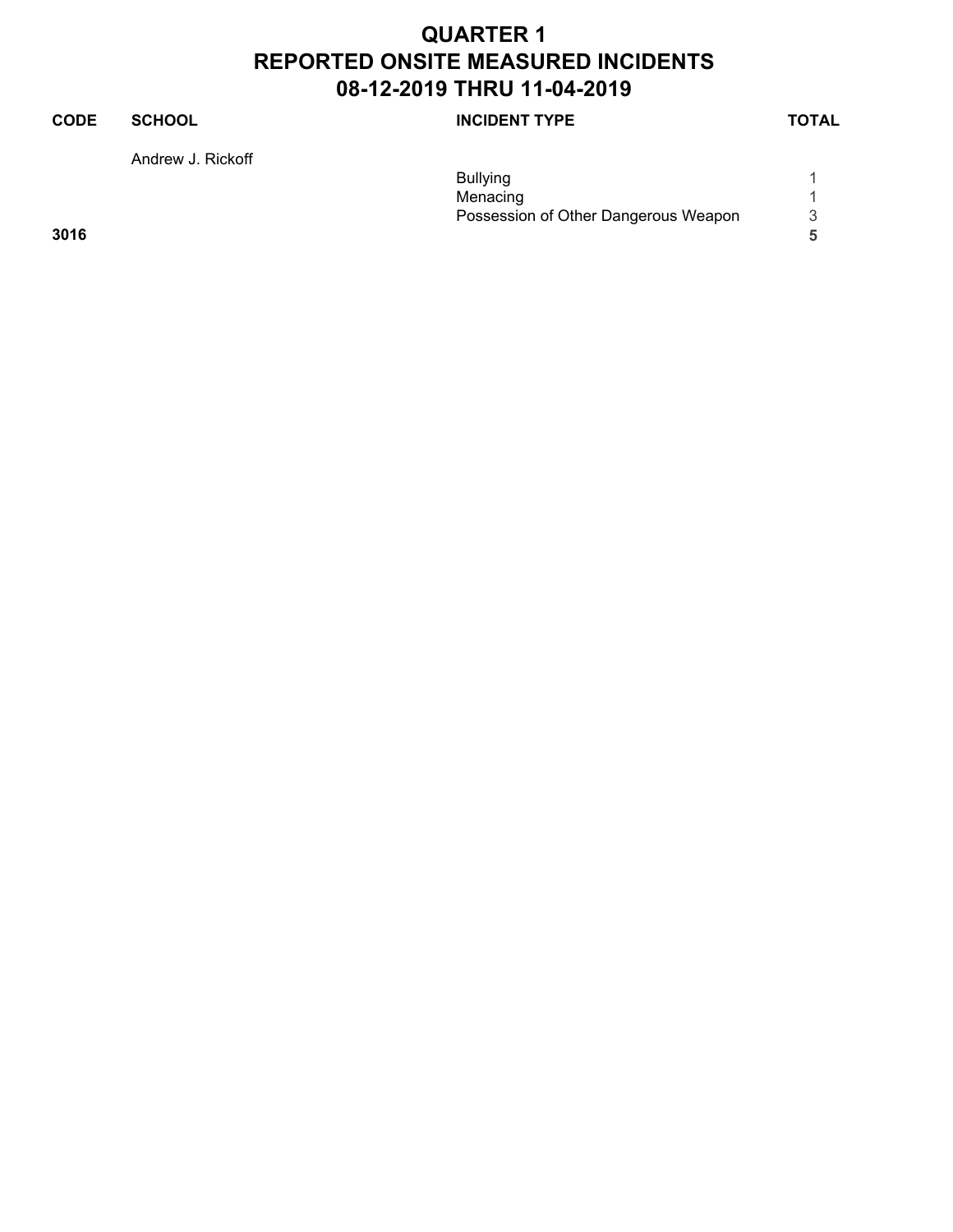| <b>SCHOOL</b> | <b>INCIDENT TYPE</b>          | <b>TOTAL</b> |
|---------------|-------------------------------|--------------|
| Anton Grdina  |                               |              |
|               | <b>Assault Student</b>        |              |
|               | Fighting                      |              |
|               | <b>Other Serious Incident</b> | 2            |
|               |                               | 4            |
|               |                               |              |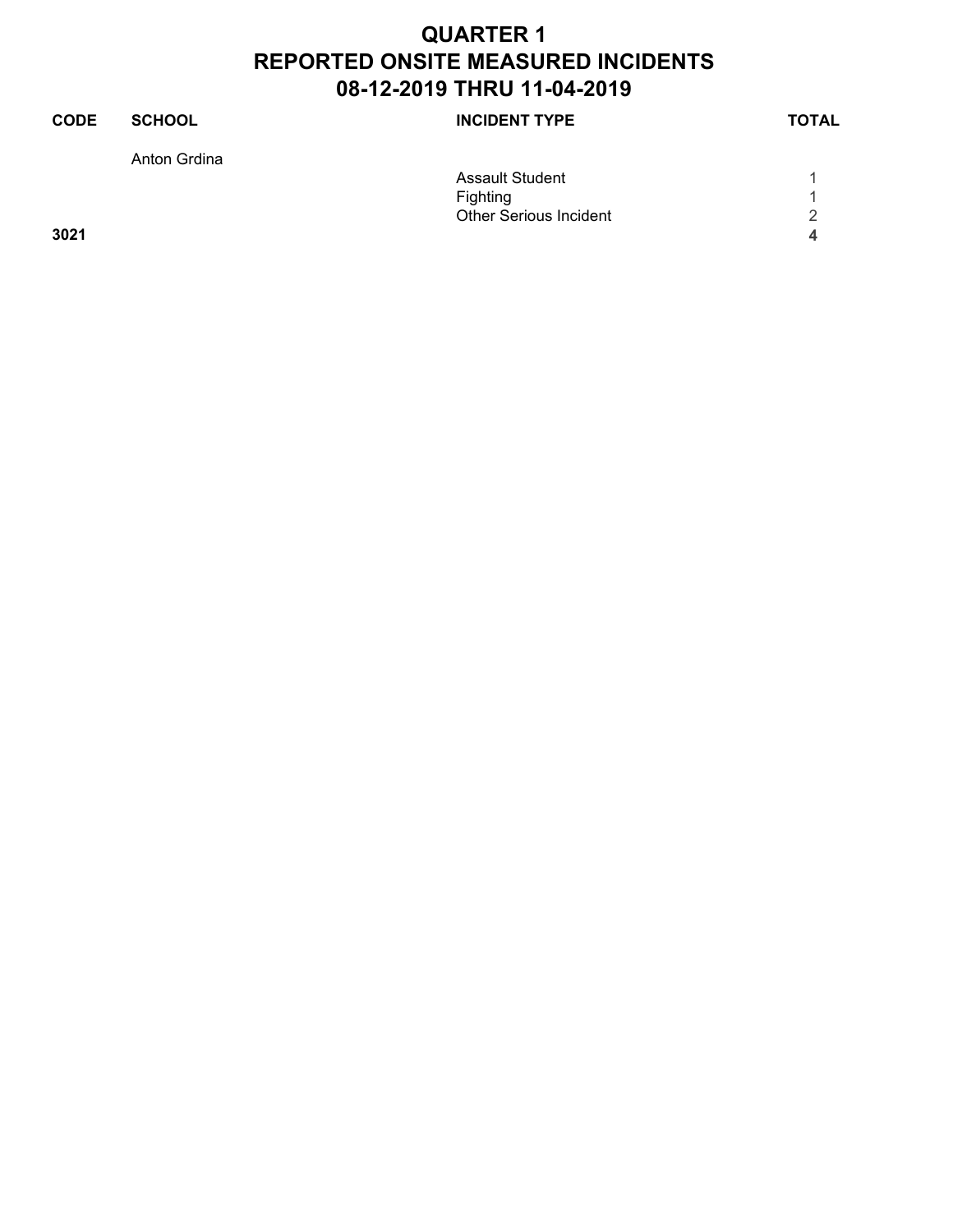| <b>CODE</b> | SCHOOL       | <b>INCIDENT TYPE</b> | <b>TOTAL</b> |
|-------------|--------------|----------------------|--------------|
|             | Artemus Ward |                      |              |
|             |              | Sexual Imposition    |              |

**3023 1**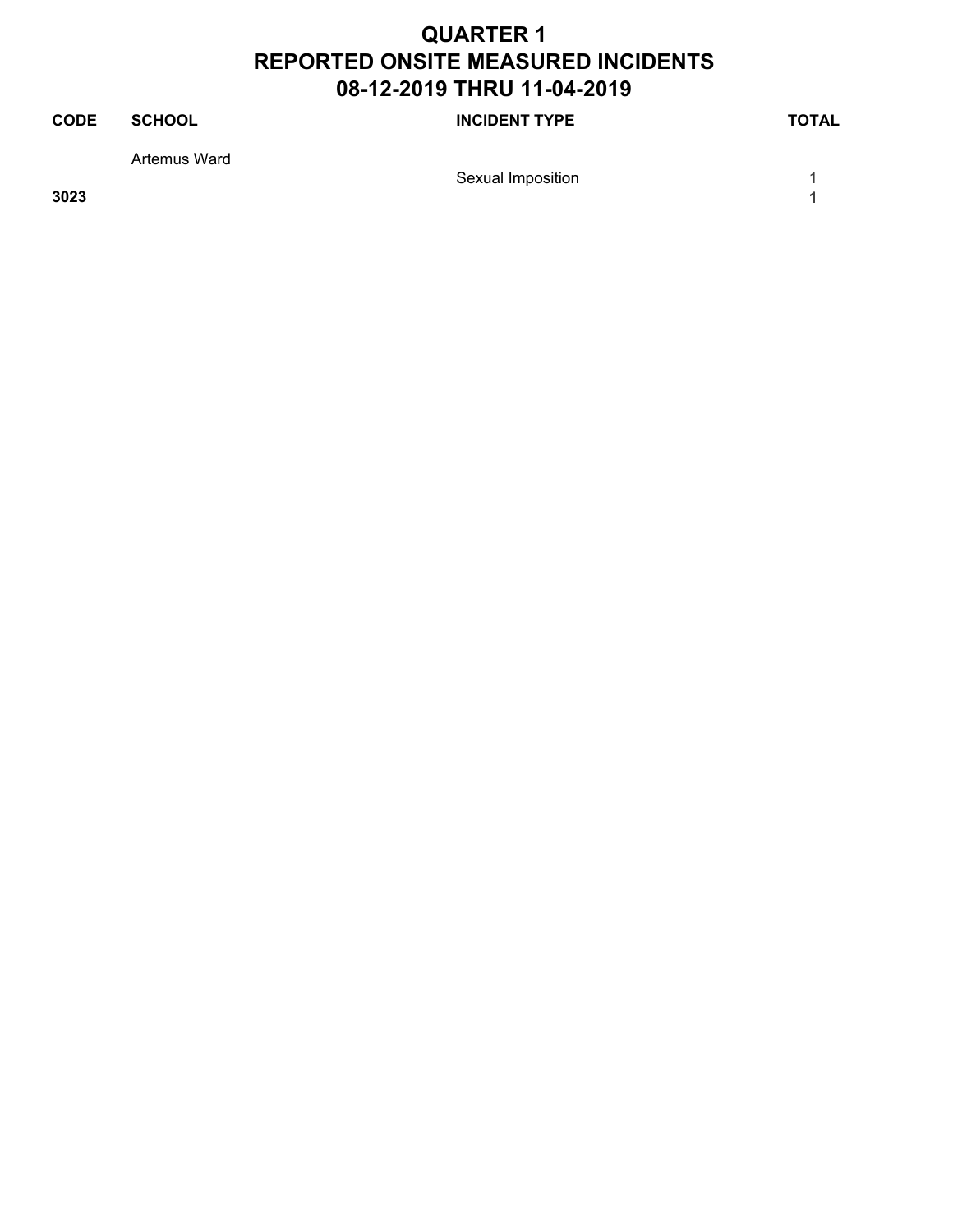| <b>CODE</b> | <b>SCHOOL</b>     | <b>INCIDENT TYPE</b>          | <b>TOTAL</b> |
|-------------|-------------------|-------------------------------|--------------|
|             | Benjamin Franklin |                               |              |
|             |                   | <b>Assault Student</b>        |              |
|             |                   | Assault Teacher               |              |
|             |                   | <b>Bullying</b>               |              |
|             |                   | <b>Other Serious Incident</b> | 2            |
|             |                   | Vandalism School Property     |              |
| 6036        |                   |                               | 6            |
|             |                   |                               |              |
|             |                   |                               |              |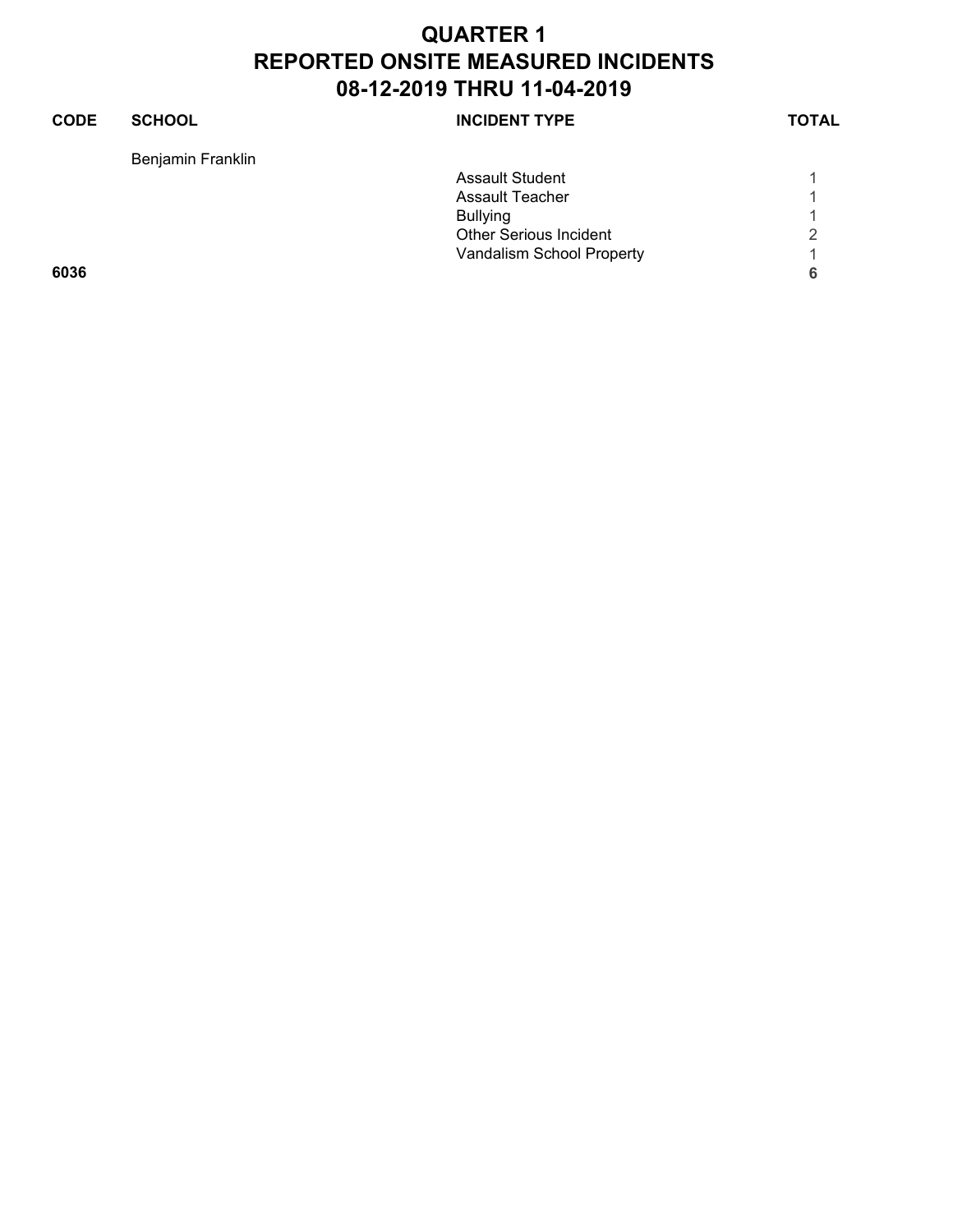| <b>CODE</b> | <b>SCHOOL</b> | <b>INCIDENT TYPE</b>                  | <b>TOTAL</b> |
|-------------|---------------|---------------------------------------|--------------|
|             | <b>Bolton</b> |                                       |              |
|             |               | Assault Student                       | 3            |
|             |               | Assault Teacher                       |              |
|             |               | <b>Bullying</b>                       | ⌒            |
|             |               | Fighting                              |              |
|             |               | <b>Other Serious Incident</b>         | 2            |
|             |               | Possession/Use of Scheduled Narcotics |              |
| 3041        |               |                                       | 10           |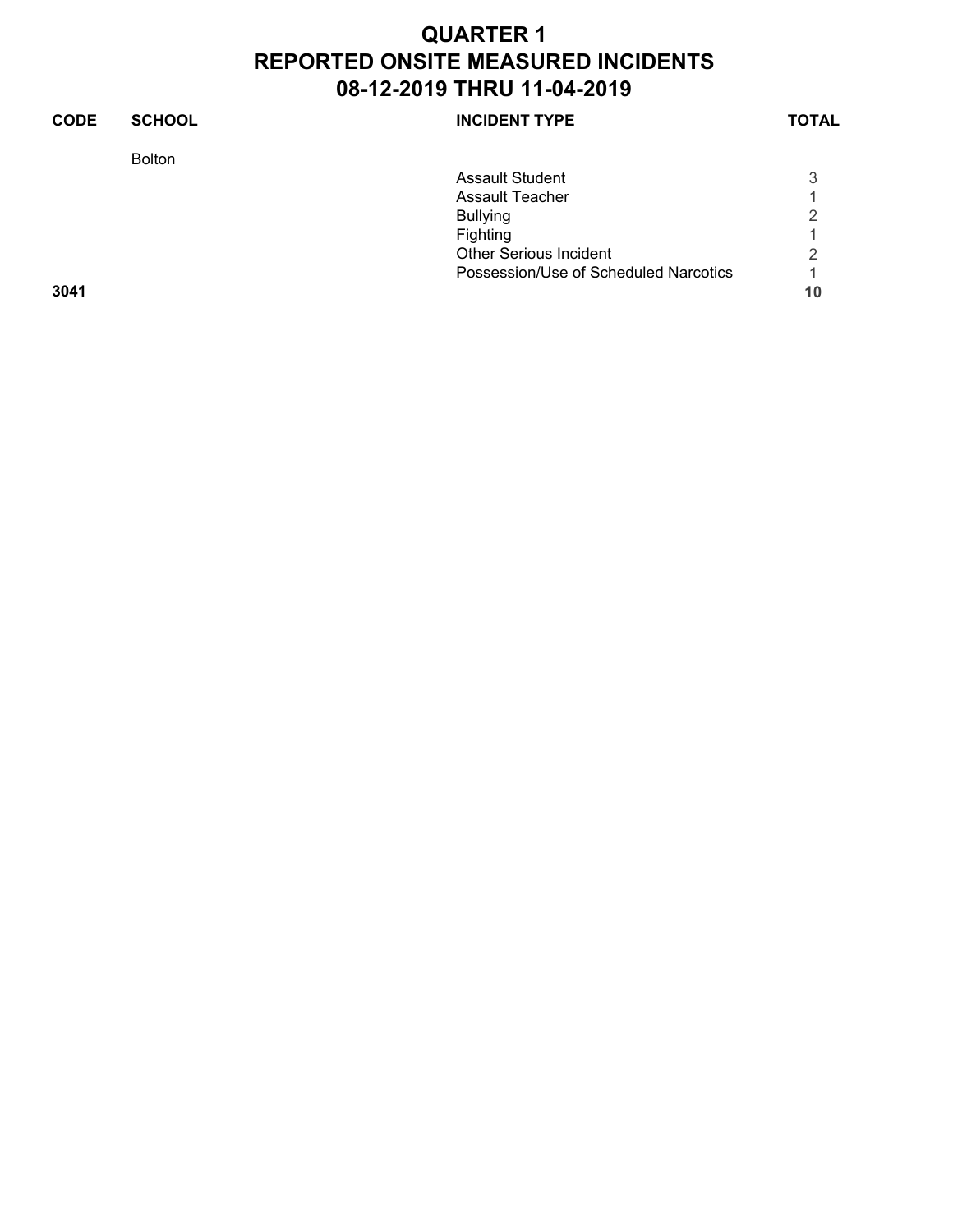| <b>CODE</b> | <b>SCHOOL</b> | <b>INCIDENT TYPE</b>            | <b>TOTAL</b> |
|-------------|---------------|---------------------------------|--------------|
|             | <b>Buhrer</b> | Theft of CMSD Computer Property |              |
| 3064        |               |                                 |              |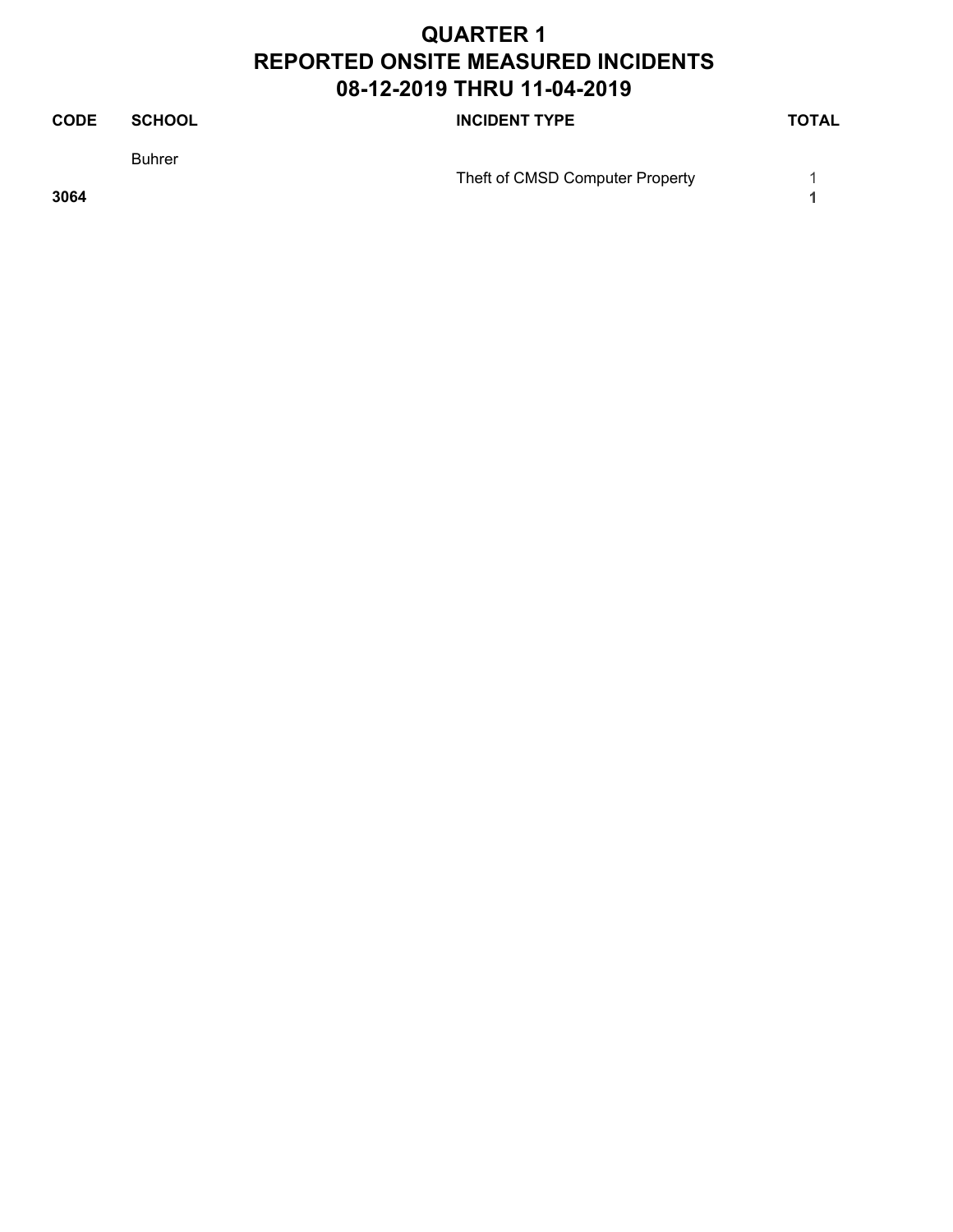### **CODE SCHOOL SCHOOL** INCIDENT TYPE TOTAL

Campus International High School

|      |  | <b>Assault Student</b>               |   |
|------|--|--------------------------------------|---|
|      |  | Fighting                             |   |
|      |  | <b>Other Serious Incident</b>        |   |
|      |  | Possession of Other Dangerous Weapon | 2 |
| 5282 |  |                                      |   |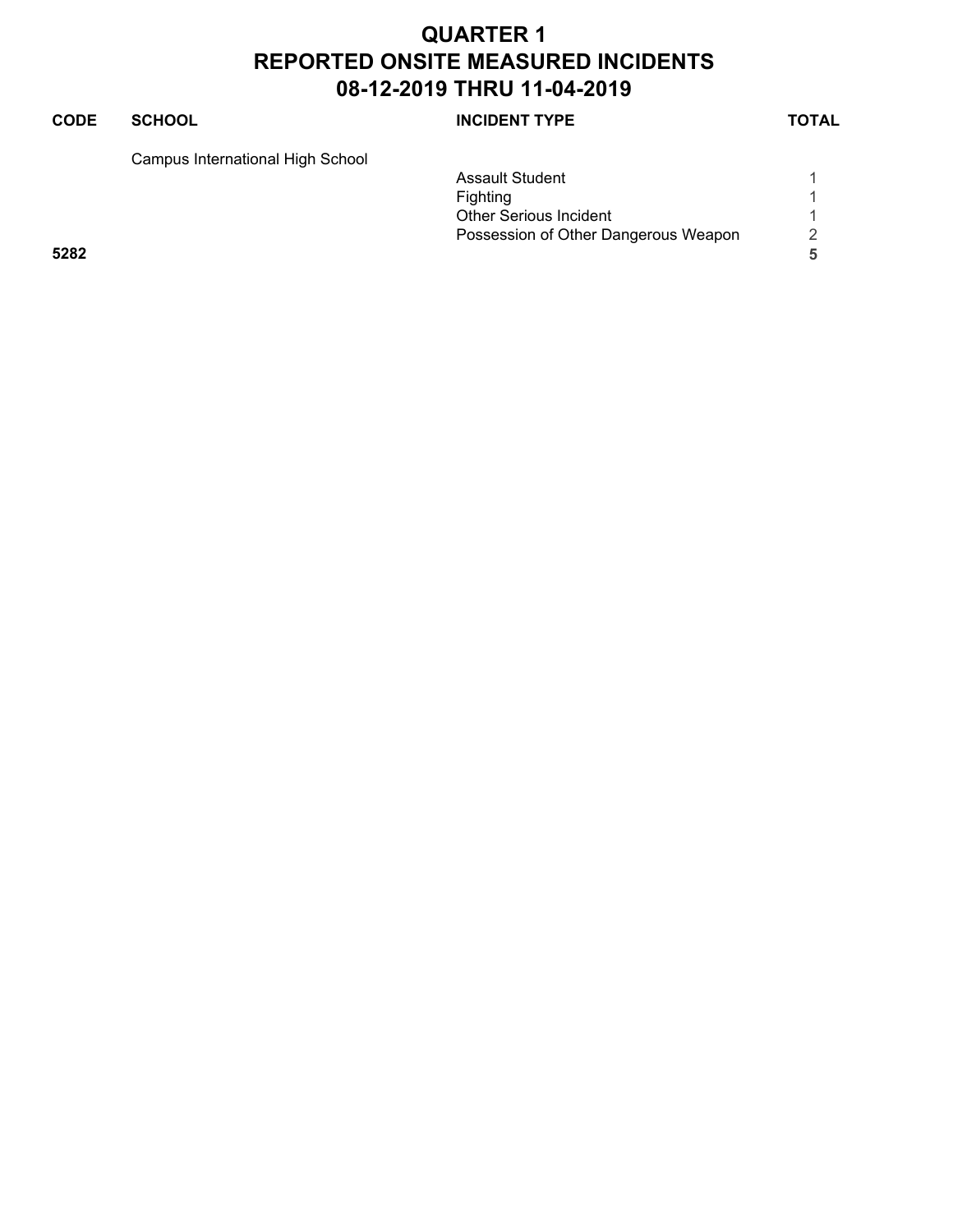### **CODE SCHOOL SCHOOL INCIDENT TYPE TOTAL** Campus International Program Other Serious Incident 2 Possession of Other Dangerous Weapon 1 **3102 3**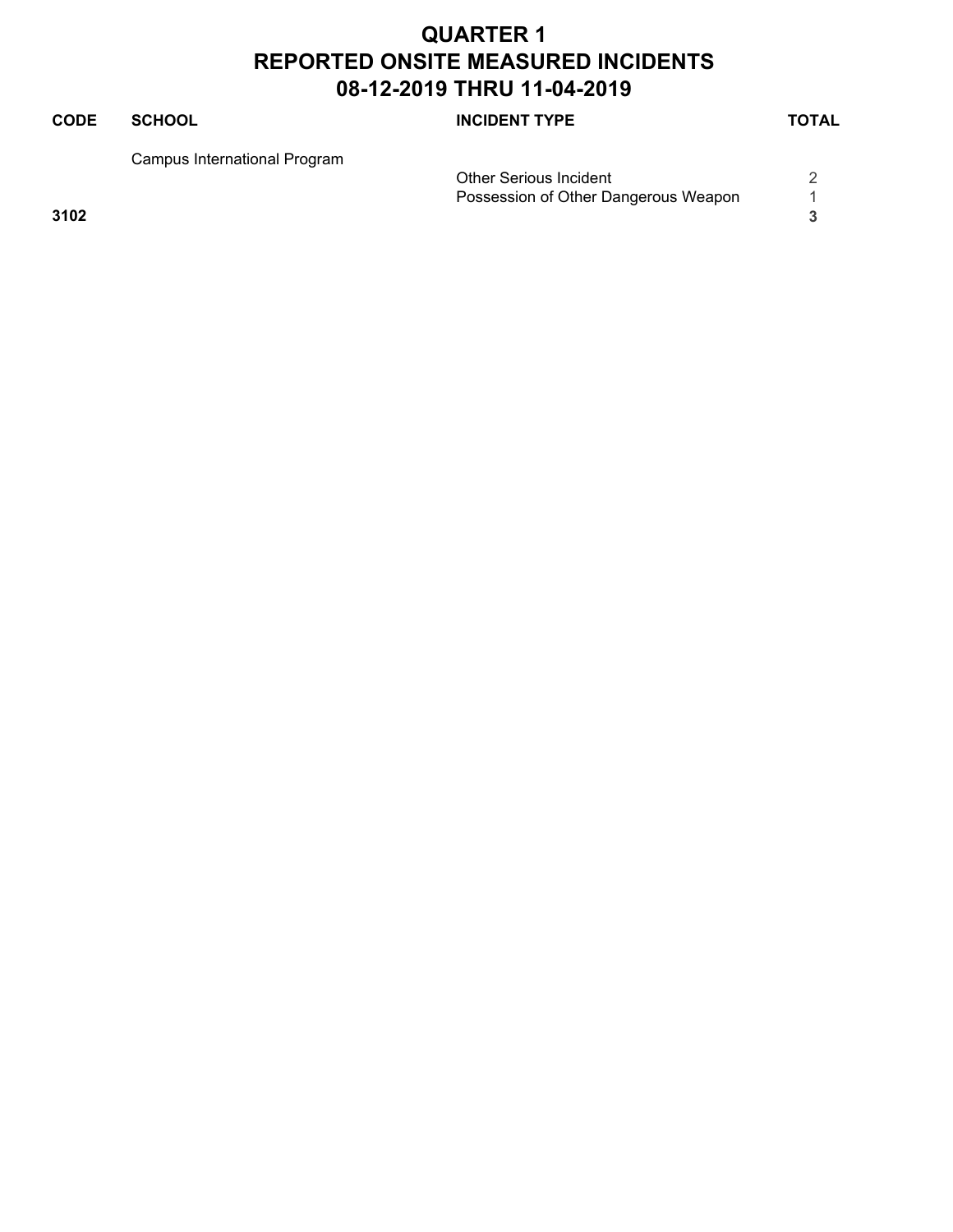| <b>CODE</b> | <b>SCHOOL</b> | <b>INCIDENT TYPE</b>          | <b>TOTAL</b> |
|-------------|---------------|-------------------------------|--------------|
|             | Case          |                               |              |
|             |               | <b>Assault Student</b>        |              |
|             |               | <b>Other Serious Incident</b> |              |
| 3068        |               |                               | 2            |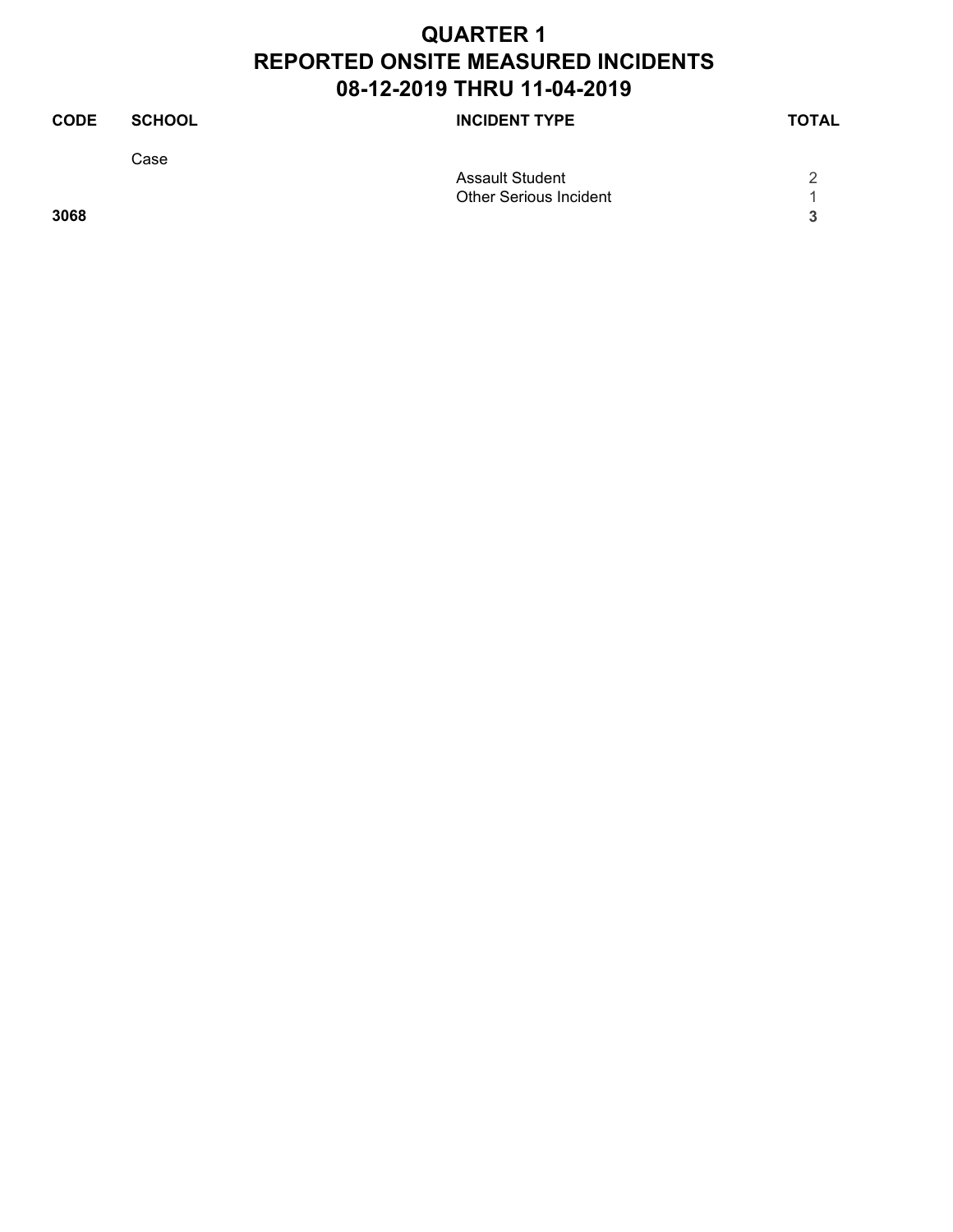## **CODE SCHOOL SCHOOL INCIDENT TYPE TOTAL** Charles A Mooney Assault Student 1 1 Other Serious Incident 1<br>
Theft of Private Property 1 Theft of Private Property 1 **4080 3**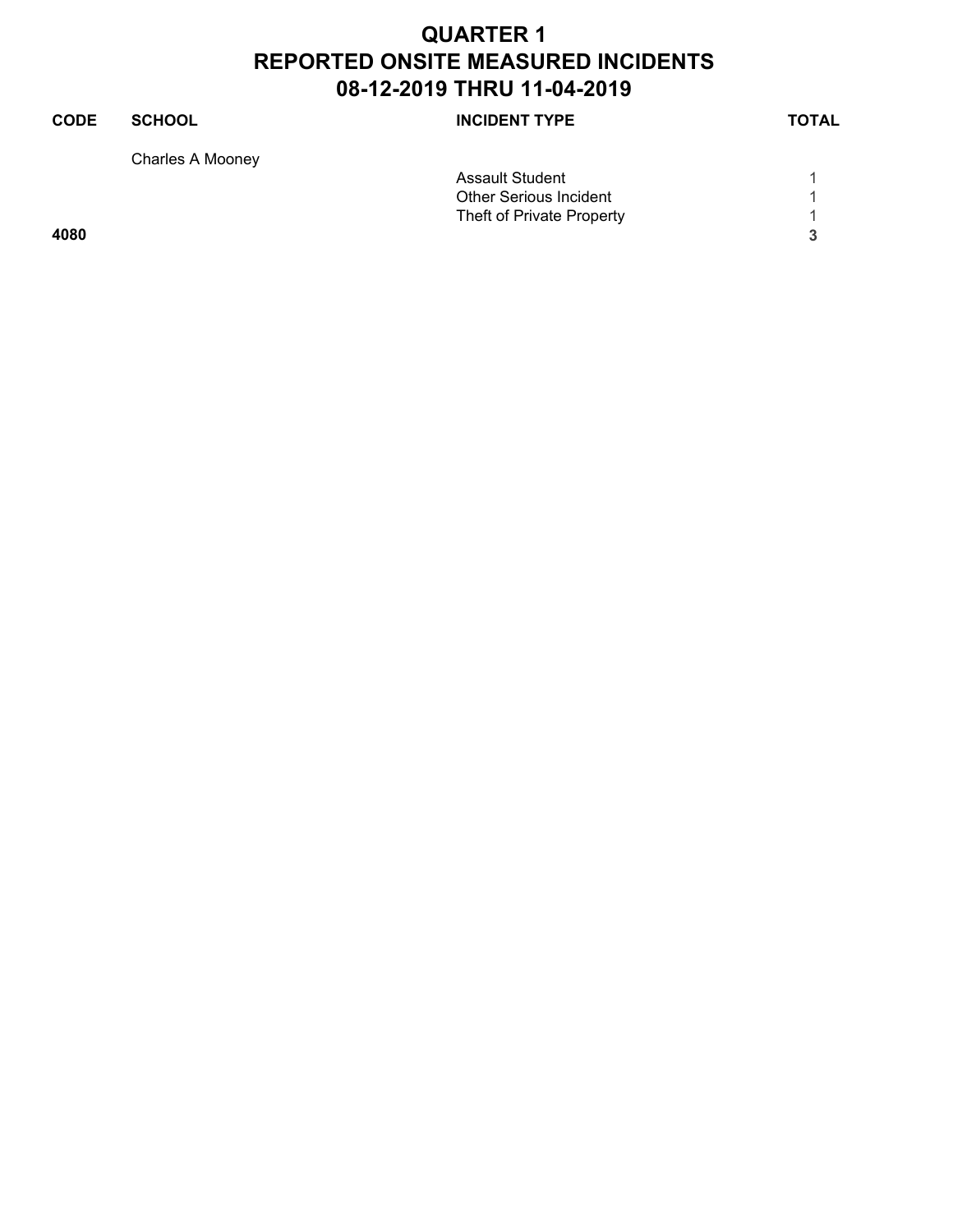| <b>CODE</b> | <b>SCHOOL</b>          | <b>INCIDENT TYPE</b>            | <b>TOTAL</b> |
|-------------|------------------------|---------------------------------|--------------|
|             | <b>Charles Dickens</b> |                                 |              |
|             |                        | <b>Assault Other</b>            |              |
|             |                        | <b>Assault Security Officer</b> |              |
|             |                        | <b>Assault Student</b>          | 5            |
|             |                        | Fighting                        |              |
| 3077        |                        |                                 | 8            |
|             |                        |                                 |              |
|             |                        |                                 |              |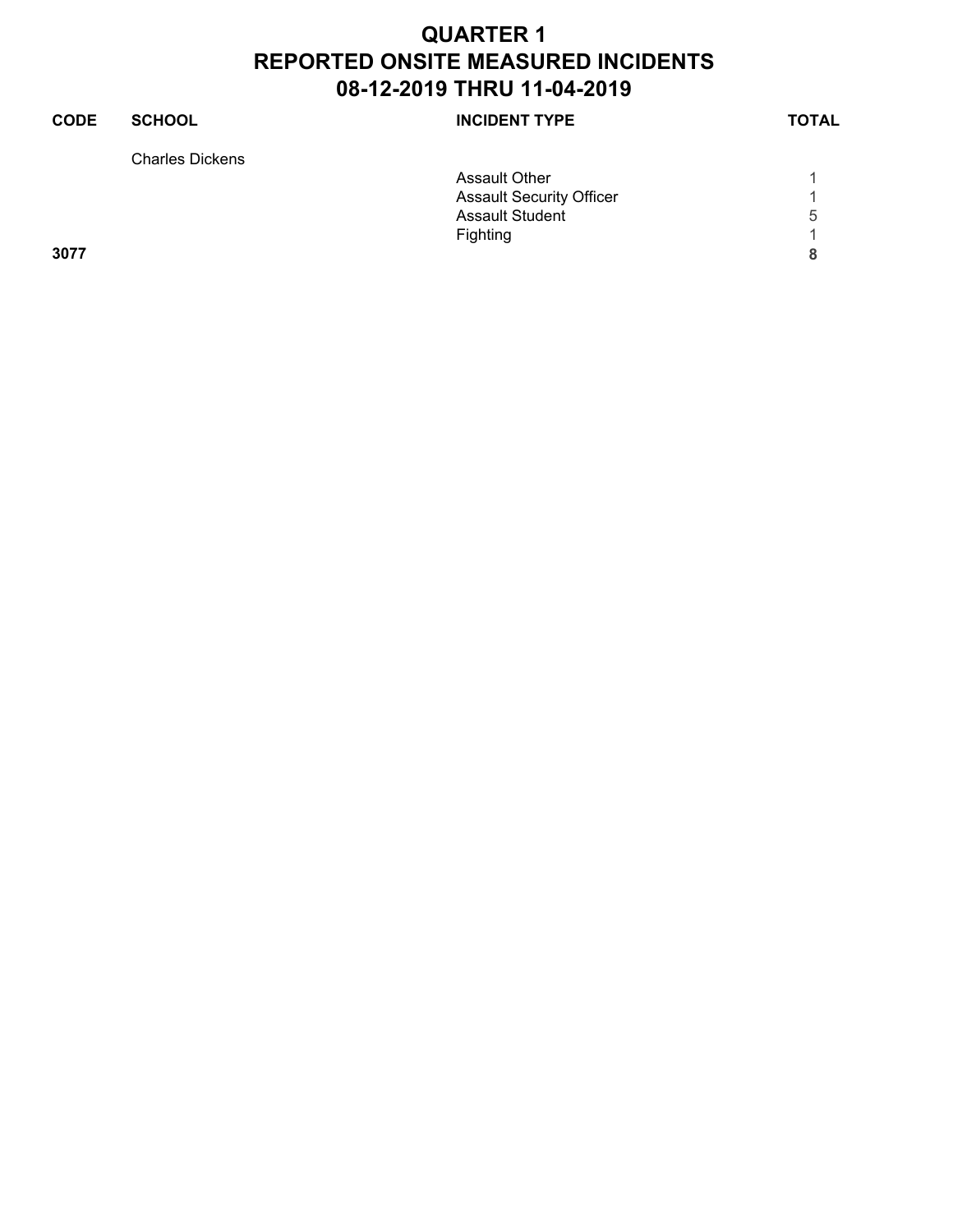## **CODE SCHOOL SCHOOL INCIDENT TYPE TOTAL** Clara E Westropp Assault Security Officer 1 1 Assault Student 1<br>Assault Teacher 1 Assault Teacher 1 Bullying 3<br>Other Serious Incident 3 Other Serious Incident Possession/Use of Scheduled Narcotics 1 **6090 10**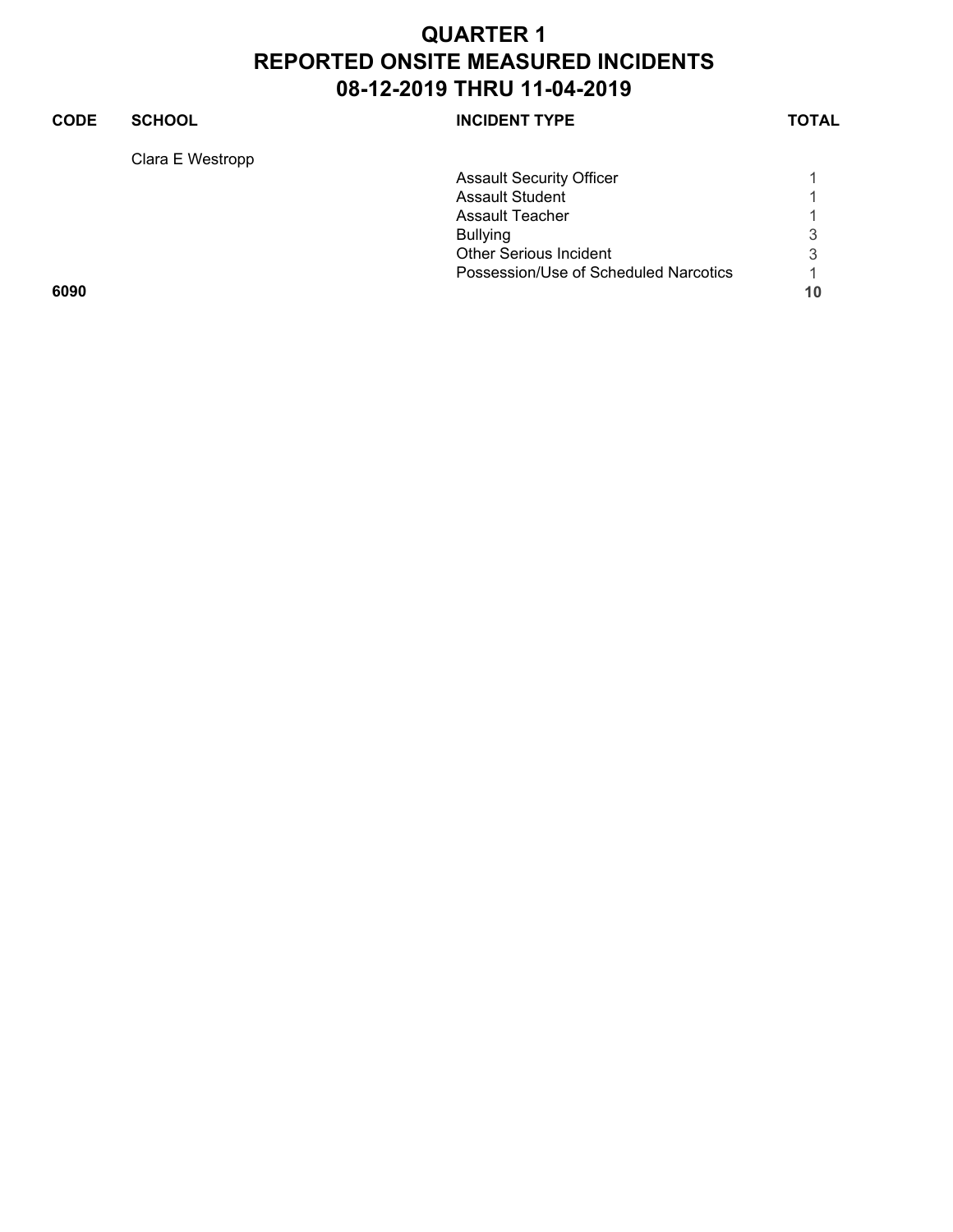### **CODE SCHOOL SCHOOL** INCIDENT TYPE TOTAL

Cleveland HS for Digital Arts

|      | <b>Bullying</b>                       |  |
|------|---------------------------------------|--|
|      | Possession of Knife                   |  |
|      | Possession of Other Dangerous Weapon  |  |
|      | Possession/Use of Scheduled Narcotics |  |
| 5208 |                                       |  |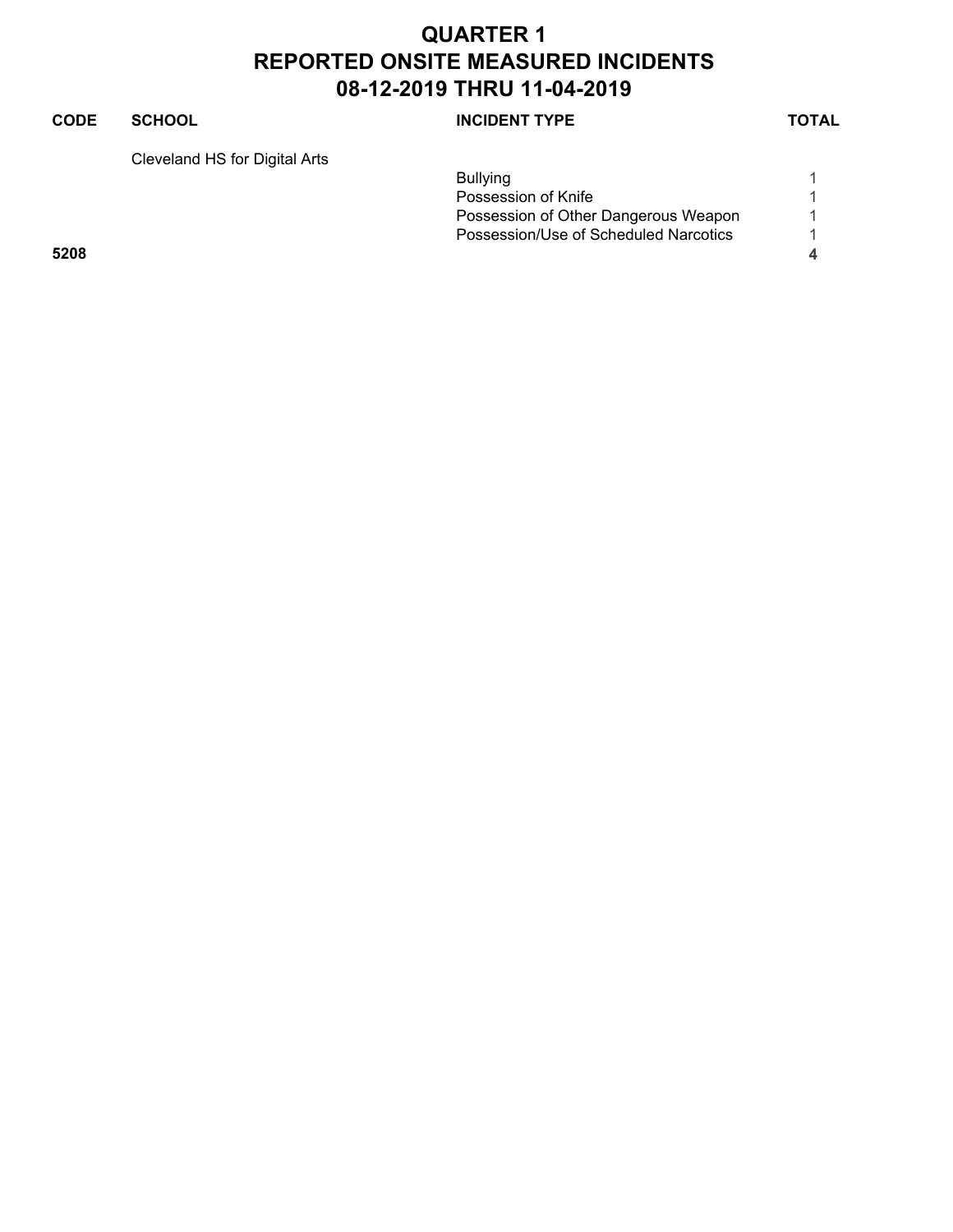# **CODE SCHOOL SCHOOL INCIDENT TYPE TOTAL** Cleveland School of the Arts

Other Serious Incident 1 Possession/Use of Scheduled Narcotics 1 **6801 2**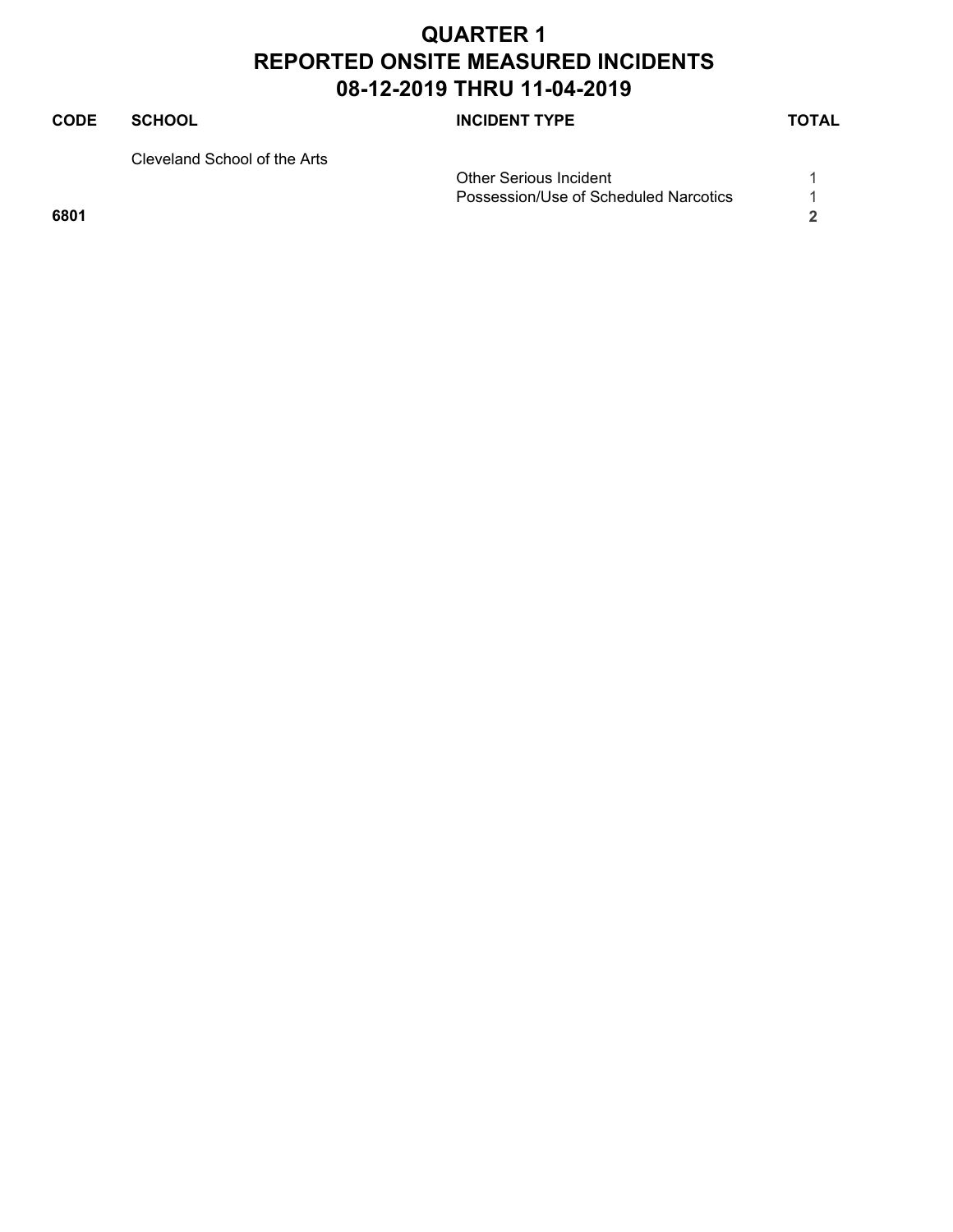| <b>INCIDENT TYPE</b>        | <b>SCHOOL</b>   | <b>CODE</b> |
|-----------------------------|-----------------|-------------|
|                             | Daniel E Morgan |             |
| <b>Assault Other</b>        |                 |             |
| <b>Assault Student</b>      |                 |             |
| <b>Criminal Trespassing</b> |                 |             |
| Possession/Use of Alcohol   |                 |             |
|                             |                 | 3109        |
|                             |                 |             |
|                             |                 |             |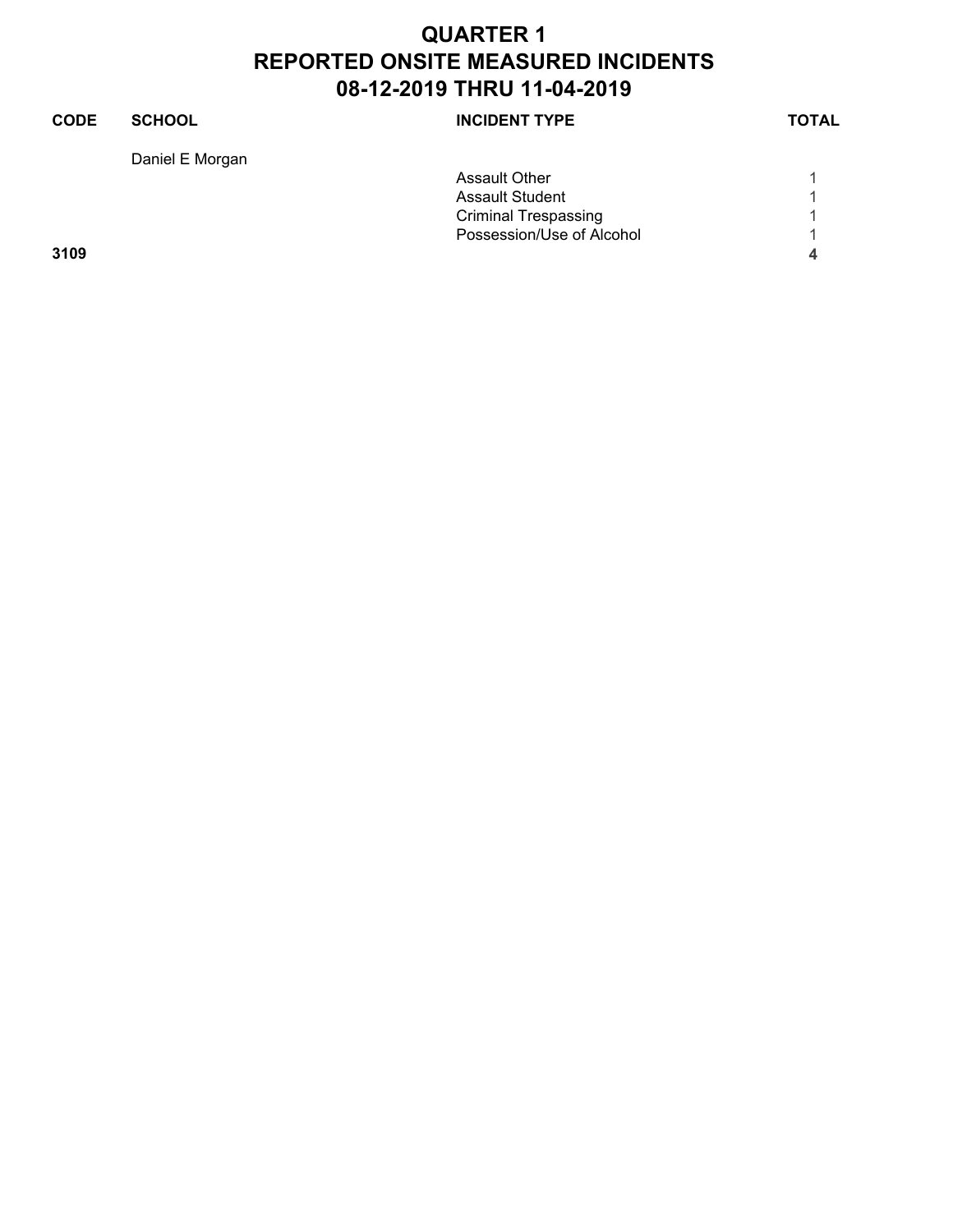| <b>CODE</b> | <b>SCHOOL</b> | <b>INCIDENT TYPE</b>          | <b>TOTAL</b> |
|-------------|---------------|-------------------------------|--------------|
|             | Denison       |                               |              |
|             |               | Assault Teacher               |              |
|             |               | <b>Other Serious Incident</b> |              |
| 3112        |               |                               | າ            |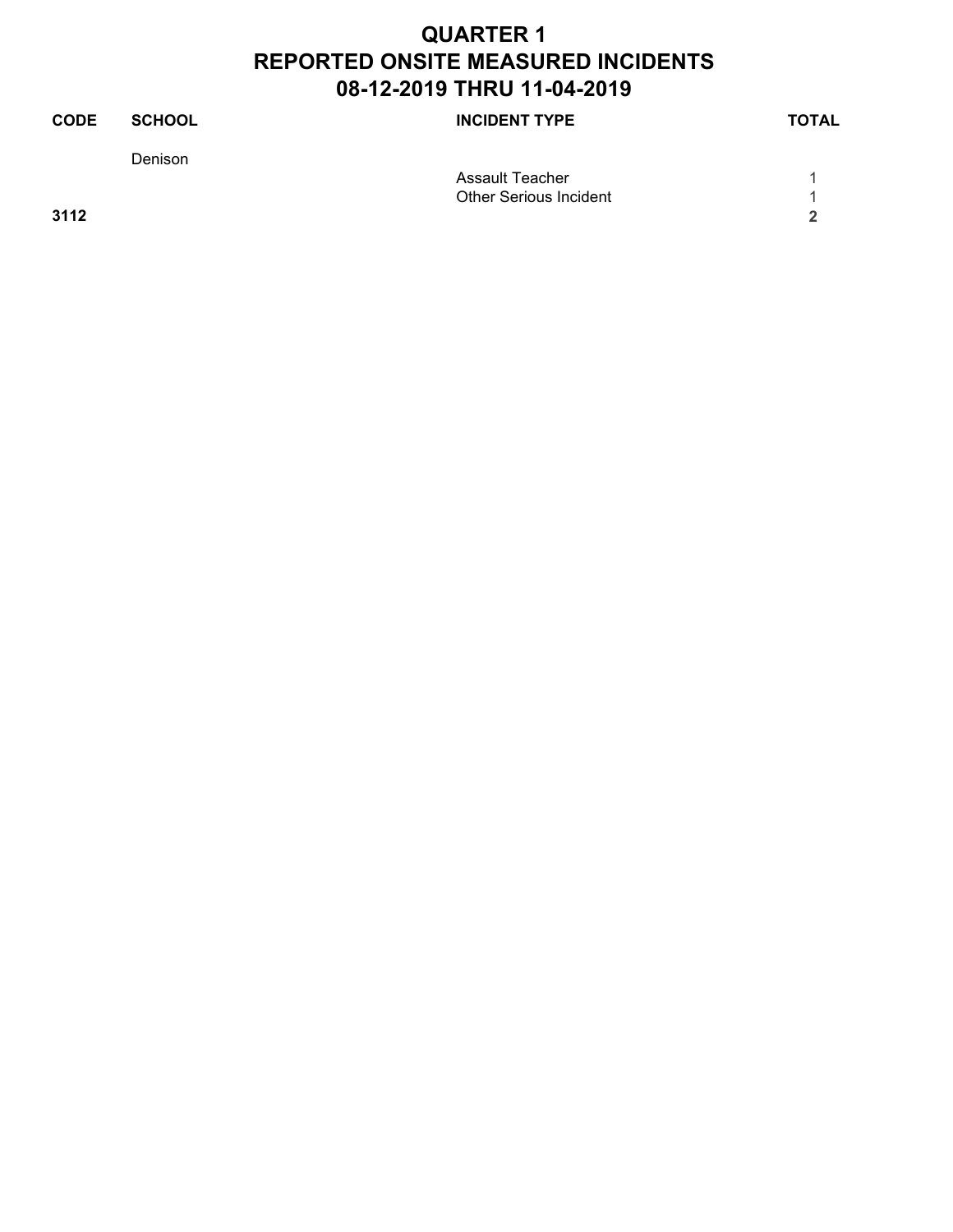### **CODE SCHOOL SCHOOL INCIDENT TYPE TOTAL** Design Lab Early College Assault Student 4 Possession of Knife<br>Possession/Use of Scheduled Narcotics 2 Possession/Use of Scheduled Narcotics 2 Vandalism School Property **1**

**5032 8**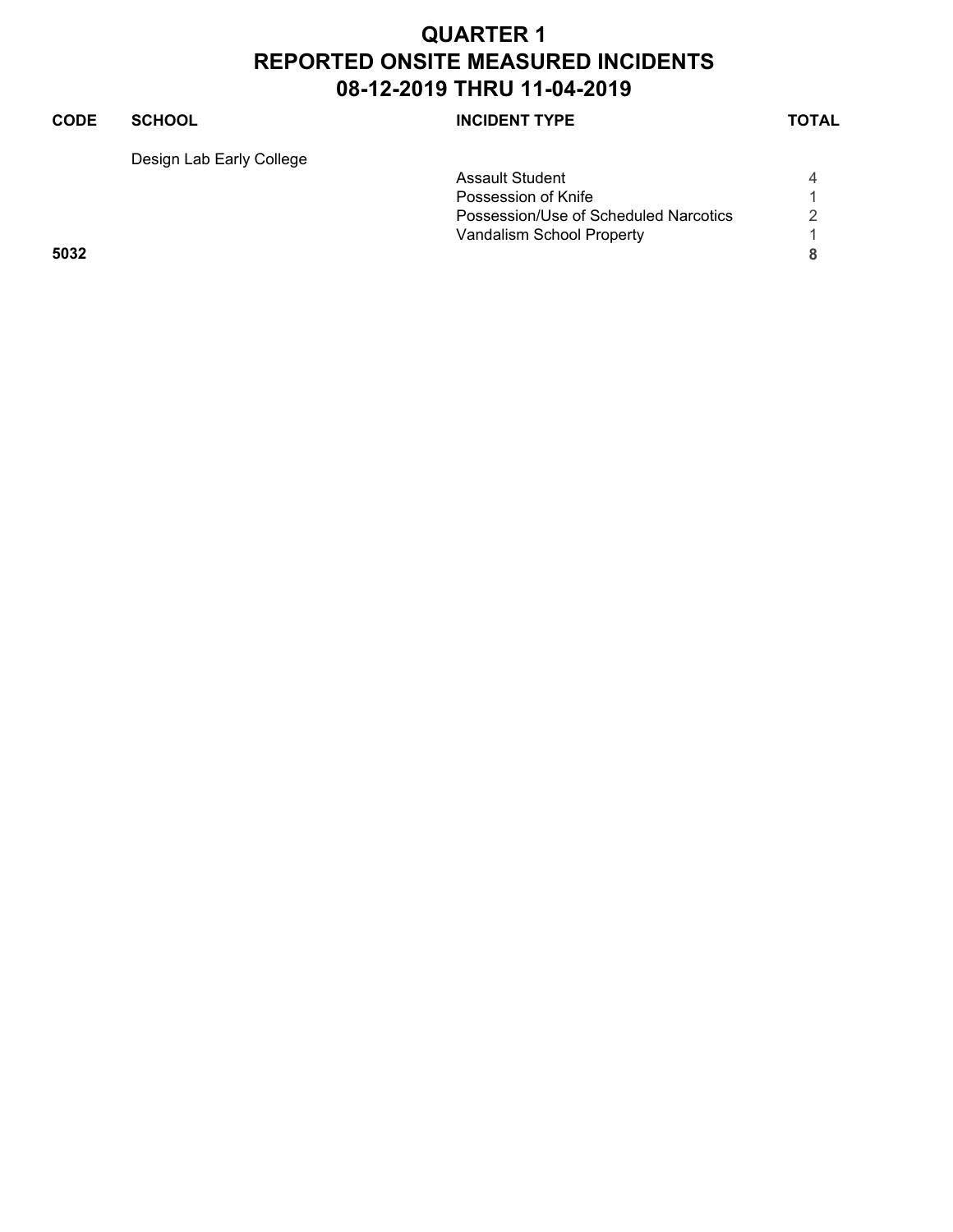| <b>CODE</b> | <b>SCHOOL</b> | <b>INCIDENT TYPE</b>                  | <b>TOTAL</b> |
|-------------|---------------|---------------------------------------|--------------|
|             | East Clark    |                                       |              |
|             |               | <b>Assault Student</b>                |              |
|             |               | <b>Other Serious Incident</b>         |              |
|             |               | Possession/Use of Scheduled Narcotics |              |
| 3148        |               |                                       | 3            |
|             |               |                                       |              |
|             |               |                                       |              |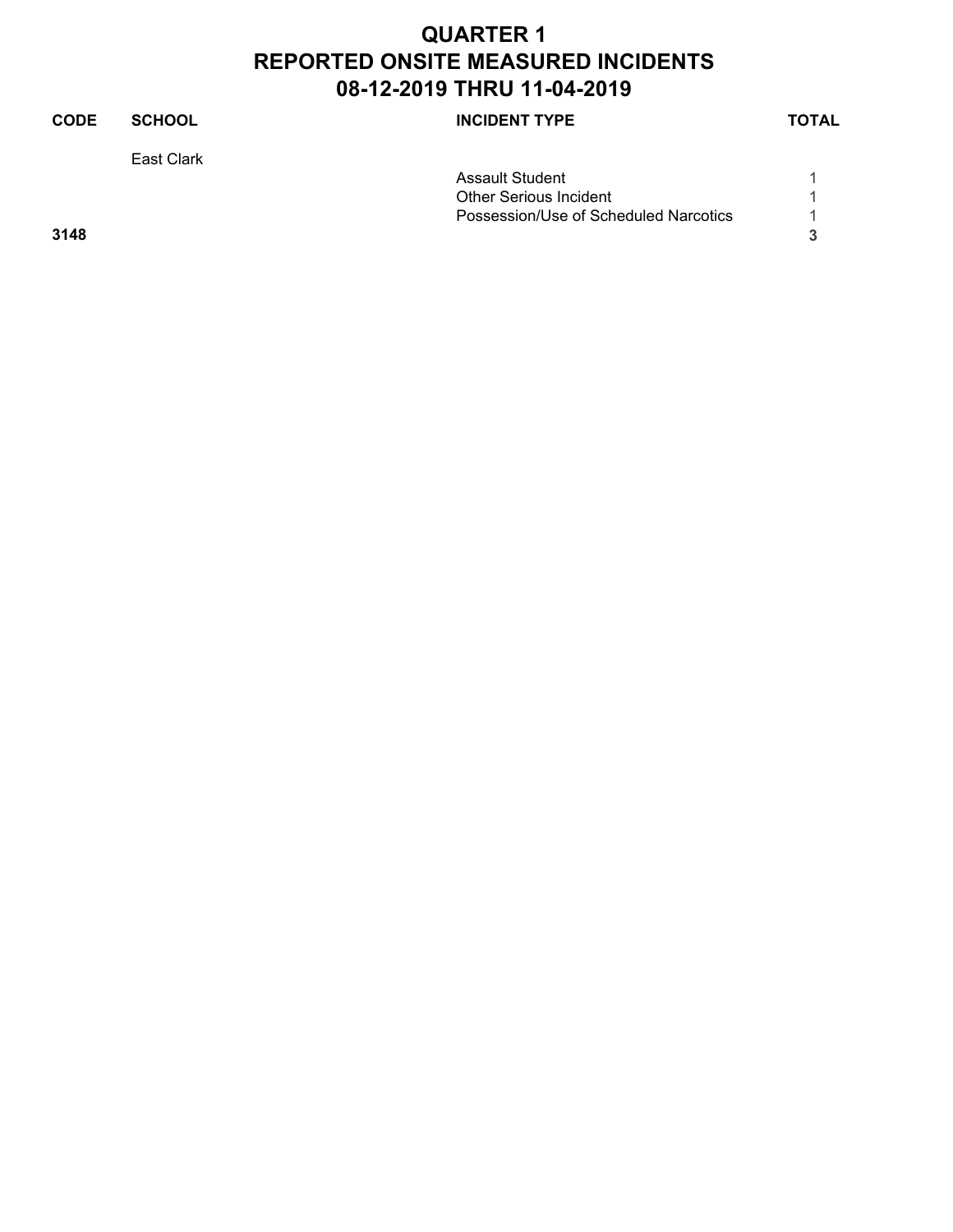| <b>CODE</b> | <b>SCHOOL</b>  | <b>INCIDENT TYPE</b>      | <b>TOTAL</b> |
|-------------|----------------|---------------------------|--------------|
|             | East Technical |                           |              |
|             |                | <b>Assault Student</b>    |              |
|             |                | Vandalism School Property |              |
| 5161        |                |                           | 2            |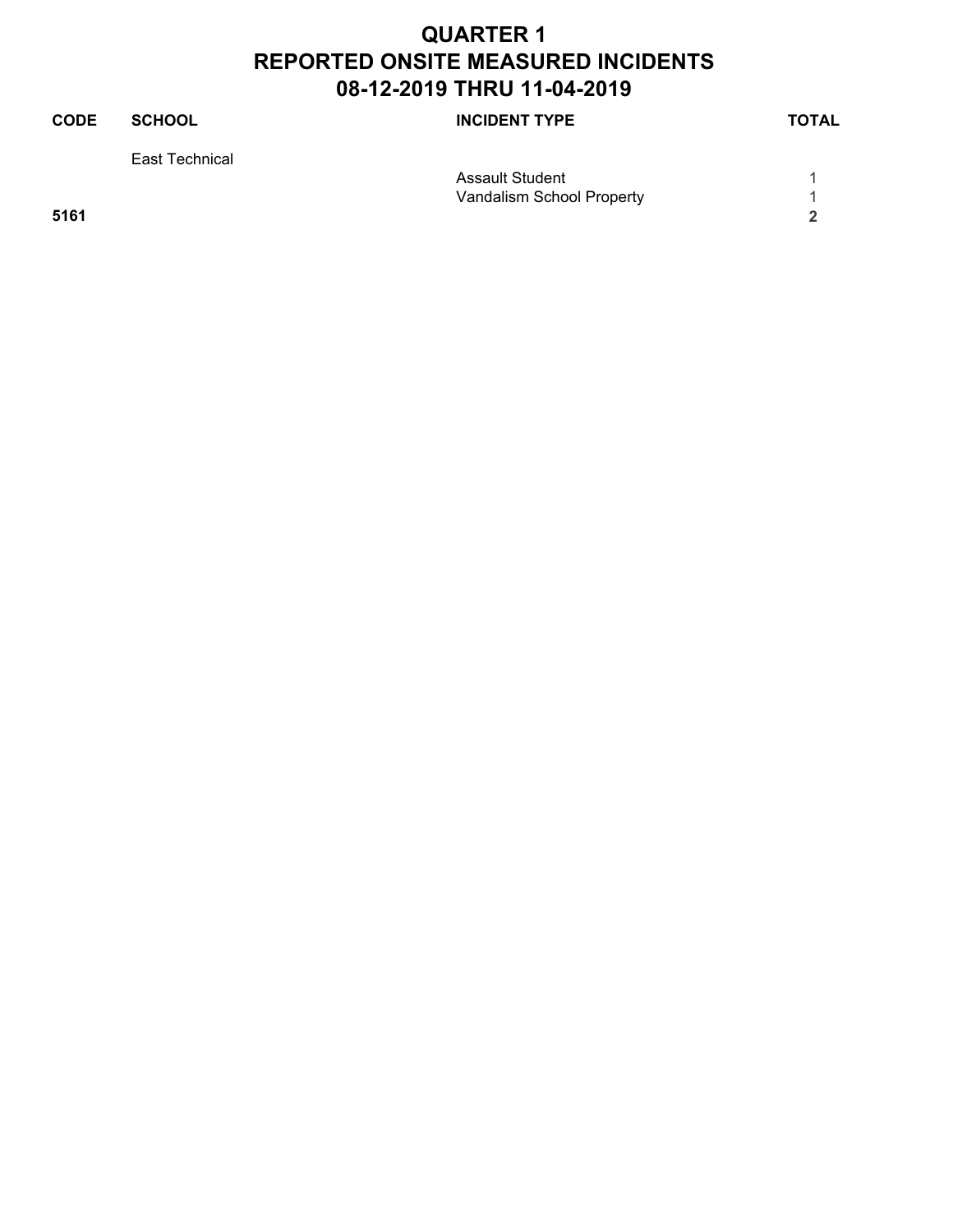| <b>CODE</b> | <b>SCHOOL</b>      | <b>INCIDENT TYPE</b>                 | <b>TOTAL</b>   |
|-------------|--------------------|--------------------------------------|----------------|
|             | <b>Euclid Park</b> |                                      |                |
|             |                    | <b>Assault Security Officer</b>      |                |
|             |                    | <b>Assault Student</b>               |                |
|             |                    | Fighting                             |                |
|             |                    | <b>Other Serious Incident</b>        | 2              |
|             |                    | Possession of Other Dangerous Weapon | $\overline{2}$ |
| 3168        |                    |                                      |                |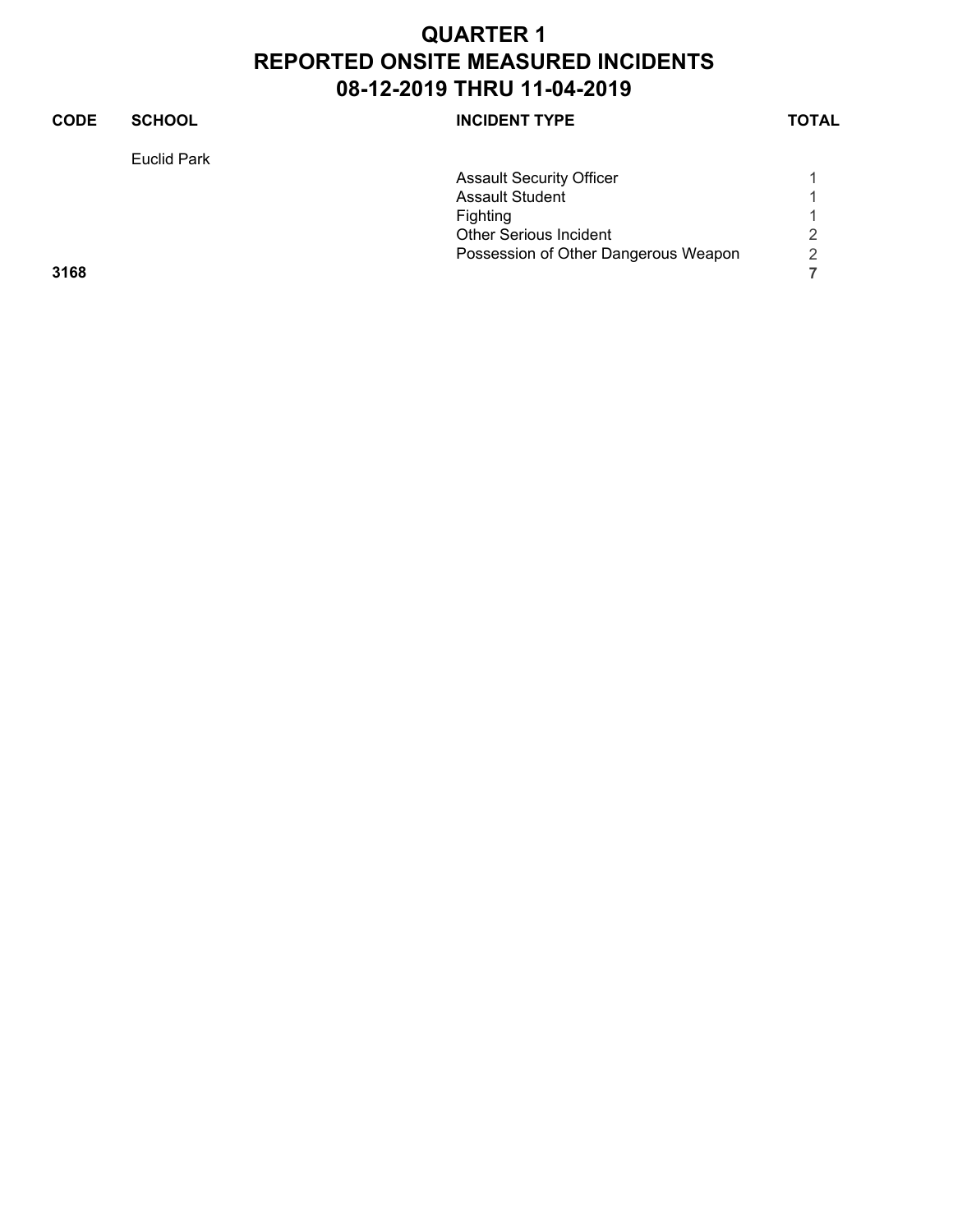| <b>CODE</b> | <b>SCHOOL</b>                    | <b>INCIDENT TYPE</b>                  | TOTAL |
|-------------|----------------------------------|---------------------------------------|-------|
|             | Facing History New Tech @ Mooney |                                       |       |
|             |                                  | Assault Student                       |       |
|             |                                  | Assault Teacher                       |       |
|             |                                  | <b>Fighting</b>                       |       |
|             |                                  | Menacing                              |       |
|             |                                  | Possession of Knife                   |       |
|             |                                  | Possession of Other Dangerous Weapon  |       |
|             |                                  | Possession/Use of Scheduled Narcotics | ⌒     |
|             |                                  | Sexual Harassment                     |       |
| 2174        |                                  |                                       | 15    |
|             |                                  |                                       |       |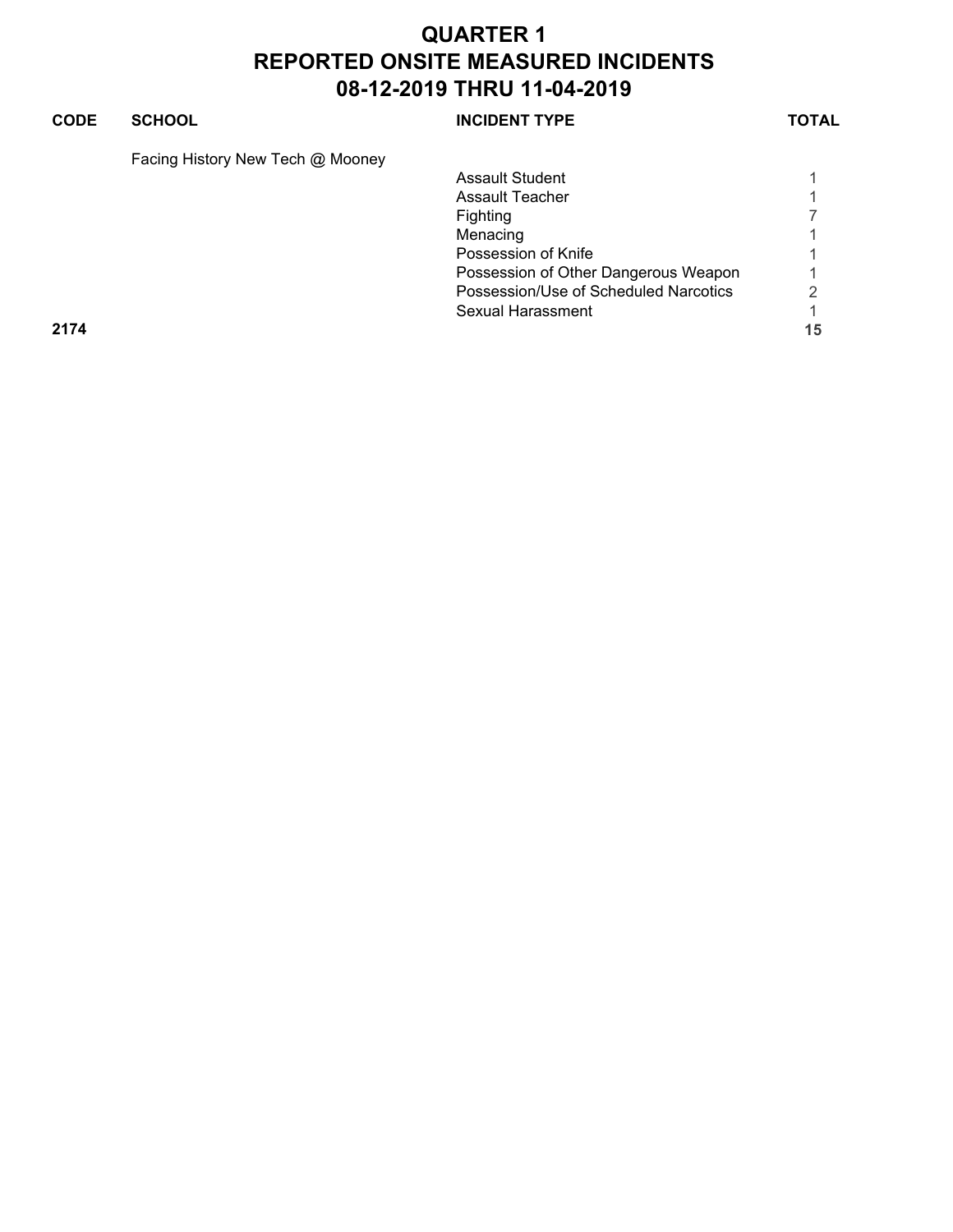| <b>CODE</b> | <b>SCHOOL</b>        | <b>INCIDENT TYPE</b>          | <b>TOTAL</b> |
|-------------|----------------------|-------------------------------|--------------|
|             | Franklin D Roosevelt |                               |              |
|             |                      | <b>Assault Student</b>        |              |
|             |                      | Assault Teacher               |              |
|             |                      | Fighting                      |              |
|             |                      | <b>Other Serious Incident</b> |              |
|             |                      | Public Indecency              |              |
|             |                      | Sexual Imposition             |              |
| 4172        |                      |                               | 6            |
|             |                      |                               |              |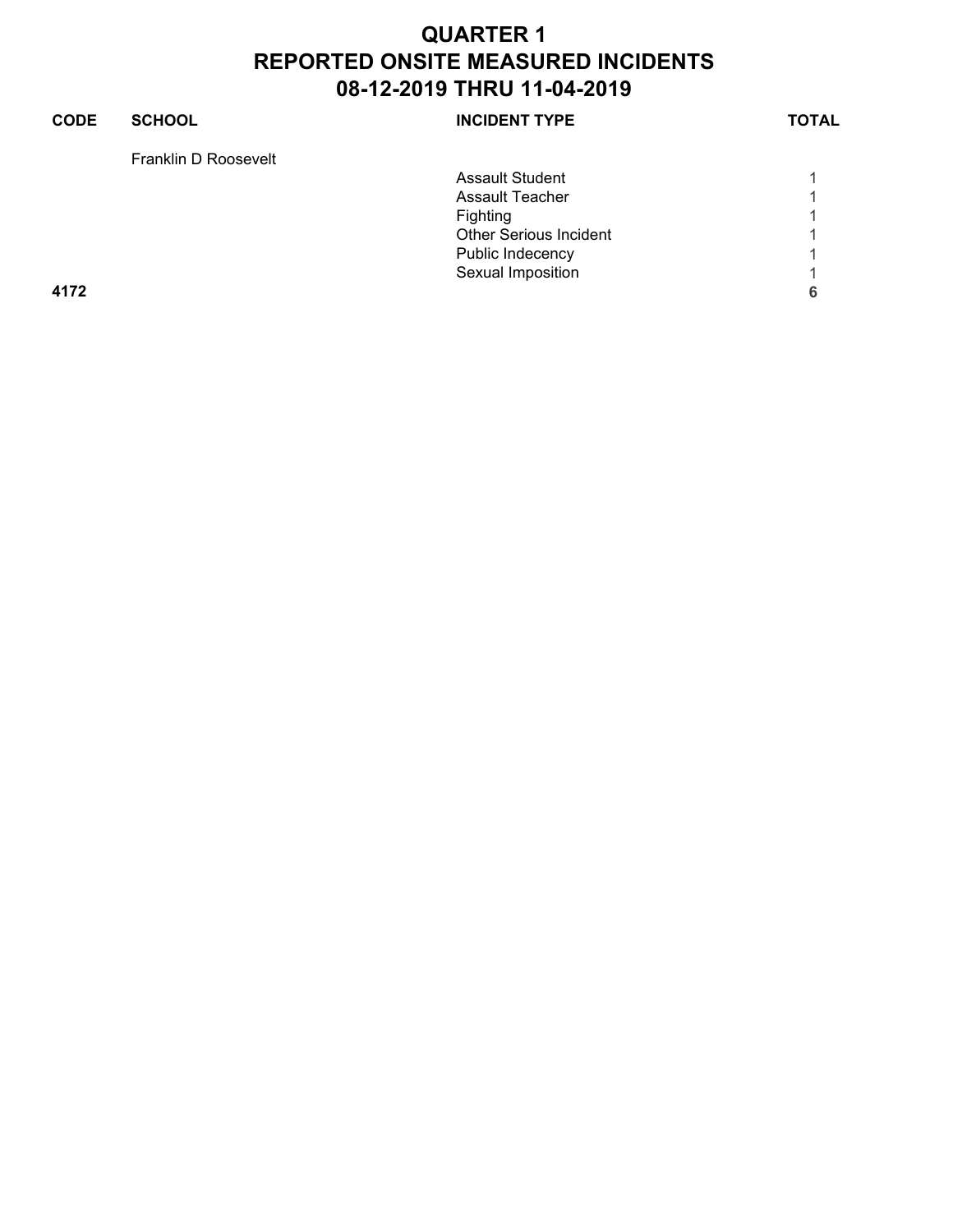| <b>CODE</b> | <b>SCHOOL</b> | <b>INCIDENT TYPE</b>           | <b>TOTAL</b> |
|-------------|---------------|--------------------------------|--------------|
|             | Garfield      |                                |              |
|             |               | <b>Other Criminal Activity</b> |              |
|             |               | <b>Other Serious Incident</b>  | 2            |
|             |               | Sexual Harassment              |              |
| 3188        |               |                                | 4            |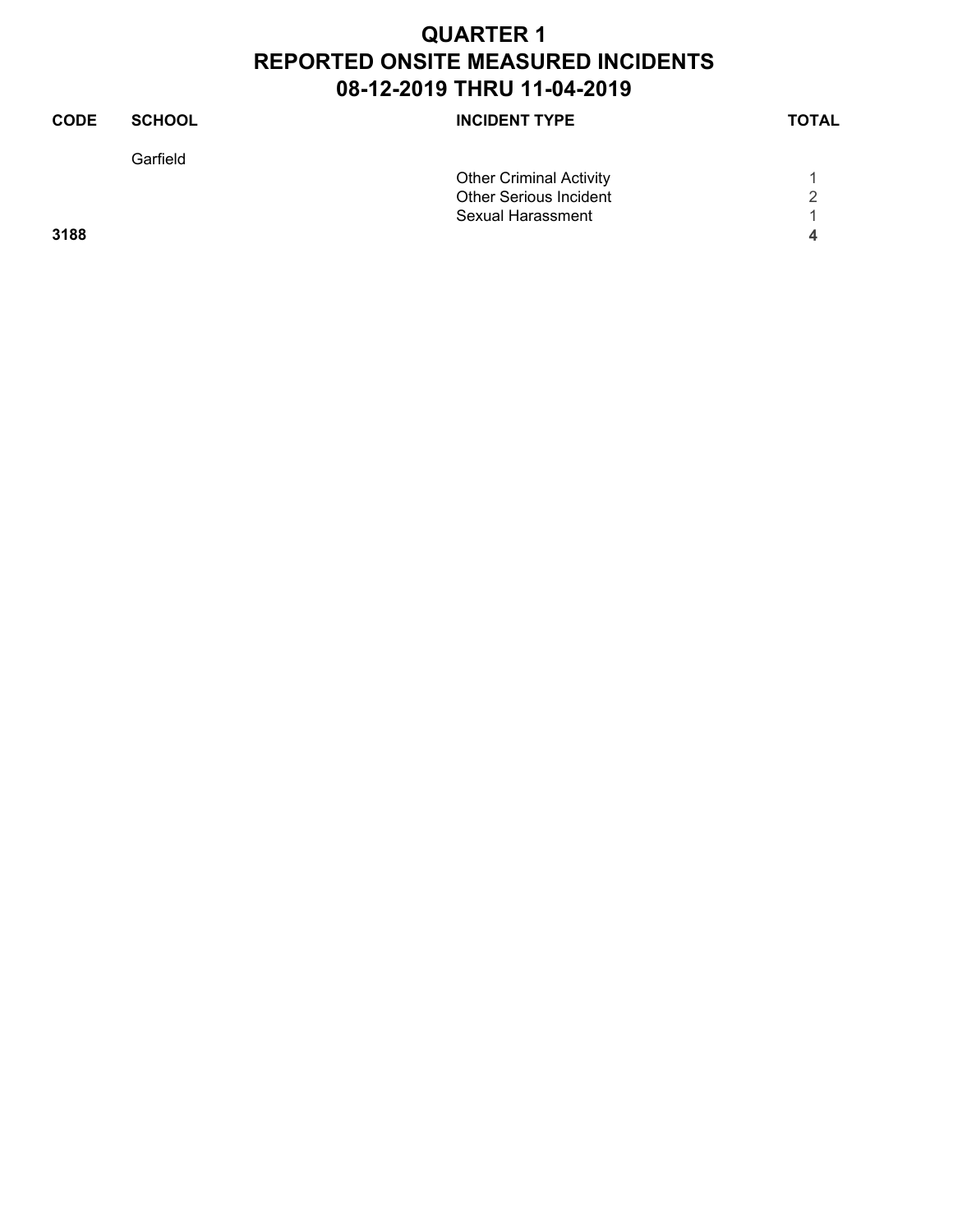| CODE | <b>SCHOOL</b>            | <b>INCIDENT TYPE</b>          | <b>TOTAL</b> |
|------|--------------------------|-------------------------------|--------------|
|      | George Washington Carver |                               |              |
|      |                          | <b>Other Serious Incident</b> |              |
|      |                          | Vandalism Private Property    |              |
| 3298 |                          |                               |              |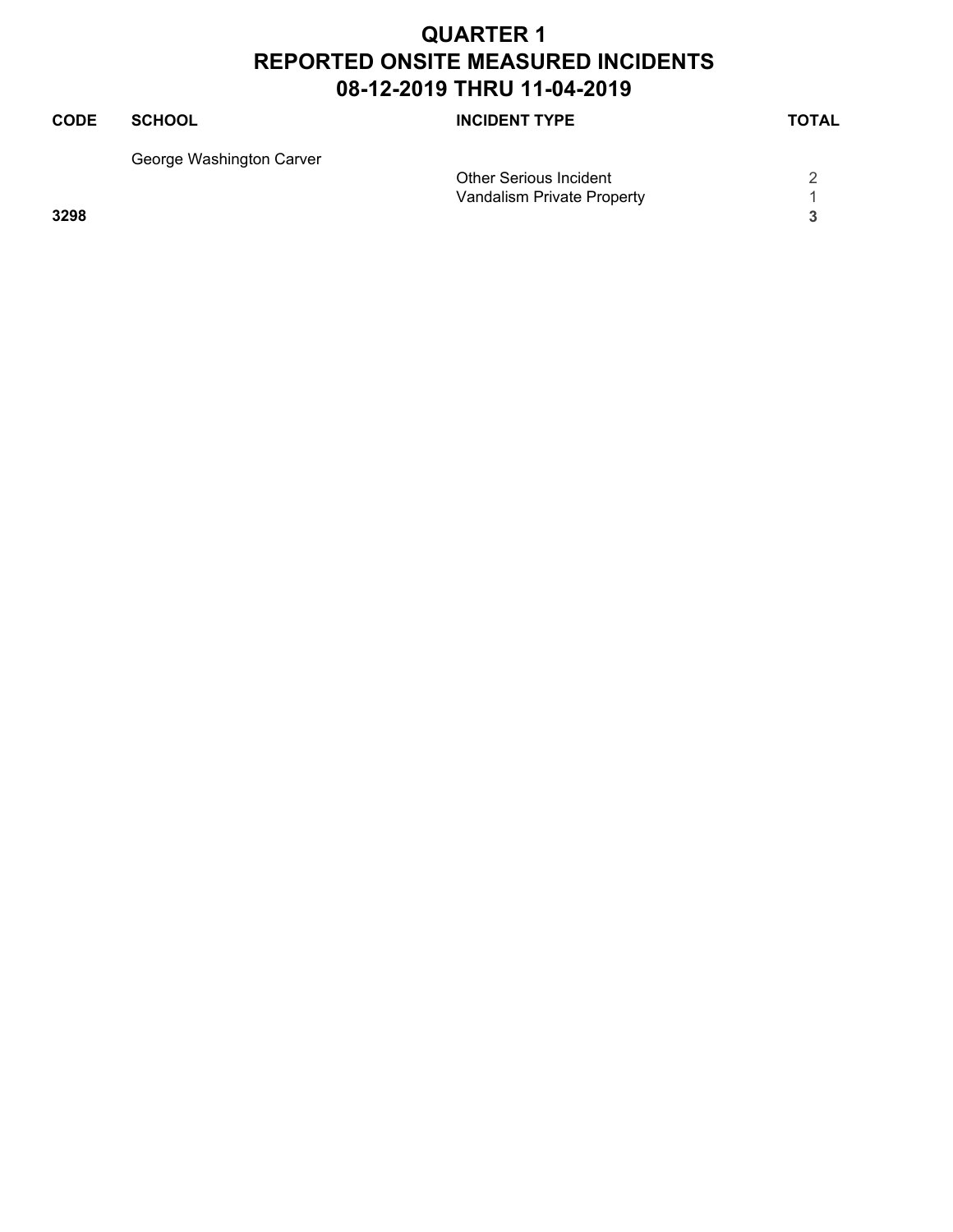| <b>CODE</b> | <b>SCHOOL</b> | <b>INCIDENT TYPE</b>         | <b>TOTAL</b> |
|-------------|---------------|------------------------------|--------------|
|             | Ginn Academy  | <b>Assault Staff (Adult)</b> |              |
| 6805        |               |                              |              |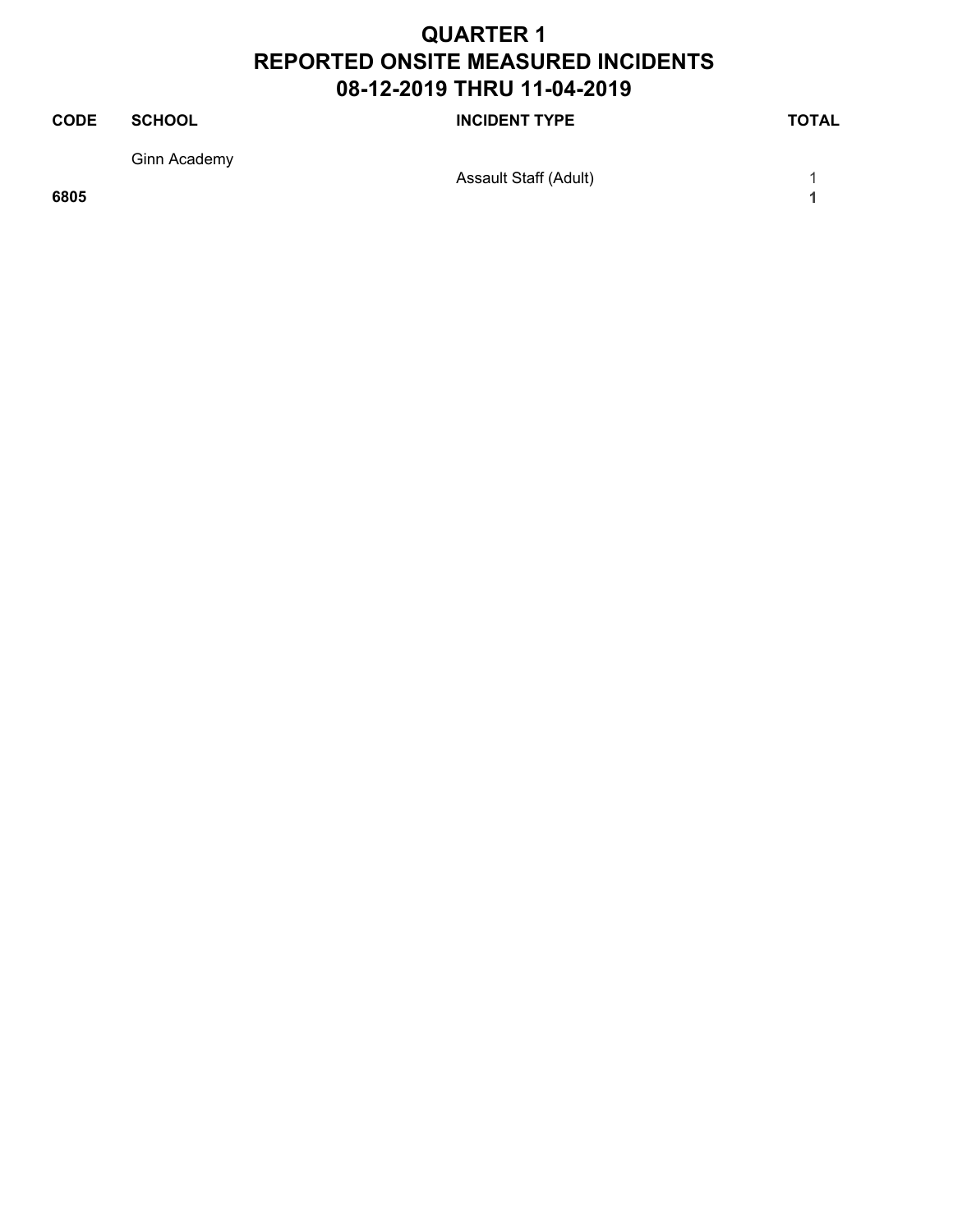| <b>CODE</b> | <b>SCHOOL</b> | <b>INCIDENT TYPE</b>                  | <b>TOTAL</b> |
|-------------|---------------|---------------------------------------|--------------|
|             | Glenville     |                                       |              |
|             |               | <b>Criminal Trespassing</b>           |              |
|             |               | Fighting                              | 4            |
|             |               | Possession/Use of Scheduled Narcotics |              |
| 5220        |               |                                       | 6            |
|             |               |                                       |              |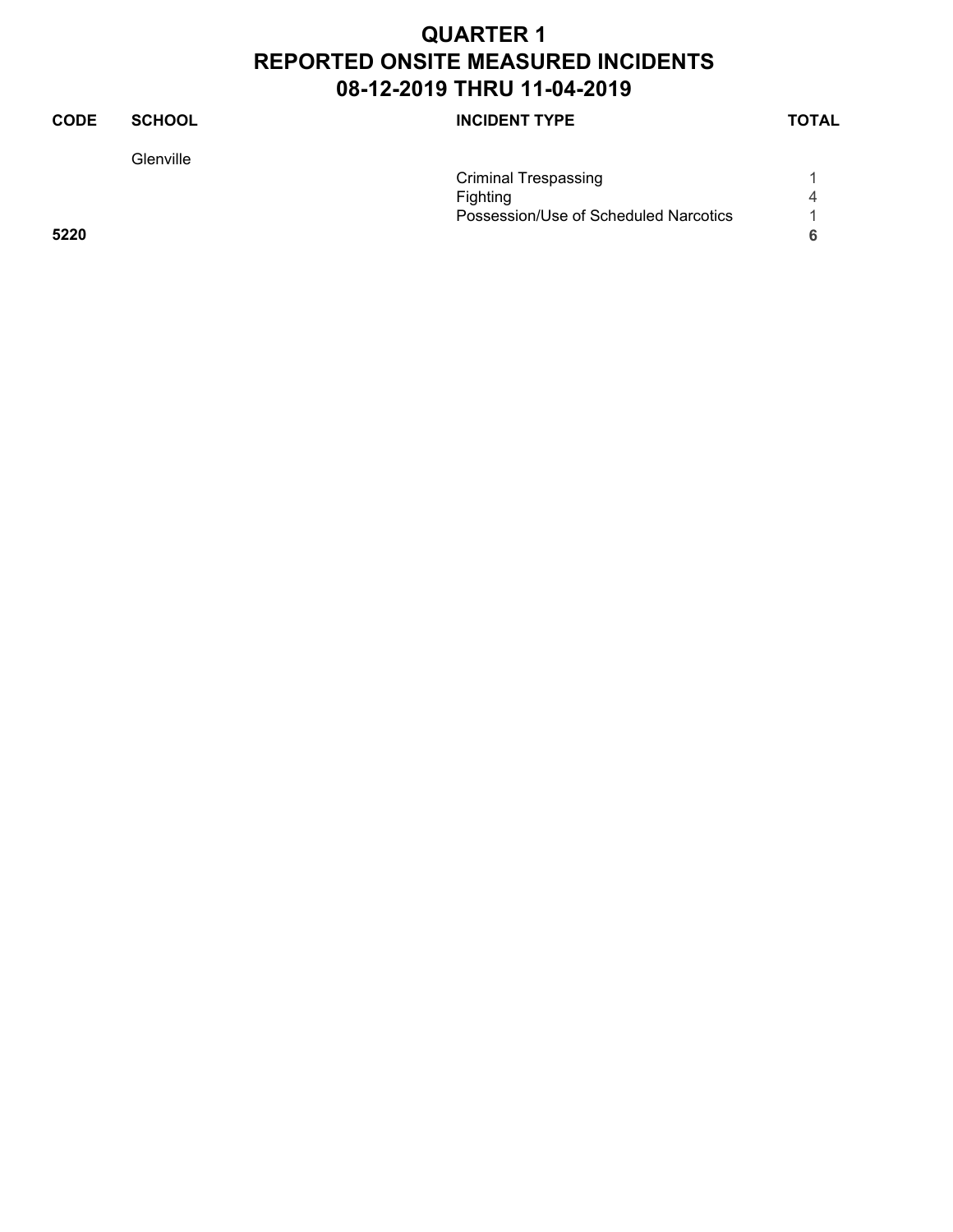| <b>CODE</b> | <b>SCHOOL</b> | <b>INCIDENT TYPE</b>           | <b>TOTAL</b> |
|-------------|---------------|--------------------------------|--------------|
|             | Halle         |                                |              |
|             |               | <b>Assault Student</b>         |              |
|             |               | <b>Other Criminal Activity</b> |              |
|             |               | <b>Other Serious Incident</b>  | 2            |
| 8224        |               |                                | 4            |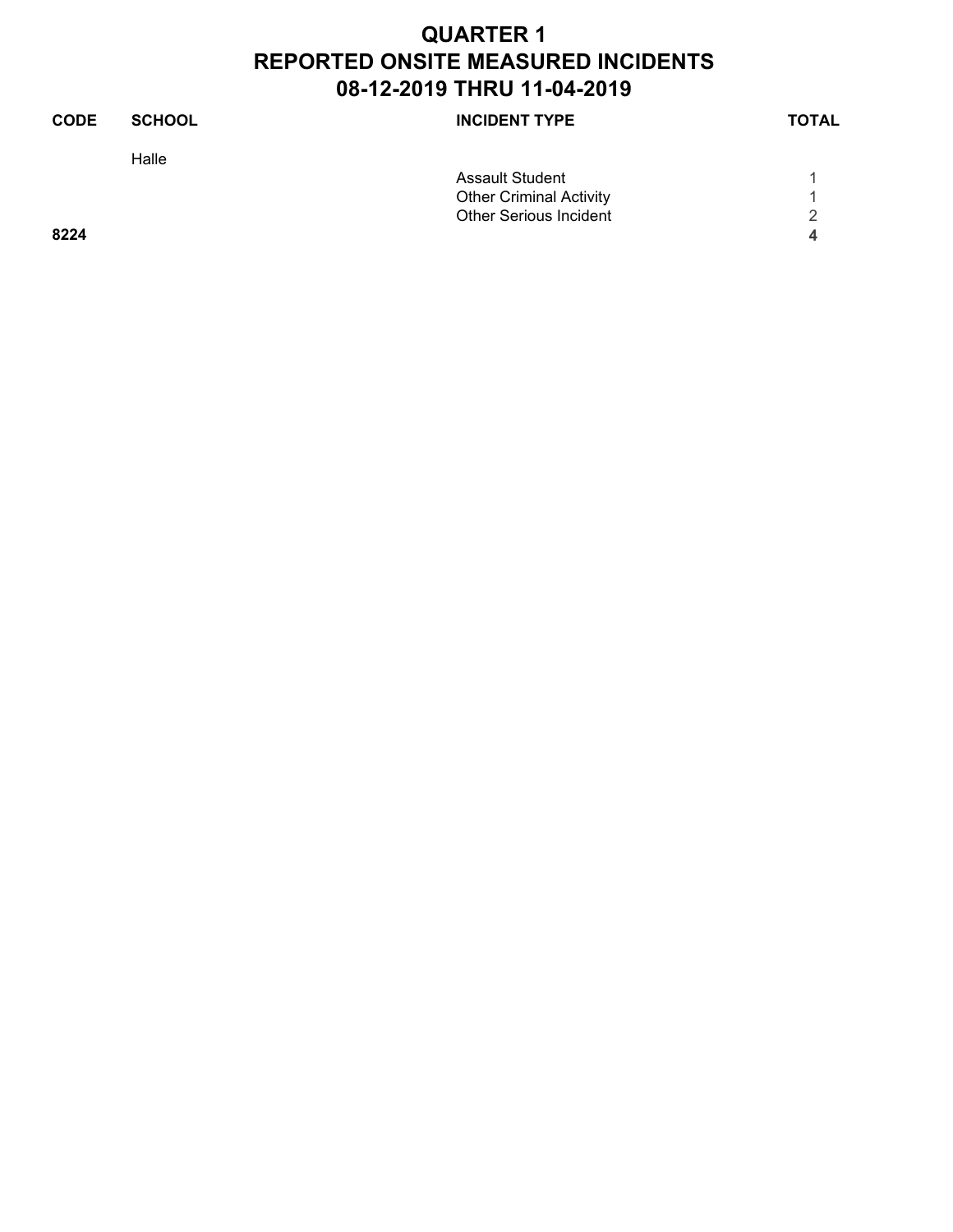| <b>CODE</b> | <b>SCHOOL</b>  | <b>INCIDENT TYPE</b>          | <b>TOTAL</b> |
|-------------|----------------|-------------------------------|--------------|
|             | Hannah Gibbons |                               |              |
|             |                | <b>Assault Student</b>        |              |
|             |                | <b>Other Serious Incident</b> |              |
| 3229        |                |                               | ີ            |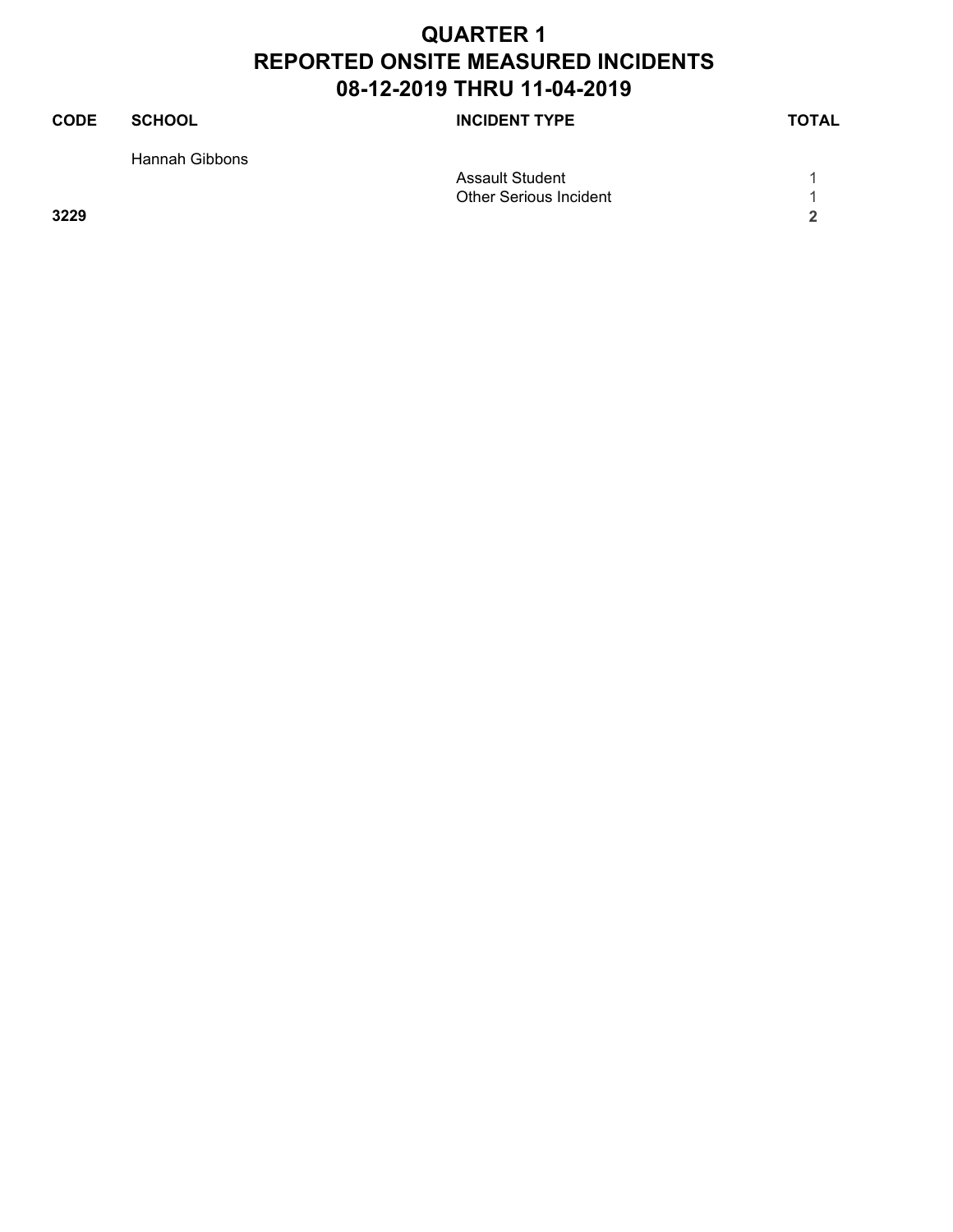| <b>CODE</b> | <b>SCHOOL</b> | <b>INCIDENT TYPE</b>            | <b>TOTAL</b>   |
|-------------|---------------|---------------------------------|----------------|
|             | Harvey Rice   |                                 |                |
|             |               | <b>Assault Security Officer</b> | 2              |
|             |               | <b>Assault Student</b>          | $\overline{2}$ |
|             |               | Fighting                        |                |
|             |               | <b>Other Serious Incident</b>   | 2              |
|             |               | Possession of Knife             |                |
|             |               | Vandalism School Property       |                |
| 3240        |               |                                 | 9              |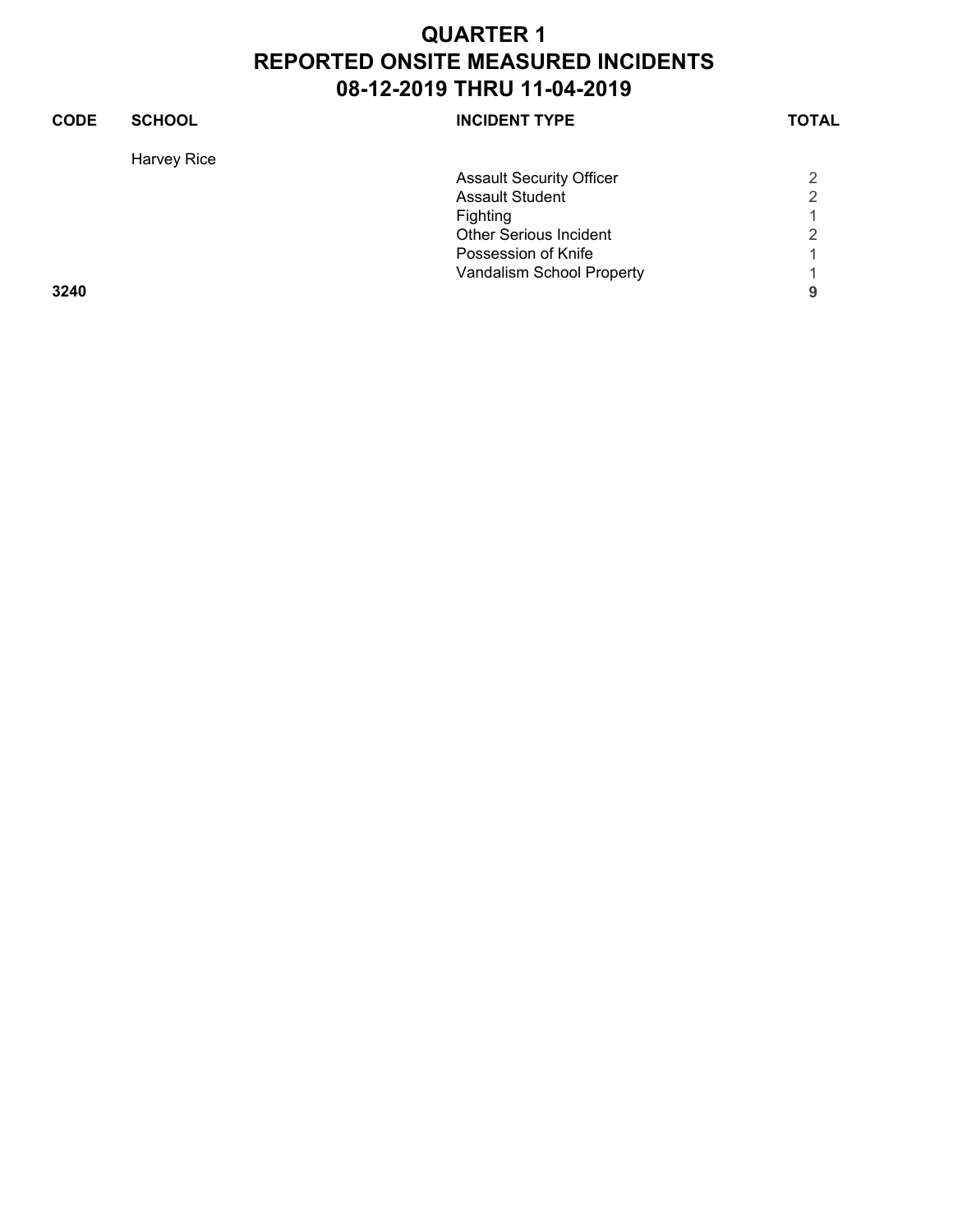| <b>CODE</b> | <b>SCHOOL</b> | <b>INCIDENT TYPE</b>         | <b>TOTAL</b> |
|-------------|---------------|------------------------------|--------------|
|             | lowa-Maple    |                              |              |
|             |               | <b>Assault Student</b>       |              |
|             |               | <b>Breaking and Entering</b> |              |
| 3270        |               |                              | າ            |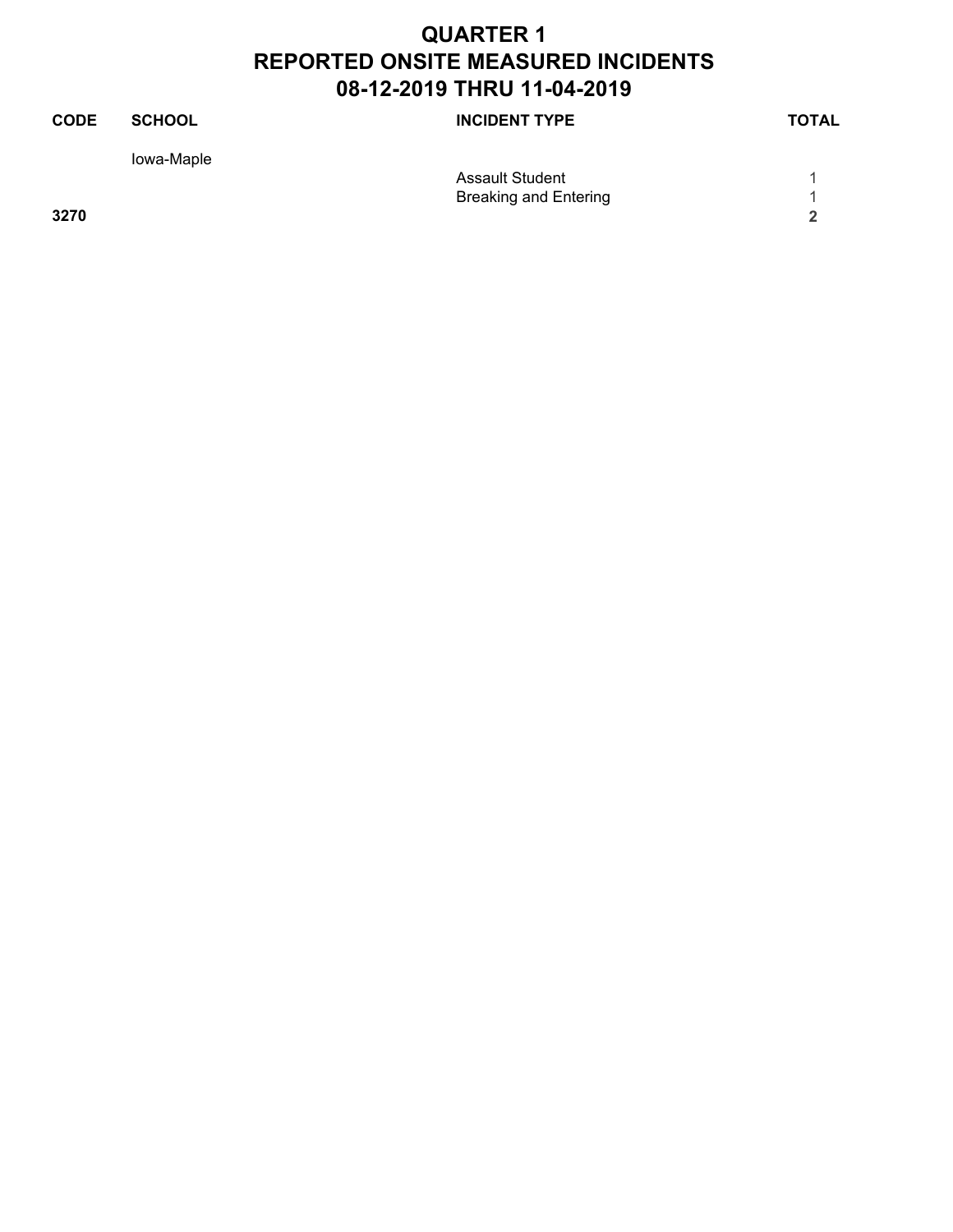| <b>CODE</b> | <b>SCHOOL</b>     | <b>INCIDENT TYPE</b>   | <b>TOTAL</b> |
|-------------|-------------------|------------------------|--------------|
|             | James Ford Rhodes |                        |              |
|             |                   | <b>Assault Student</b> |              |
|             |                   | Sexual Imposition      |              |
| 5273        |                   |                        | ີ            |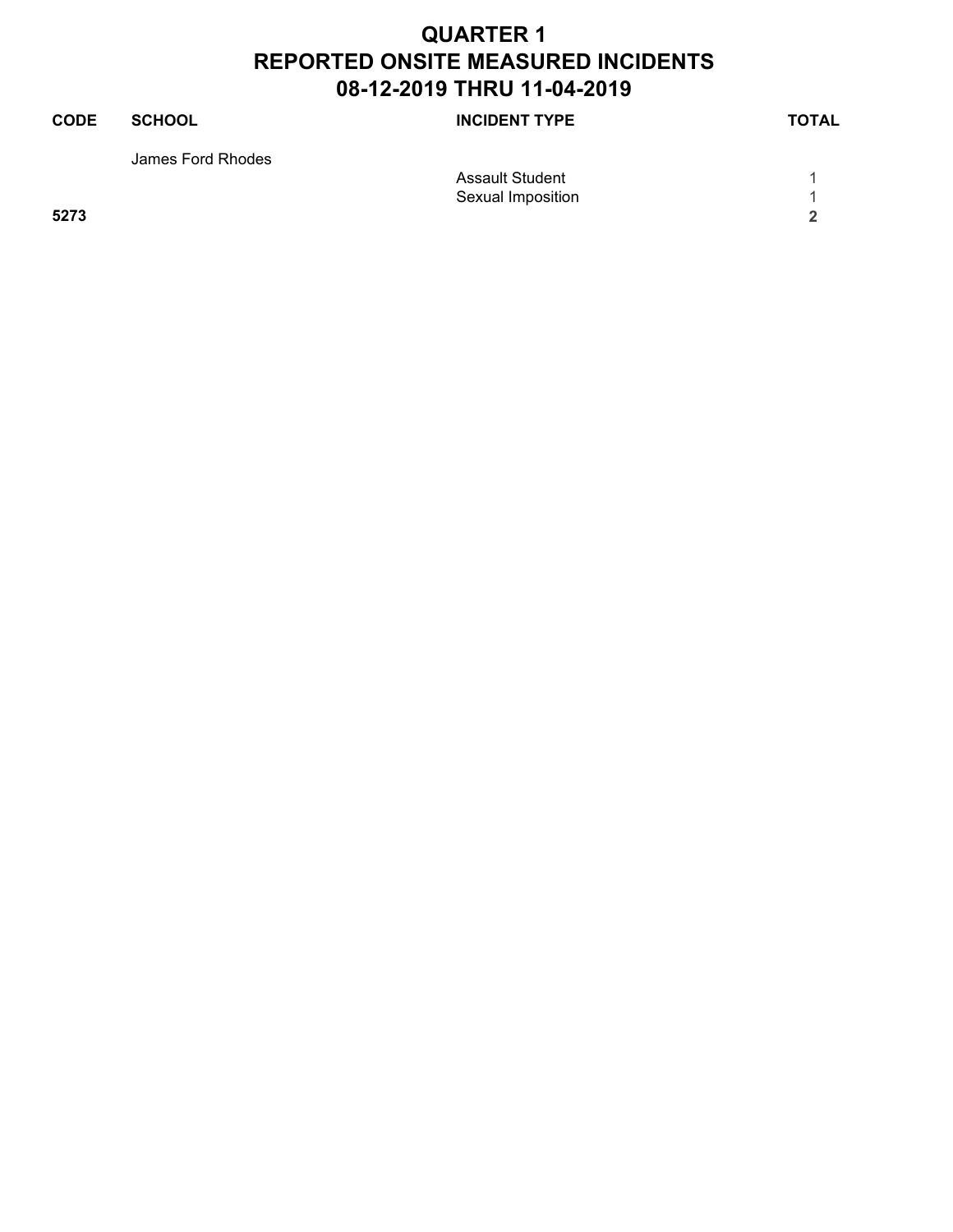| <b>CODE</b> | <b>SCHOOL</b> | <b>INCIDENT TYPE</b>   | <b>TOTAL</b> |
|-------------|---------------|------------------------|--------------|
|             | Jane Addams   |                        |              |
|             |               | Assault Staff (Adult)  |              |
|             |               | <b>Assault Student</b> |              |
| 6275        |               |                        | ີ            |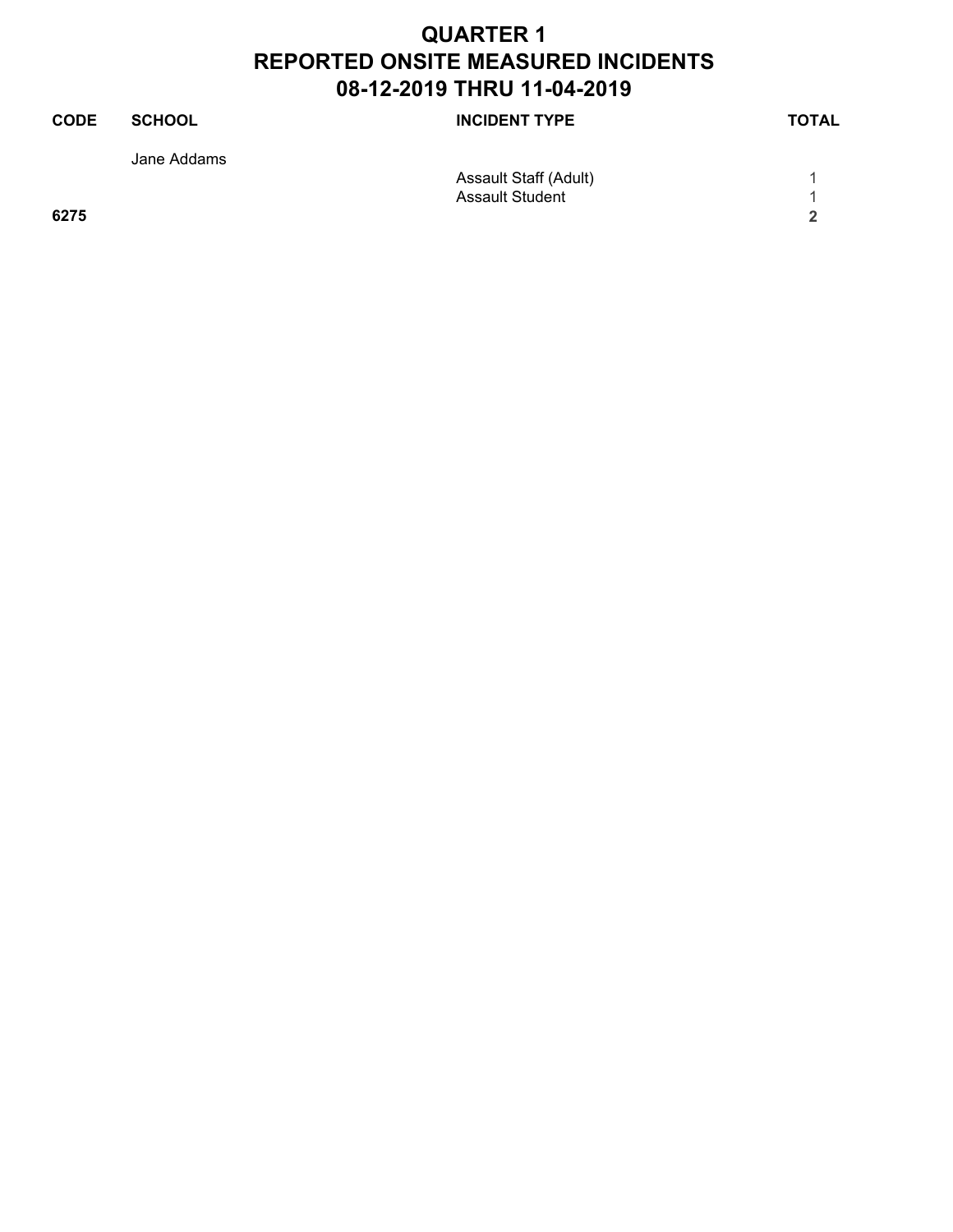| <b>CODE</b> | <b>SCHOOL</b>   | <b>INCIDENT TYPE</b>                  | <b>TOTAL</b> |
|-------------|-----------------|---------------------------------------|--------------|
|             | <b>JFK PACT</b> |                                       |              |
|             |                 | Fighting                              |              |
|             |                 | Possession/Use of Scheduled Narcotics |              |
| 5210        |                 |                                       | 2            |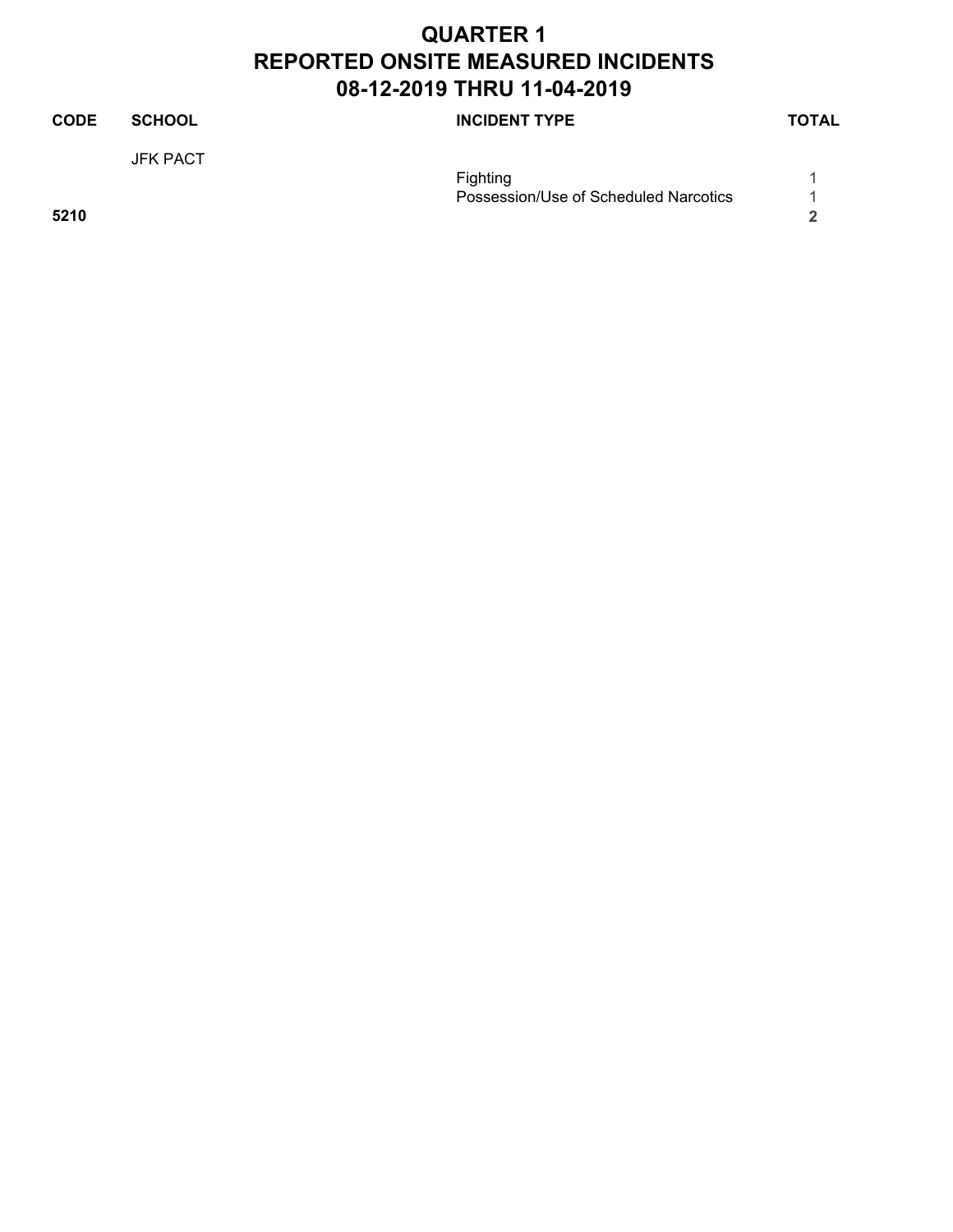| <b>CODE</b> | <b>SCHOOL</b>                       | <b>INCIDENT TYPE</b>          | <b>TOTAL</b> |
|-------------|-------------------------------------|-------------------------------|--------------|
|             | John Adams College & Career Academy |                               |              |
|             |                                     | Assault Student               | 4            |
|             |                                     | <b>Other Serious Incident</b> |              |
|             |                                     | Possession/Use of Alcohol     |              |
|             |                                     | Theft of Private Property     |              |
| 5268        |                                     |                               |              |
|             |                                     |                               |              |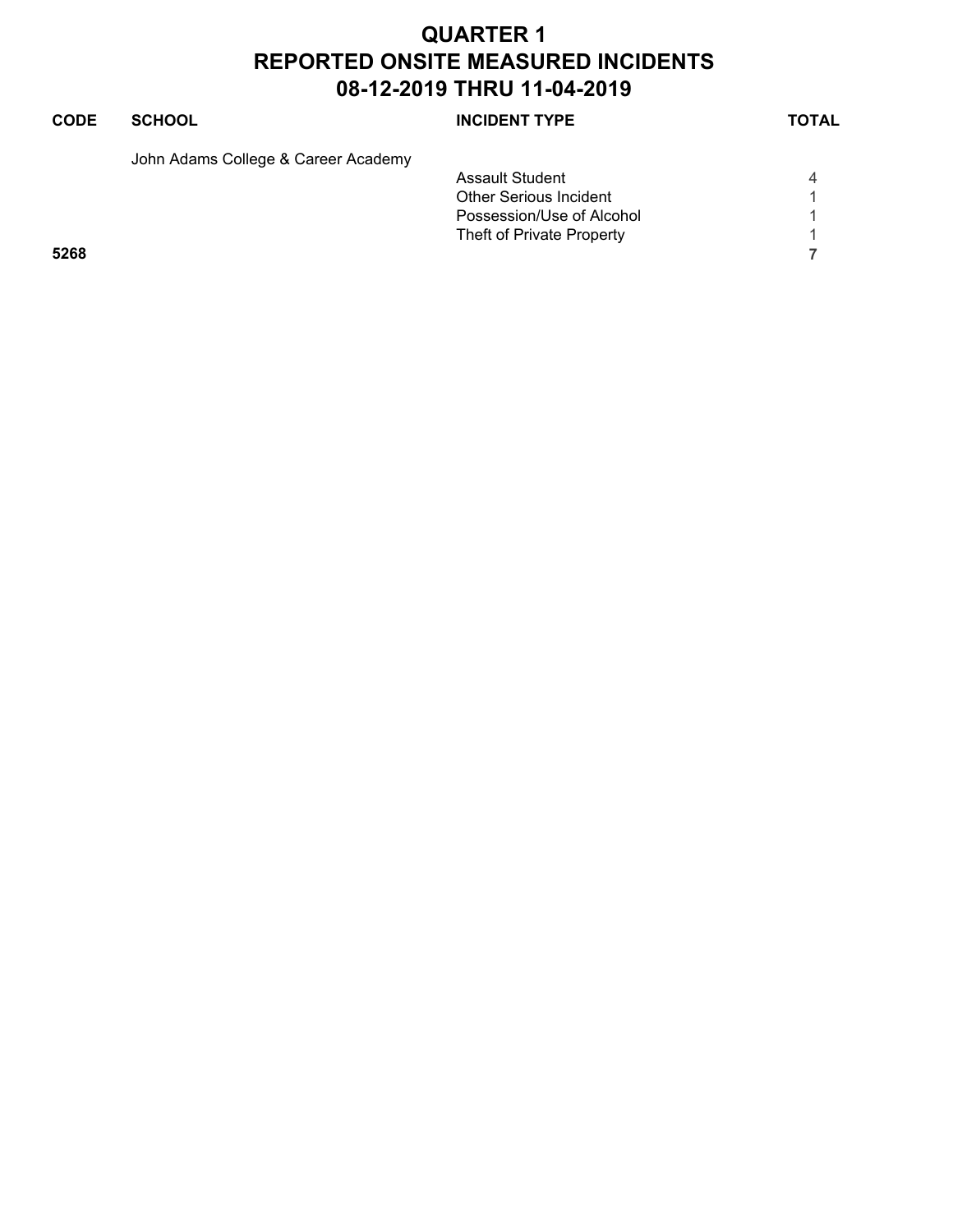| <b>CODE</b> | SCHOOL     | <b>INCIDENT TYPE</b> | <b>TOTAL</b> |
|-------------|------------|----------------------|--------------|
|             | John Adams |                      |              |
|             |            | Bullying             |              |

**5276 1**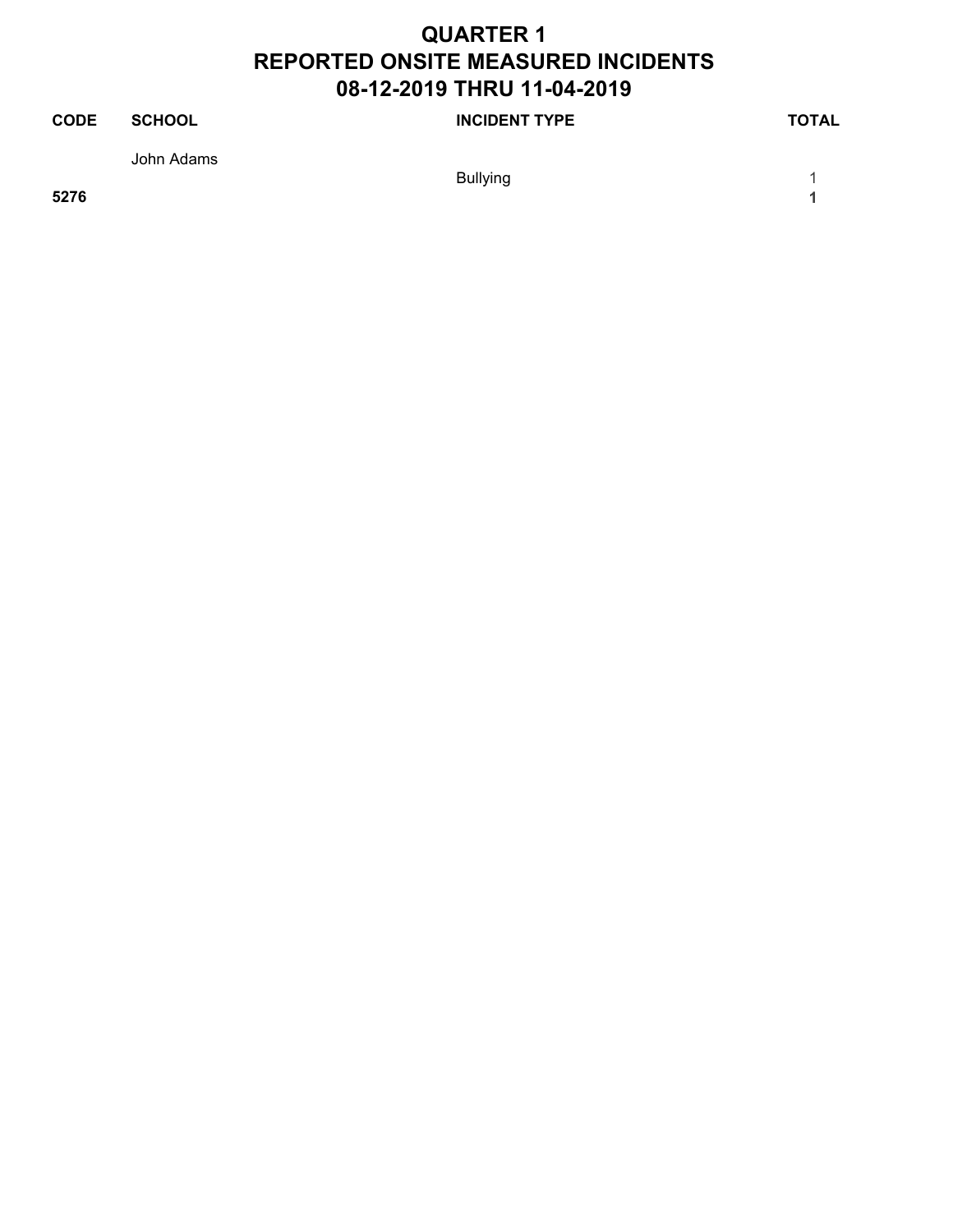| <b>CODE</b> | <b>SCHOOL</b>                            | <b>INCIDENT TYPE</b>                 | <b>TOTAL</b> |
|-------------|------------------------------------------|--------------------------------------|--------------|
|             | John Hay School of Architecture & Design |                                      |              |
|             |                                          | <b>Assault Security Officer</b>      |              |
|             |                                          | <b>Assault Student</b>               |              |
|             |                                          | Possession of Other Dangerous Weapon | 2            |
| 5692        |                                          |                                      | 4            |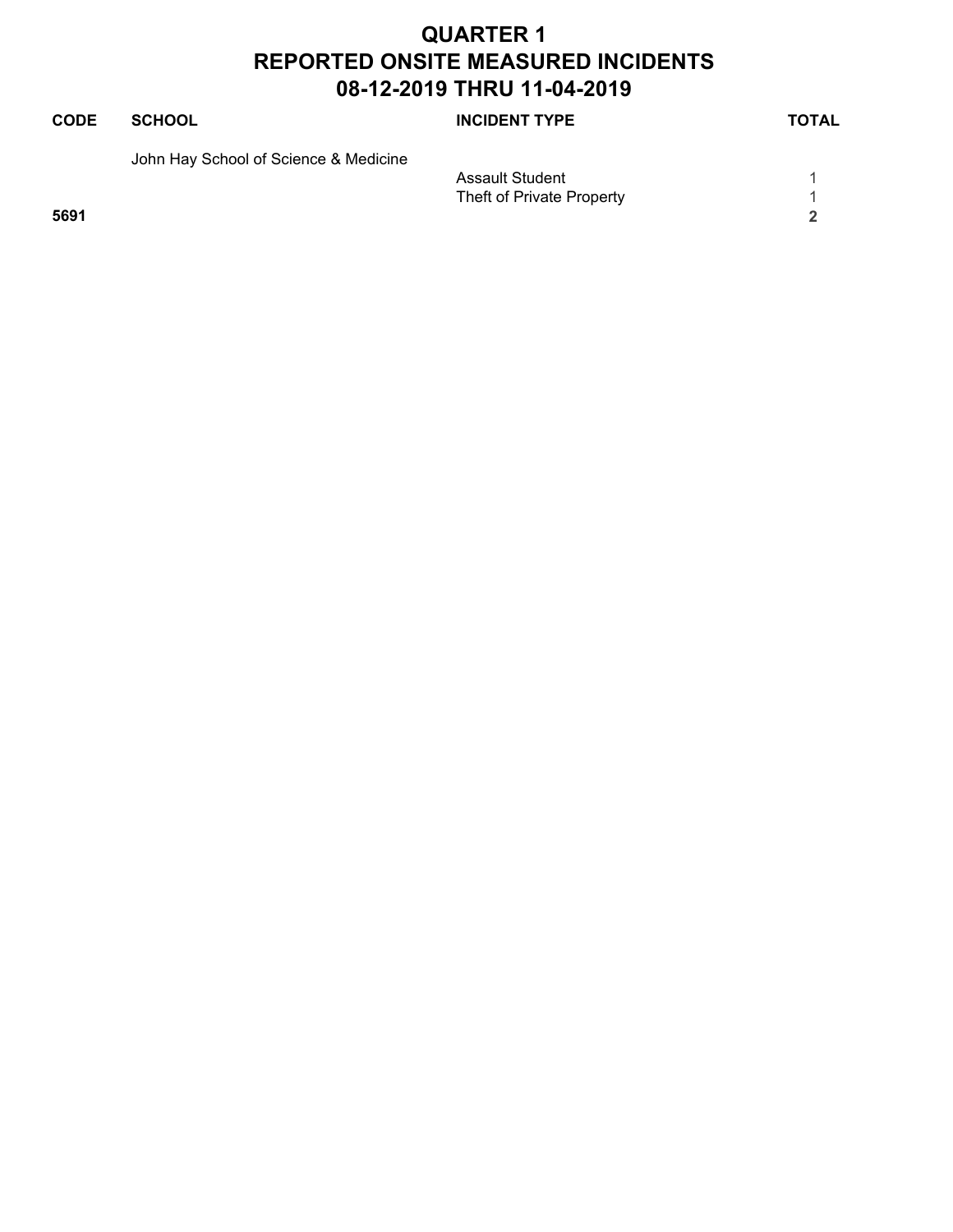#### **CODE SCHOOL SCHOOL INCIDENT TYPE TOTAL**

John Marshall School of Business

|      | <b>Assault Student</b>                |   |
|------|---------------------------------------|---|
|      | <b>Fighting</b>                       | 2 |
|      | <b>Other Criminal Activity</b>        |   |
|      | Possession/Use of Scheduled Narcotics |   |
| 5300 |                                       |   |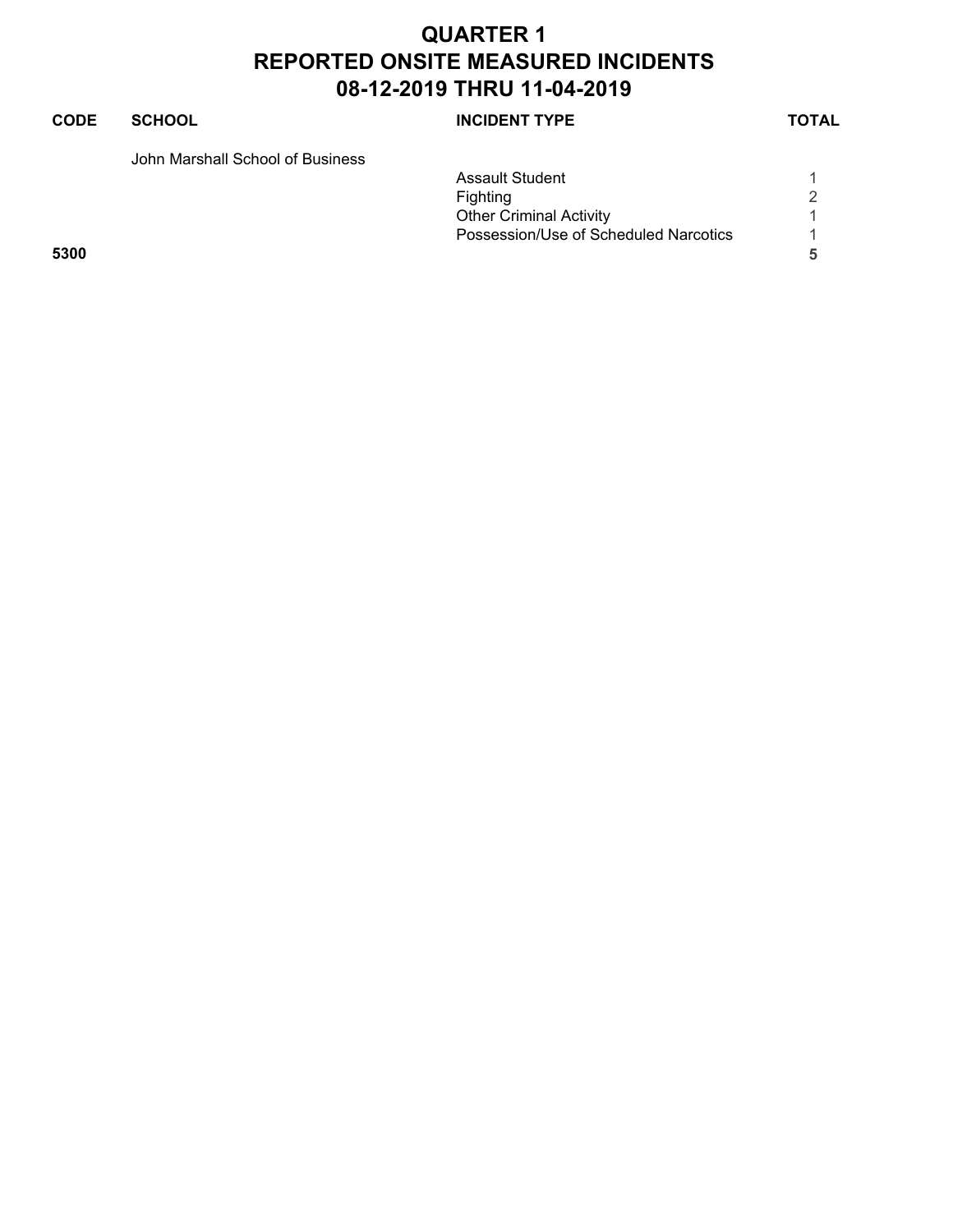| <b>CODE</b> | SCHOOL                              | <b>INCIDENT TYPE</b> | <b>TOTAL</b> |
|-------------|-------------------------------------|----------------------|--------------|
|             | John Marshall School of Engineering | <b>Fighting</b>      | 4            |
| 5298        |                                     |                      | Δ.           |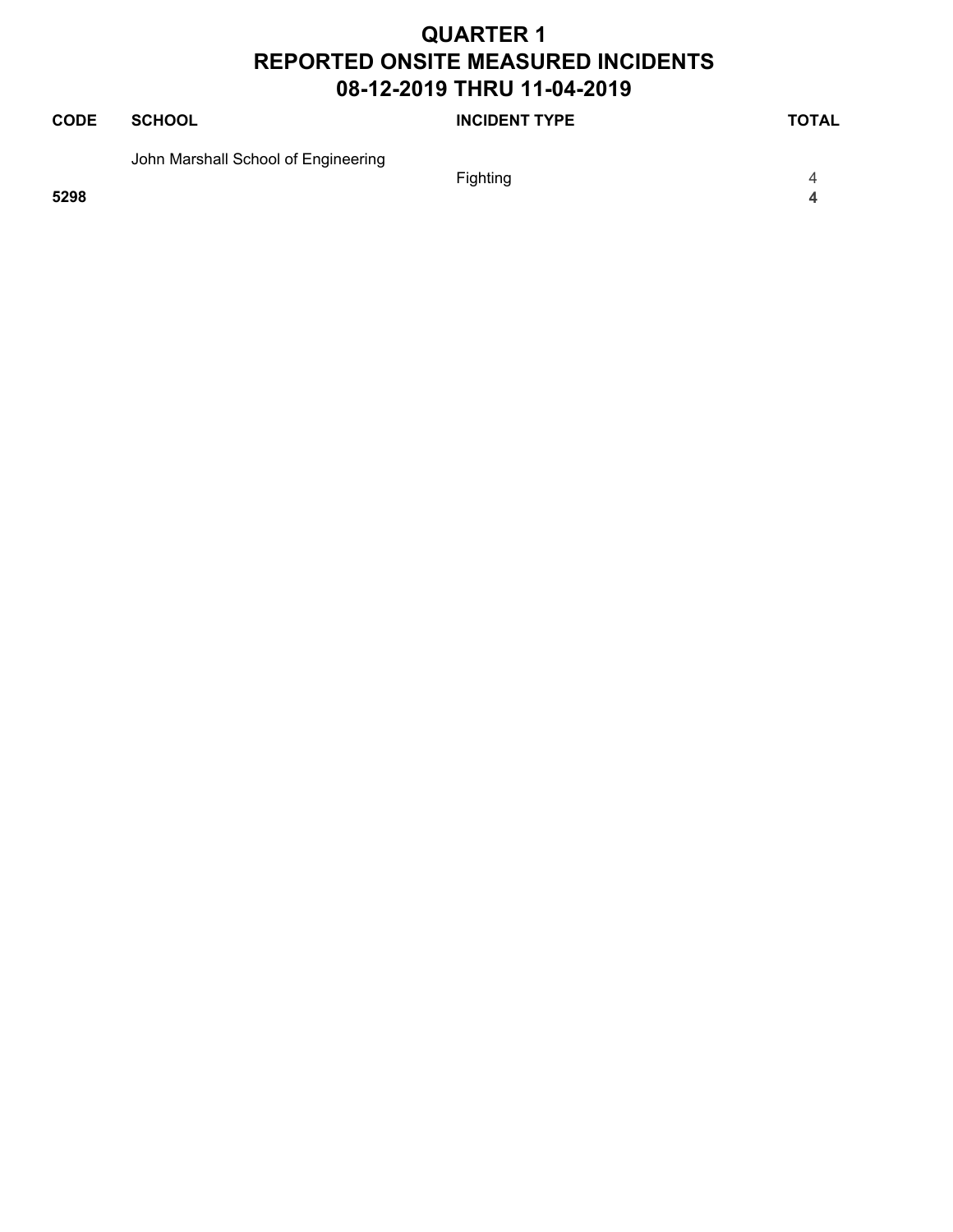| <b>CODE</b> | <b>SCHOOL</b> | <b>INCIDENT TYPE</b>      | <b>TOTAL</b> |
|-------------|---------------|---------------------------|--------------|
|             | John Marshall |                           |              |
| 5292        |               | Theft of Private Property |              |
|             |               |                           |              |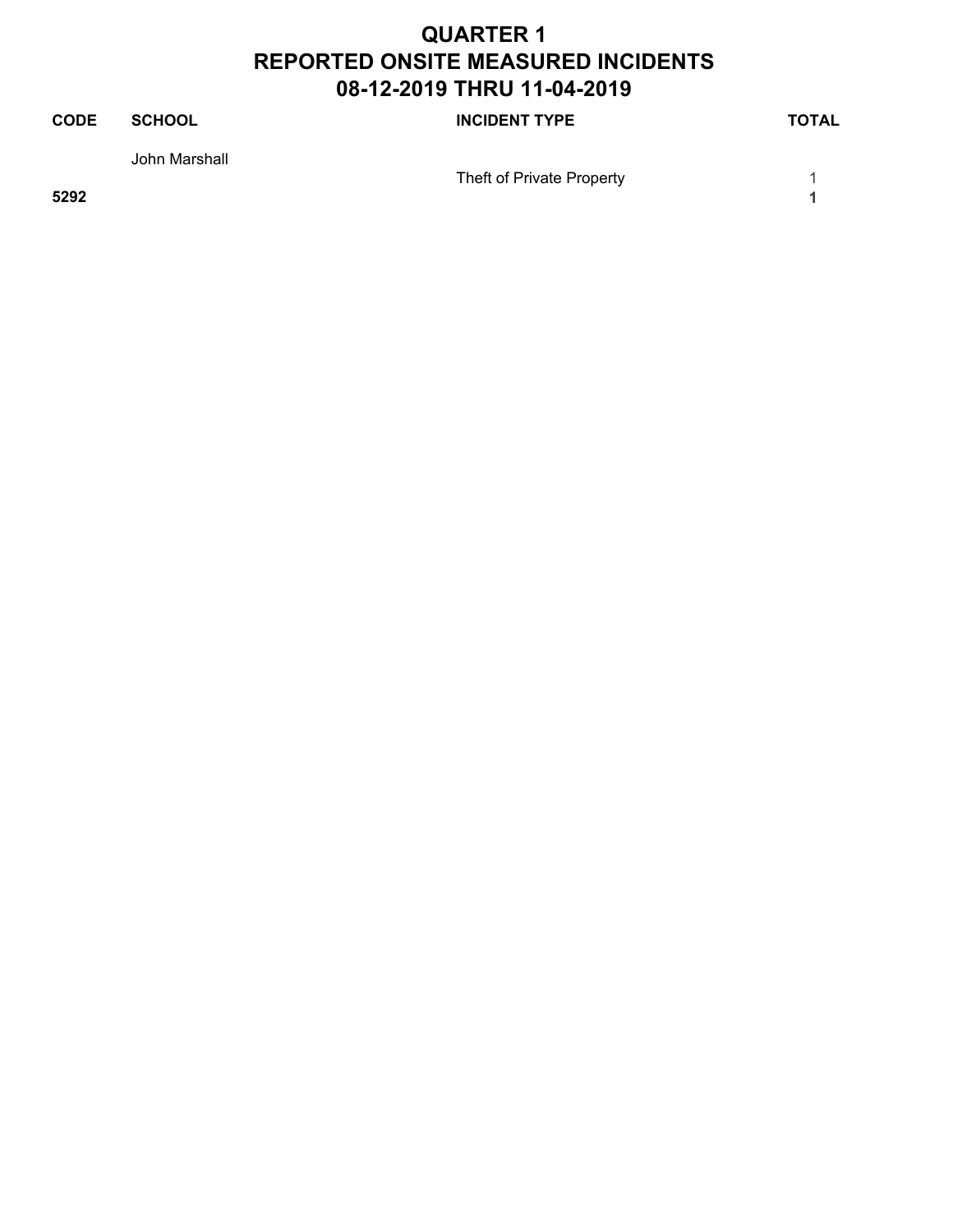#### **CODE SCHOOL SCHOOL INCIDENT TYPE TOTAL** Joseph M Gallagher Assault Student 4 Fighting 1<br>Other Serious Incident 1996 Other Serious Incident 4 Public Indecency 1 Vandalism Private Property **1** Vandalism School Property 2 **4279 13**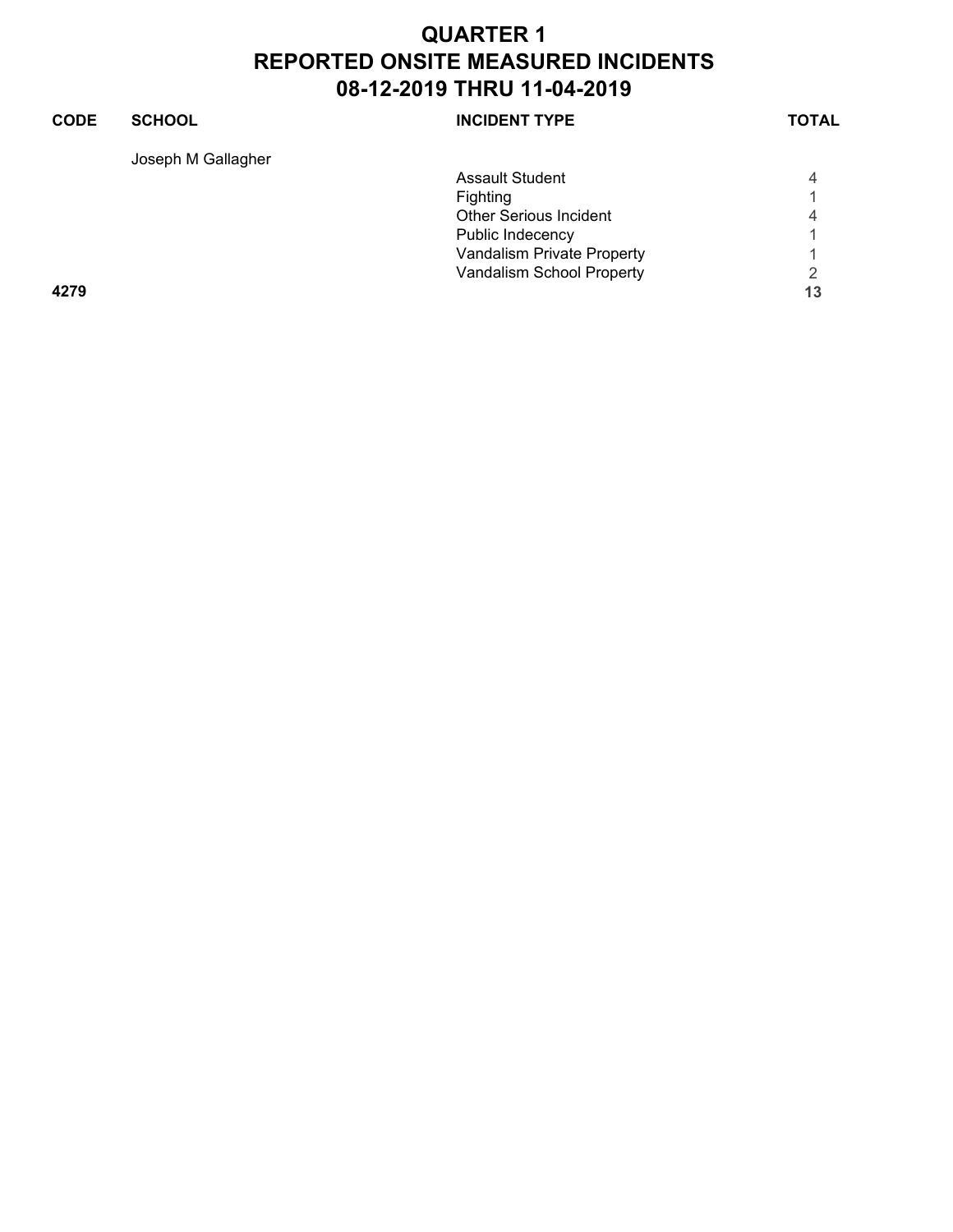#### **CODE SCHOOL SCHOOL INCIDENT TYPE TOTAL** Lincoln-West Global Studies Assault Staff (Adult) 2<br>Assault Student 1 Assault Student 4<br>Assault Teacher 1 Assault Teacher 1 Fighting 3 Harassment 1 Possession of Other Dangerous Weapon 1 Theft of Private Property 3 **6333 15**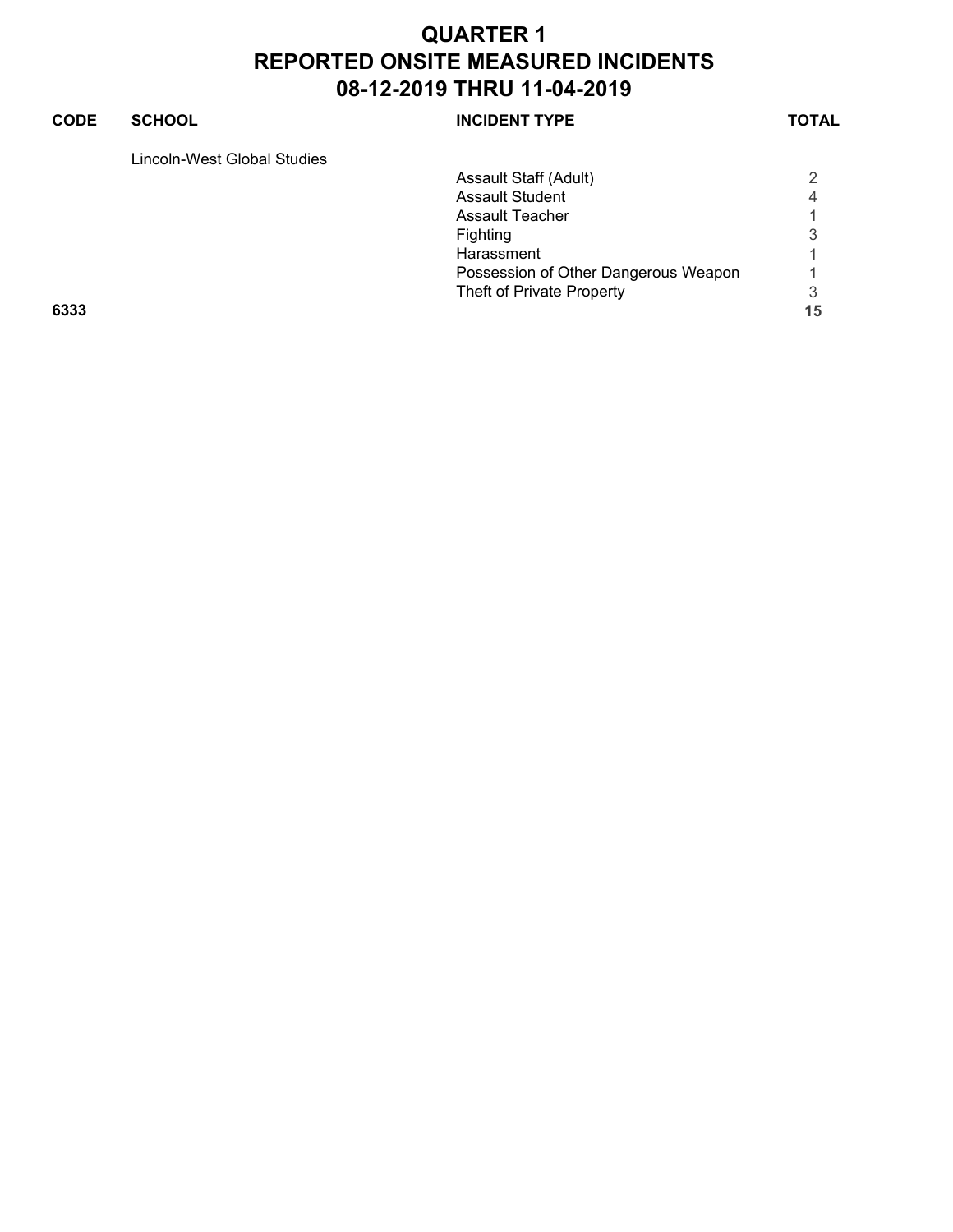#### **CODE SCHOOL SCHOOL INCIDENT TYPE TOTAL**

Lincoln-West Science & Health

|      | <b>Assault Student</b>                |    |
|------|---------------------------------------|----|
|      | Fighting                              | 3  |
|      | <b>Other Criminal Activity</b>        |    |
|      | <b>Other Serious Incident</b>         |    |
|      | Possession/Use of Scheduled Narcotics |    |
|      | Sexual Harassment                     |    |
|      | Sexual Imposition                     | 2  |
|      | Theft of Private Property             |    |
| 6334 |                                       | 11 |
|      |                                       |    |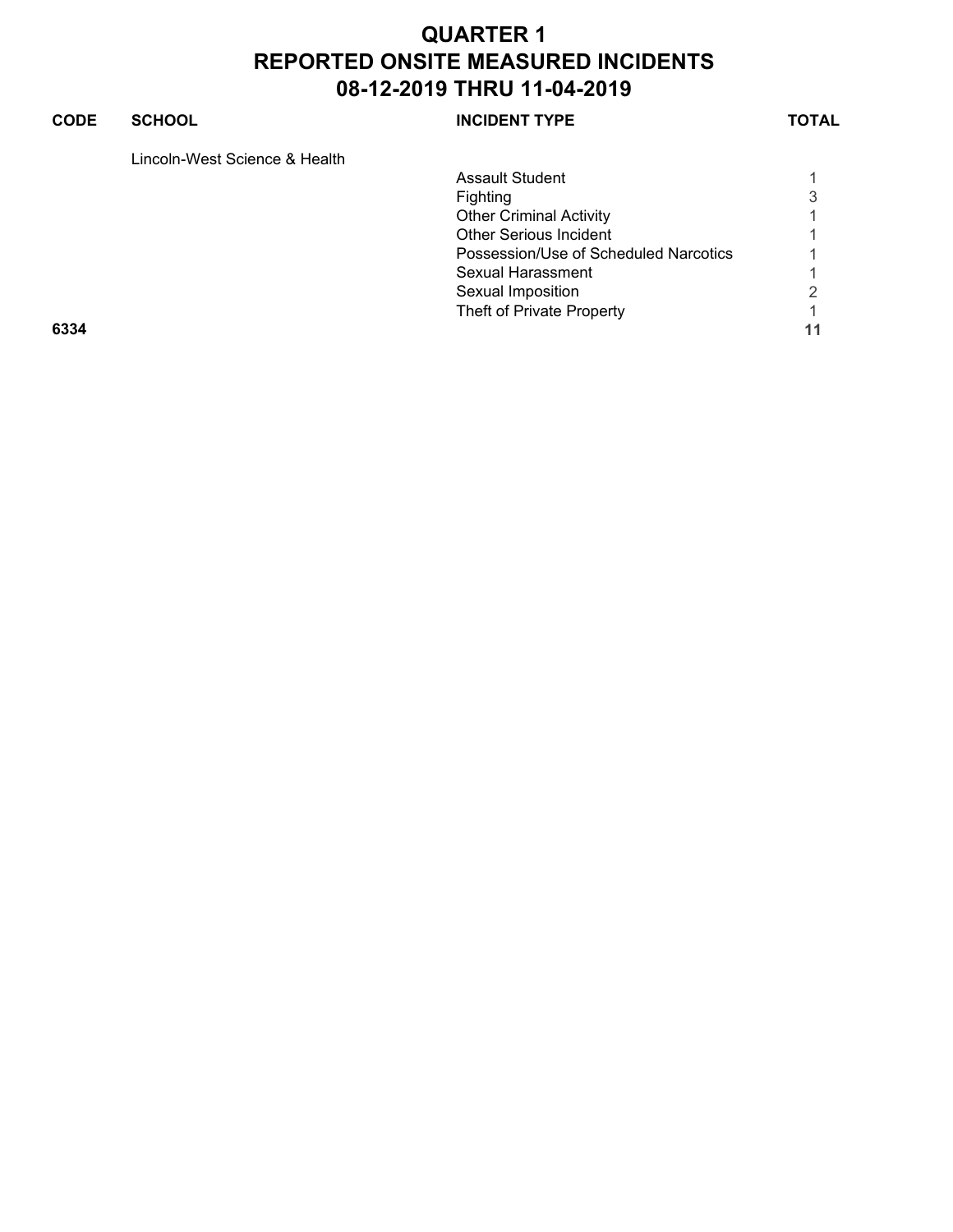| <b>CODE</b> | <b>SCHOOL</b> | <b>INCIDENT TYPE</b>            | <b>TOTAL</b> |
|-------------|---------------|---------------------------------|--------------|
|             | Lincoln-West  |                                 |              |
|             |               | Theft of CMSD Computer Property |              |
| 5330        |               |                                 |              |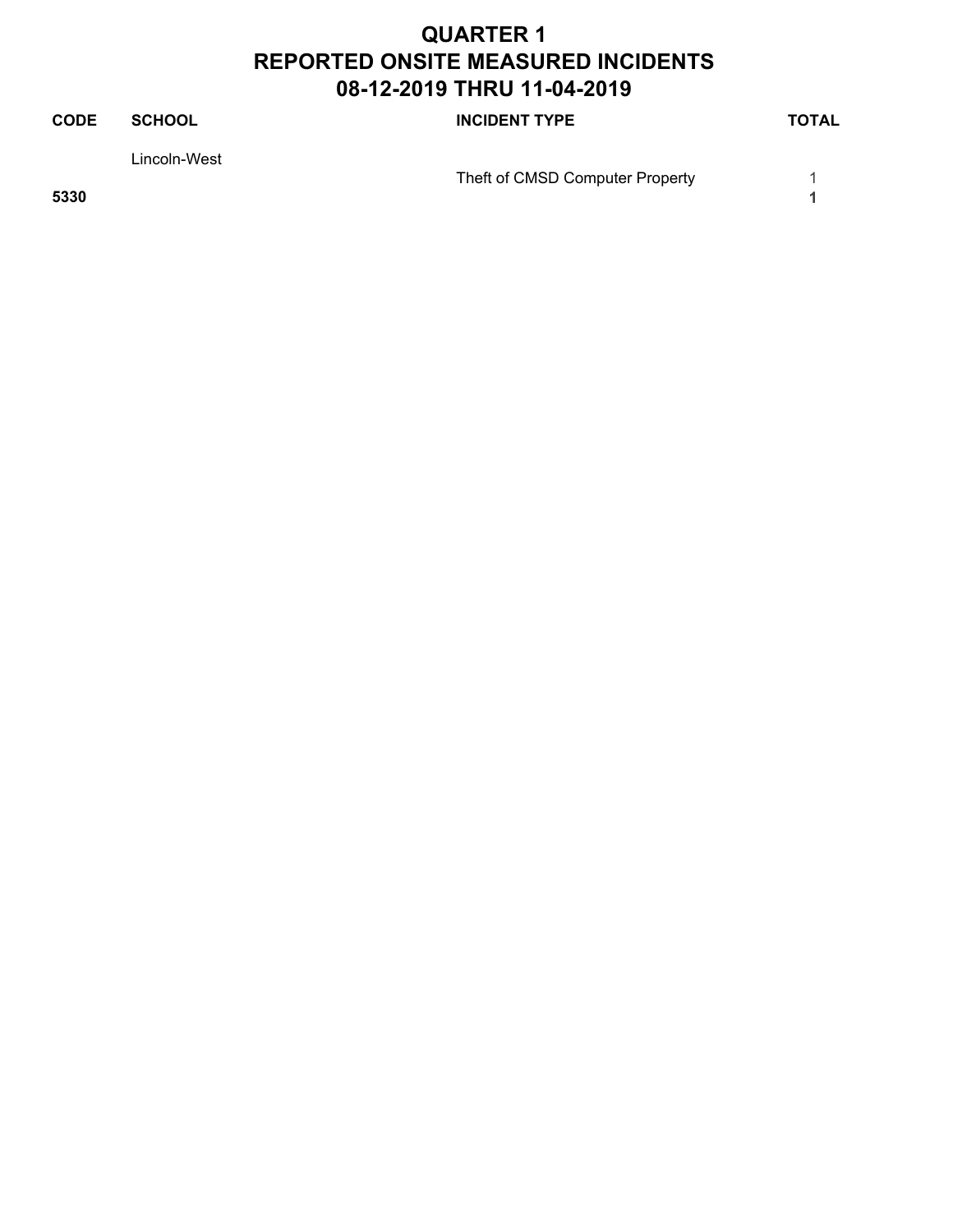| <b>CODE</b> | <b>SCHOOL</b> | <b>INCIDENT TYPE</b>   | <b>TOTAL</b> |
|-------------|---------------|------------------------|--------------|
|             | Louis Agassiz |                        |              |
|             |               | <b>Assault Student</b> |              |
|             |               | Fighting               |              |
|             |               | Sexual Imposition      |              |
| 3338        |               |                        | 3            |
|             |               |                        |              |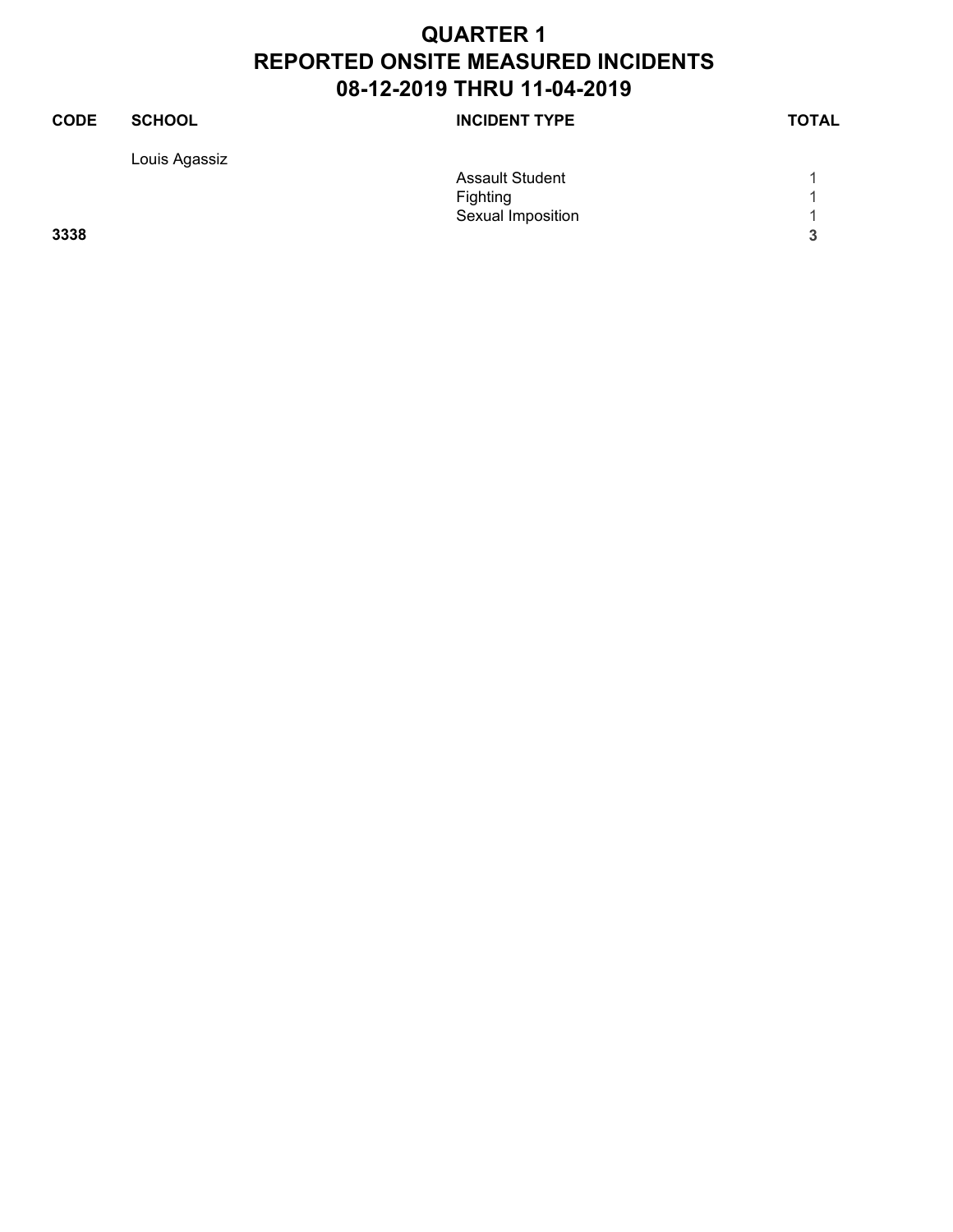#### **CODE SCHOOL SCHOOL INCIDENT TYPE TOTAL** Luis Munoz Marin / Lincoln Assault Student 4 Assault Teacher 2<br>
Fighting 2 Fighting Harassment 1 Other Serious Incident 1 Possession of Knife 1 and 1 and 1 and 1 and 1 and 1 and 1 and 1 and 1 and 1 and 1 and 1 and 1 and 1 and 1 and 1 Possession of Other Dangerous Weapon 1 Sexual Harassment 1 Vandalism School Property **1**

**4328 14**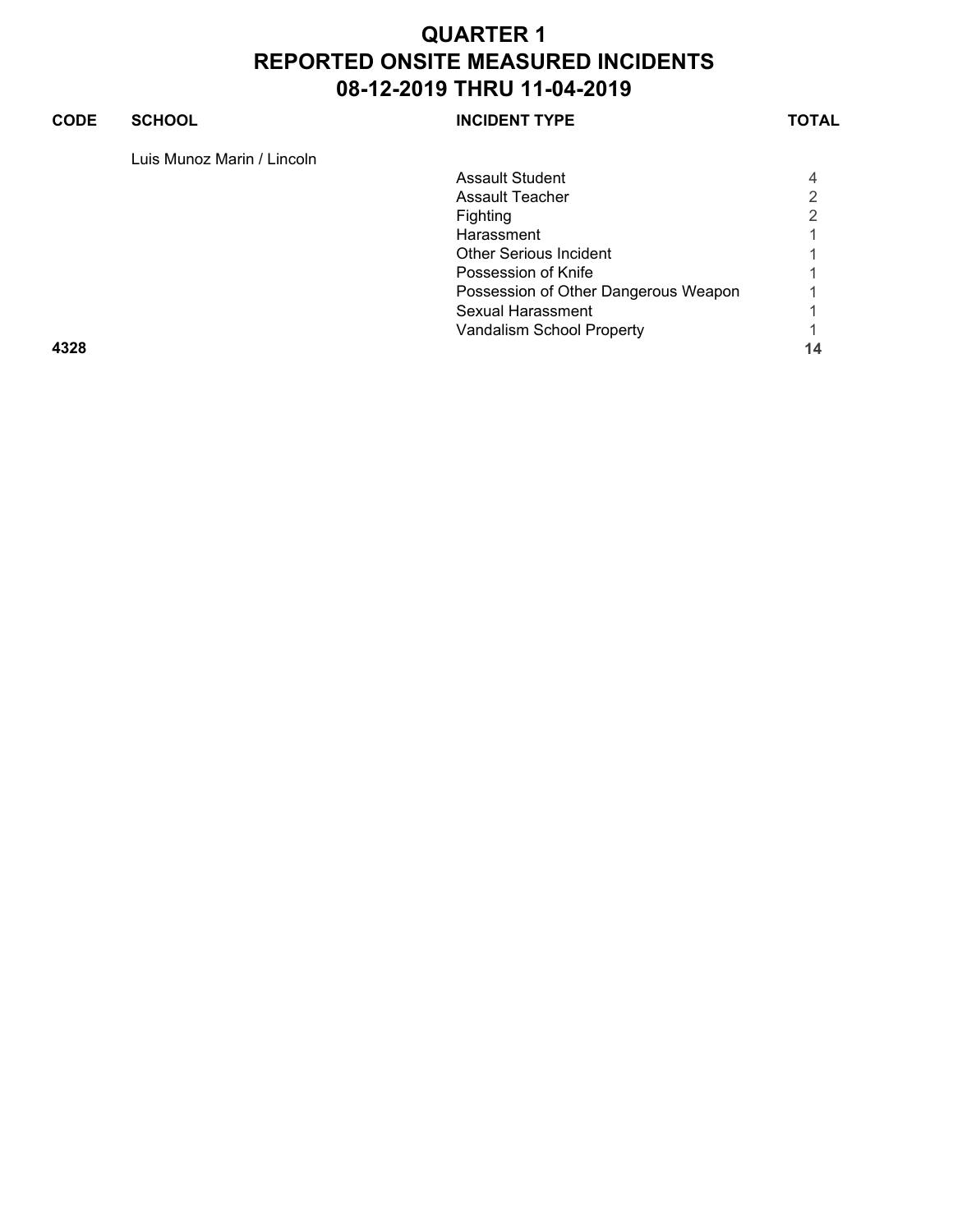| <b>CODE</b> | <b>SCHOOL</b>    | <b>INCIDENT TYPE</b>   | <b>TOTAL</b> |
|-------------|------------------|------------------------|--------------|
|             | Marion C Seltzer |                        |              |
|             |                  | <b>Assault Student</b> |              |
|             |                  | Possession of Knife    | 2            |
| 3353        |                  |                        | 3            |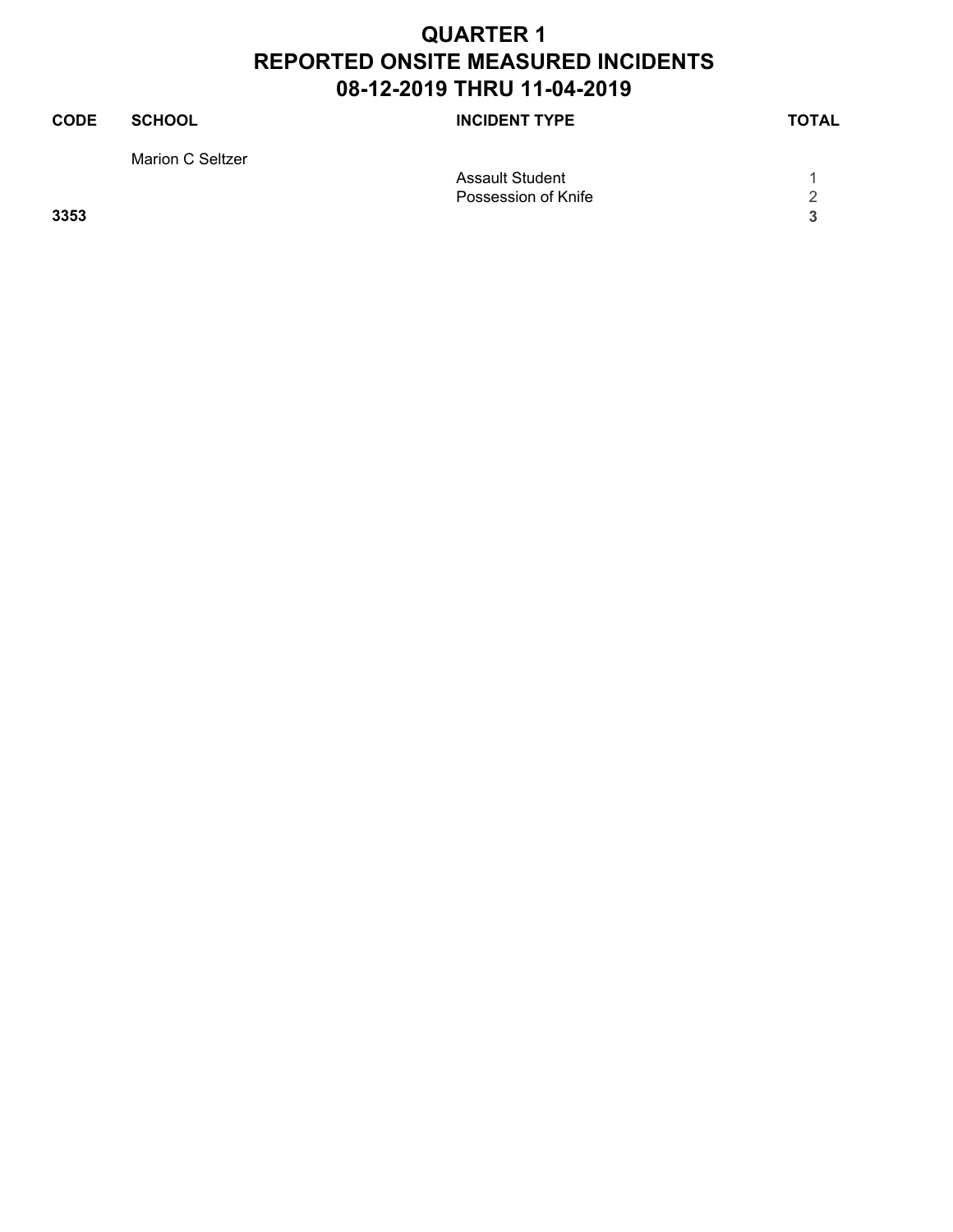#### **CODE SCHOOL SCHOOL INCIDENT TYPE TOTAL** Marion-Sterling Bullying 1 Other Serious Incident<br>
Possession of Other Dangerous Weapon 1 Possession of Other Dangerous Weapon 1 Public Indecency 1 **3354 4**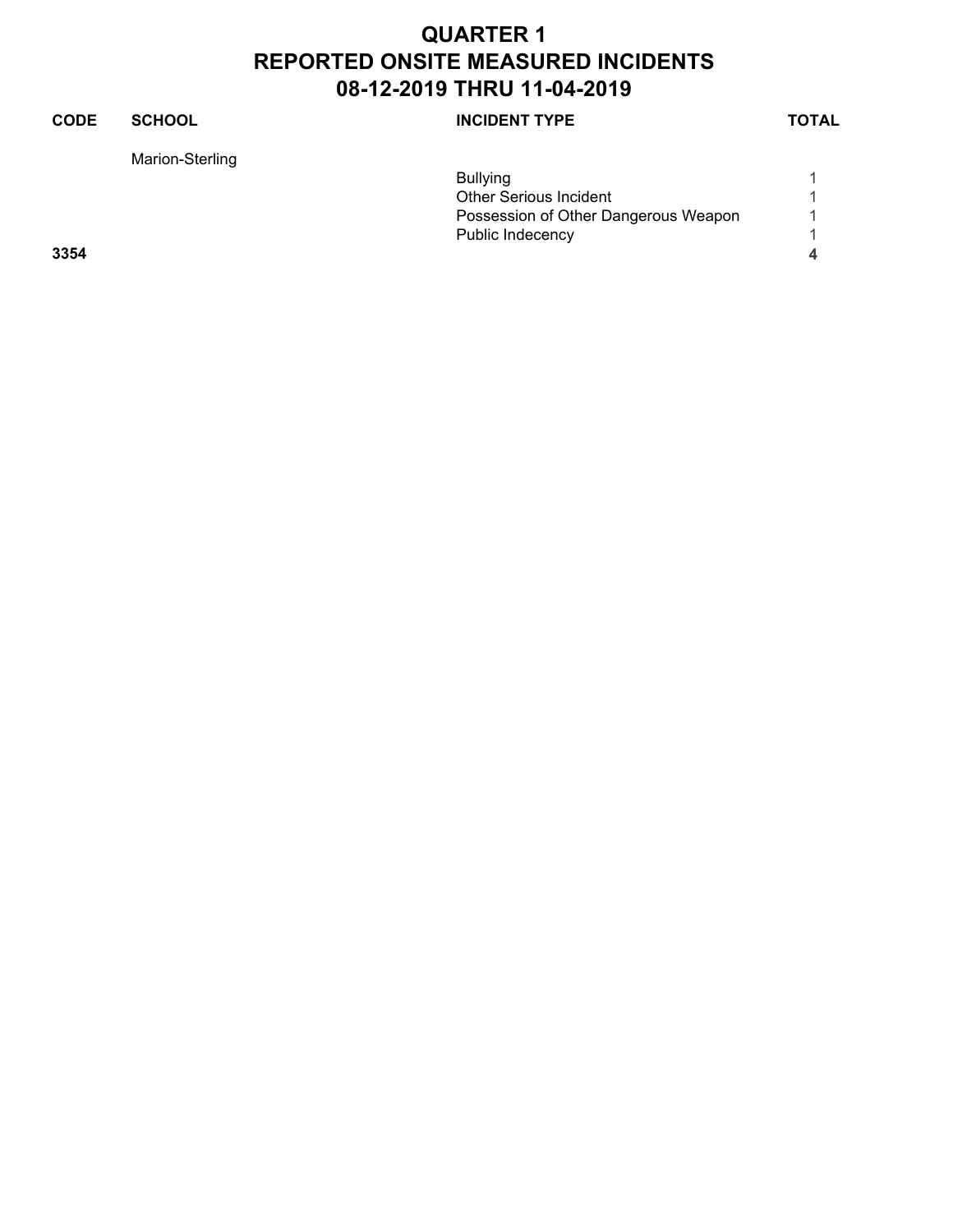#### **CODE SCHOOL SCHOOL** INCIDENT TYPE TOTAL

Martin Luther King Jr-High

|      |  | <b>Assault Student</b>                |                          |
|------|--|---------------------------------------|--------------------------|
|      |  | <b>Fighting</b>                       | 3                        |
|      |  | <b>Other Serious Incident</b>         |                          |
|      |  | Possession of Other Dangerous Weapon  | $\overline{\mathcal{A}}$ |
|      |  | Possession/Use of Scheduled Narcotics |                          |
| 6804 |  |                                       |                          |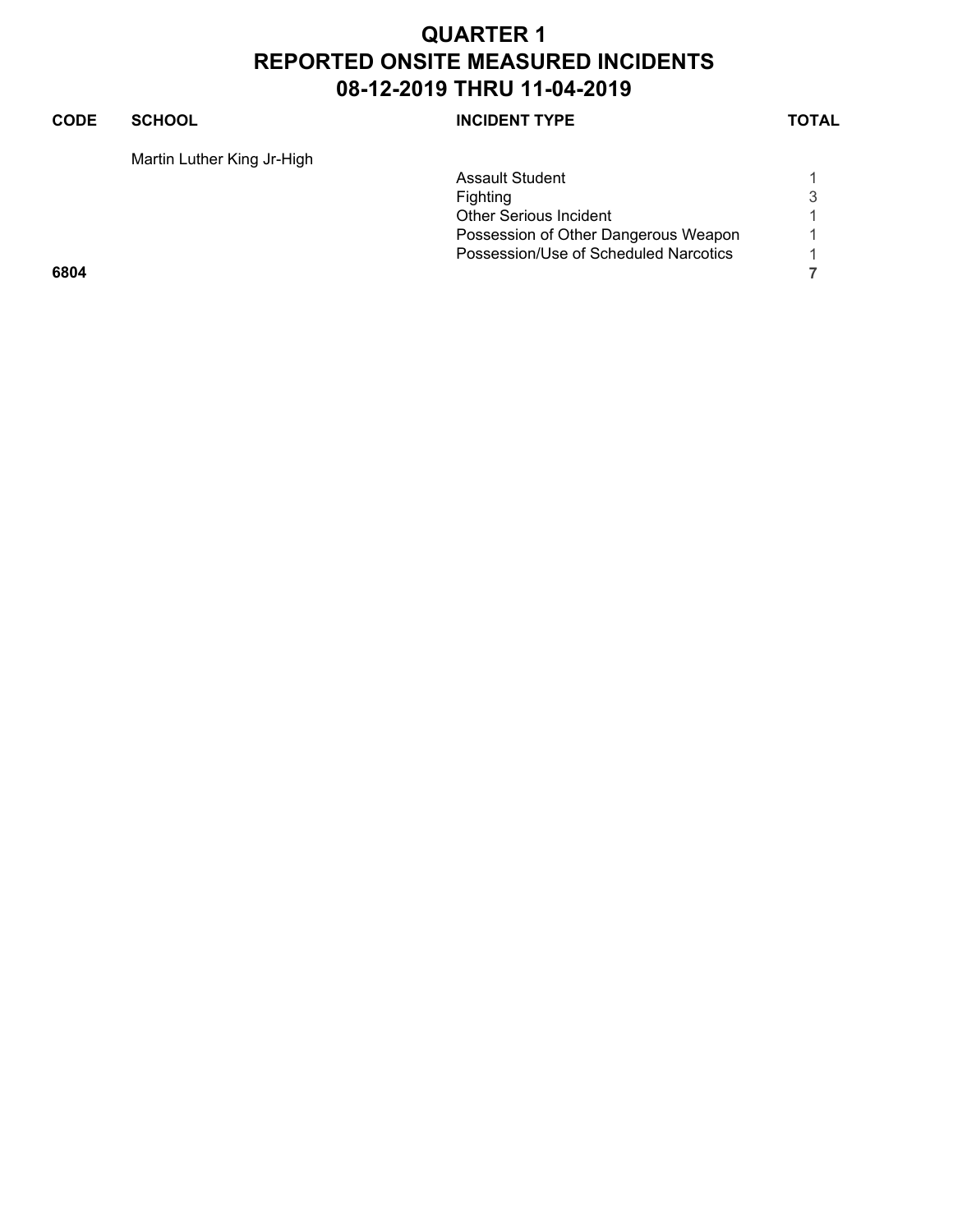| <b>CODE</b> | <b>SCHOOL</b> | <b>INCIDENT TYPE</b>          | <b>TOTAL</b> |
|-------------|---------------|-------------------------------|--------------|
|             | Mary B Martin |                               |              |
|             |               | Fighting                      |              |
|             |               | <b>Other Serious Incident</b> |              |
|             |               | Sexual Imposition             | っ            |
| 4347        |               |                               | Δ            |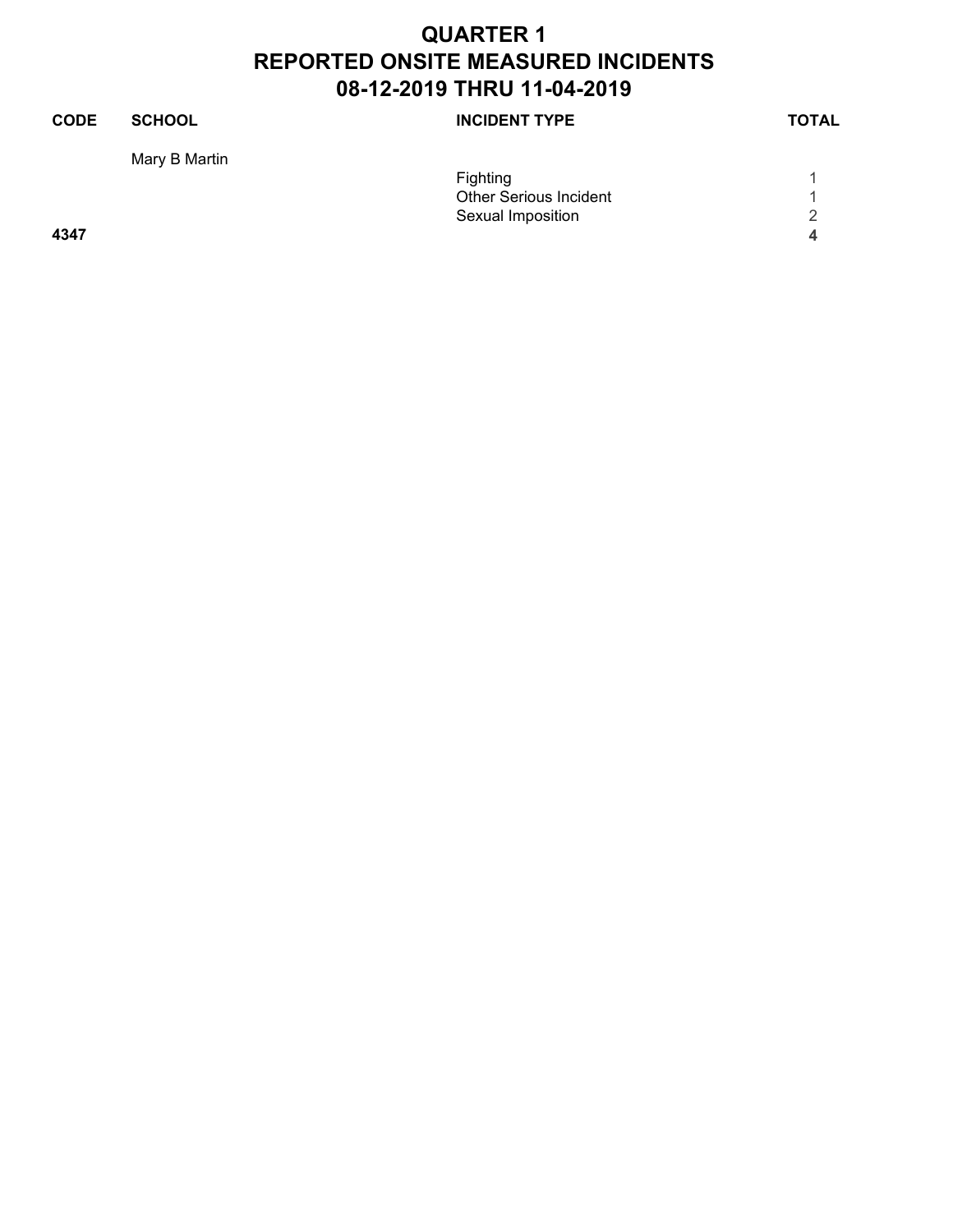| <b>SCHOOL</b>  | <b>INCIDENT TYPE</b>       | <b>TOTAL</b> |
|----------------|----------------------------|--------------|
| Mary M Bethune |                            |              |
|                | <b>Assault Student</b>     |              |
|                | Public Indecency           |              |
|                | Vandalism Private Property |              |
|                |                            | 3            |
|                |                            |              |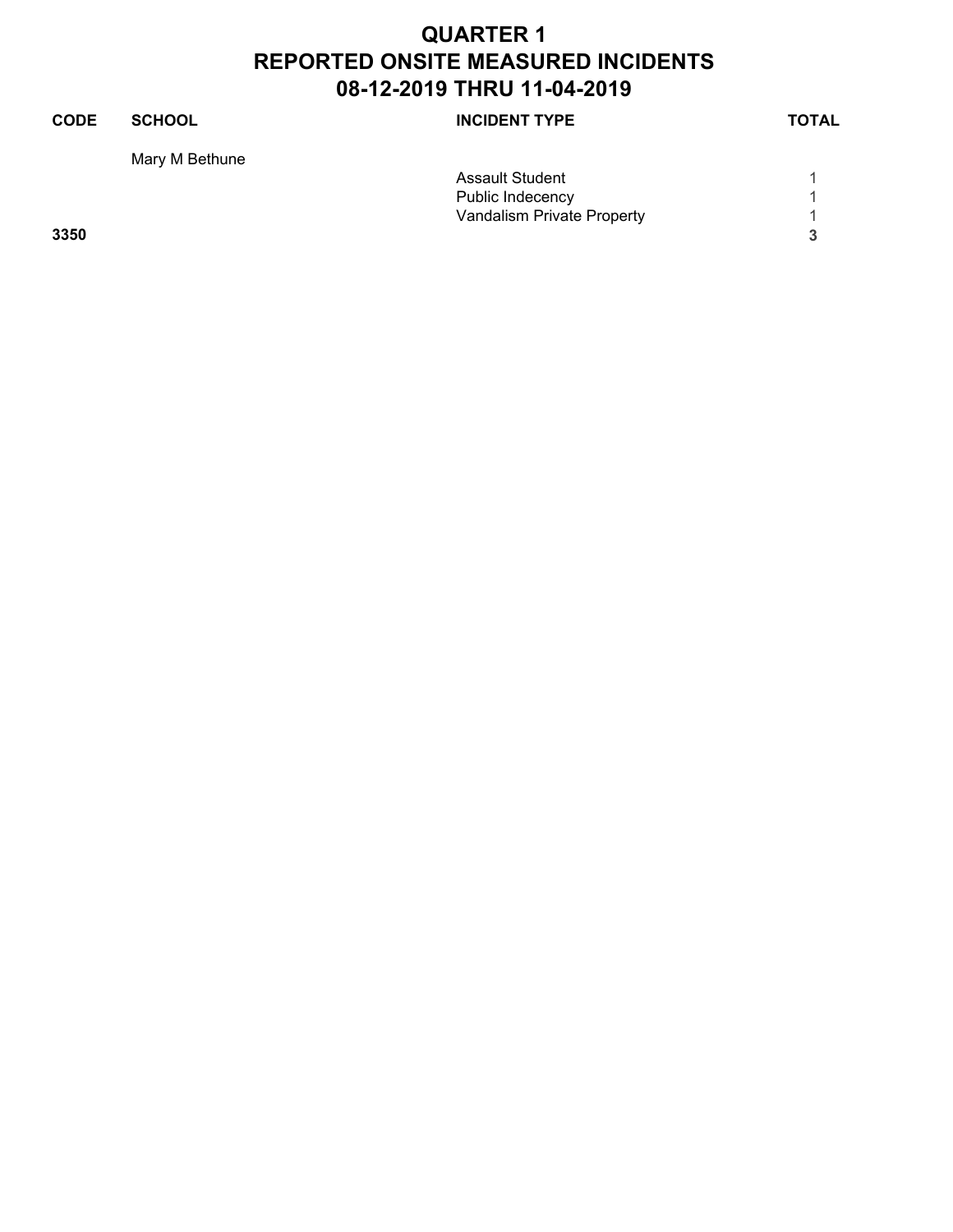#### **CODE SCHOOL SCHOOL** INCIDENT TYPE TOTAL

Max S Hayes Vocational

| Assault Student                       | 6                         |
|---------------------------------------|---------------------------|
| <b>Fighting</b>                       | 3                         |
| <b>Other Serious Incident</b>         | 3                         |
| Possession of Knife                   | 2                         |
| Possession/Use of Scheduled Narcotics | $\mathcal{P}$             |
|                                       |                           |
|                                       | 17                        |
|                                       | Vandalism School Property |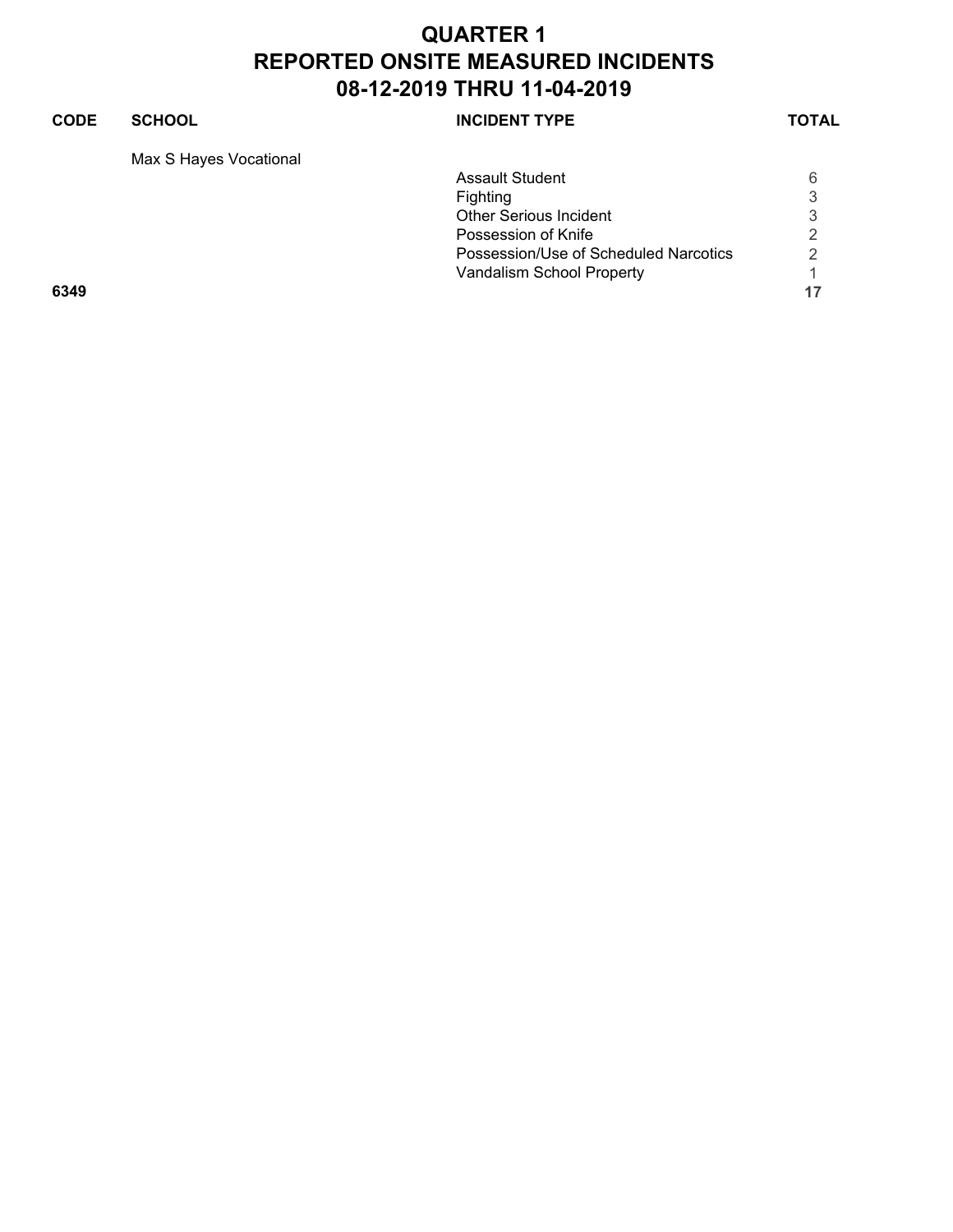| <b>CODE</b> | <b>SCHOOL</b> | <b>INCIDENT TYPE</b>          | <b>TOTAL</b> |
|-------------|---------------|-------------------------------|--------------|
|             | Memorial      |                               |              |
|             |               | <b>Bullying</b>               |              |
|             |               | <b>Other Serious Incident</b> |              |
| 3027        |               |                               | ີ            |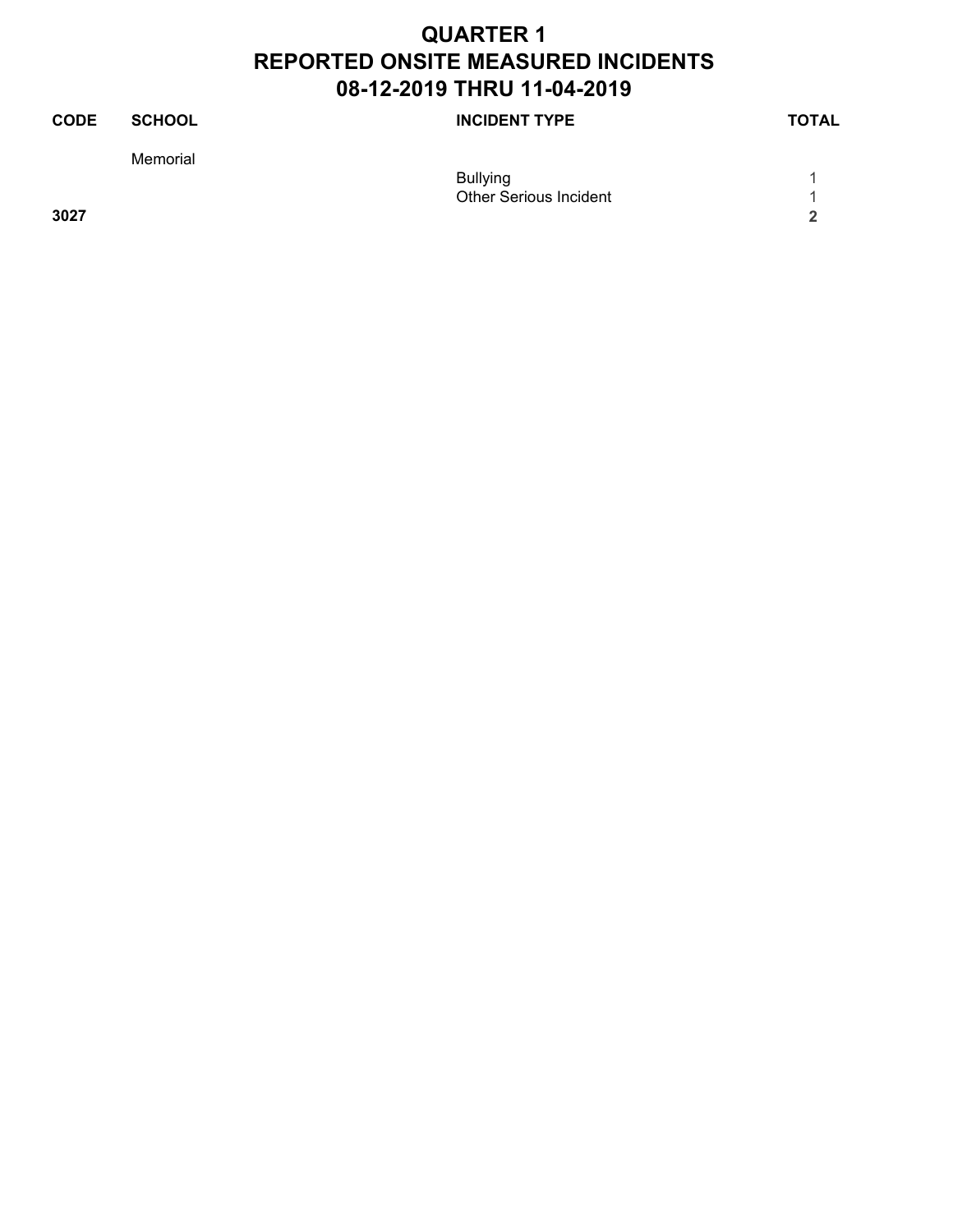| <b>CODE</b> | SCHOOL                                | <b>INCIDENT TYPE</b> | <b>TOTAL</b> |
|-------------|---------------------------------------|----------------------|--------------|
|             | MC2 STEM @ Cleveland State University | Possession of Knife  |              |
| 5136        |                                       |                      |              |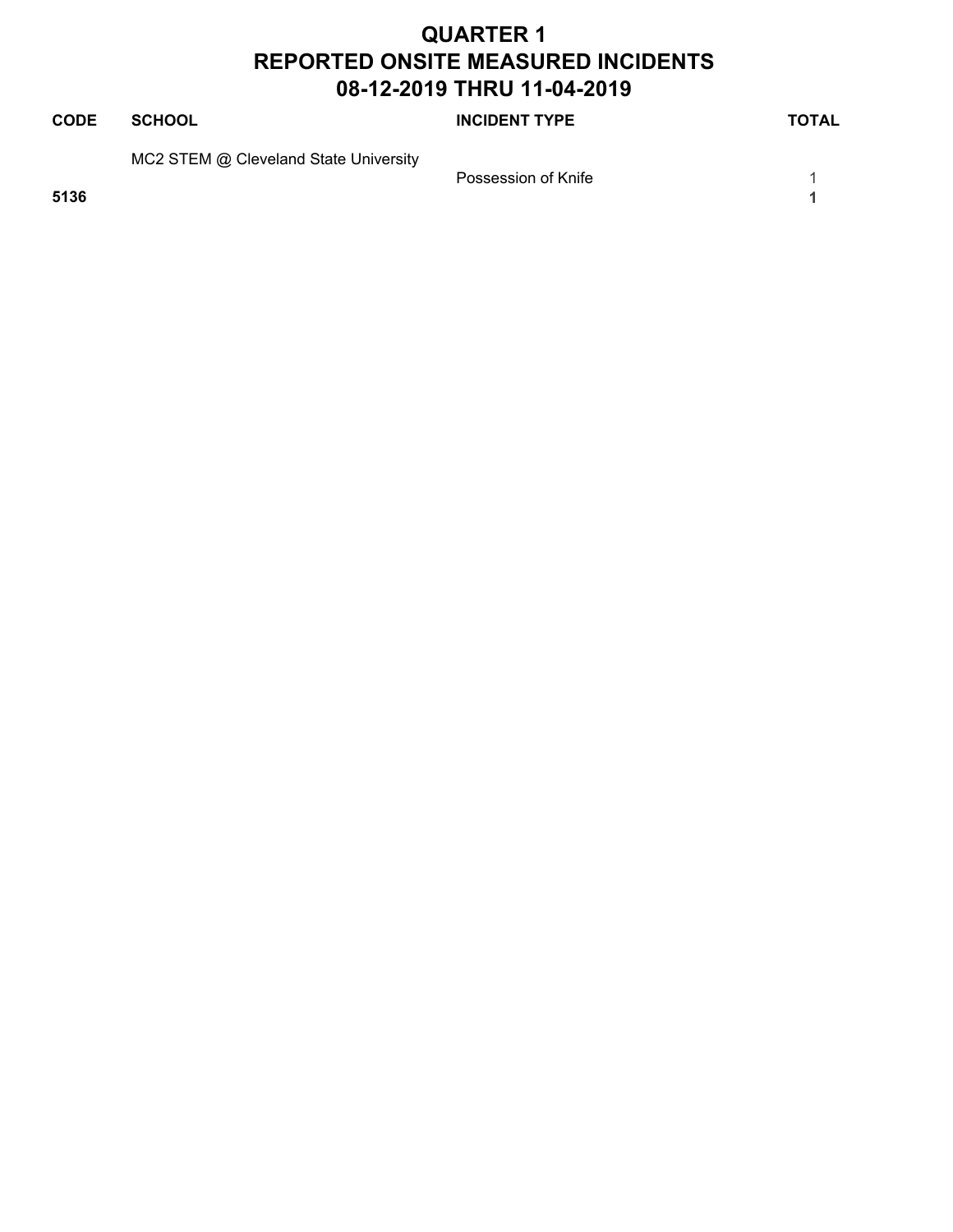| <b>CODE</b> | SCHOOL           | <b>INCIDENT TYPE</b> | <b>TOTAL</b> |
|-------------|------------------|----------------------|--------------|
|             | Michael R. White |                      |              |
|             |                  | Fighting             |              |

**3376 1**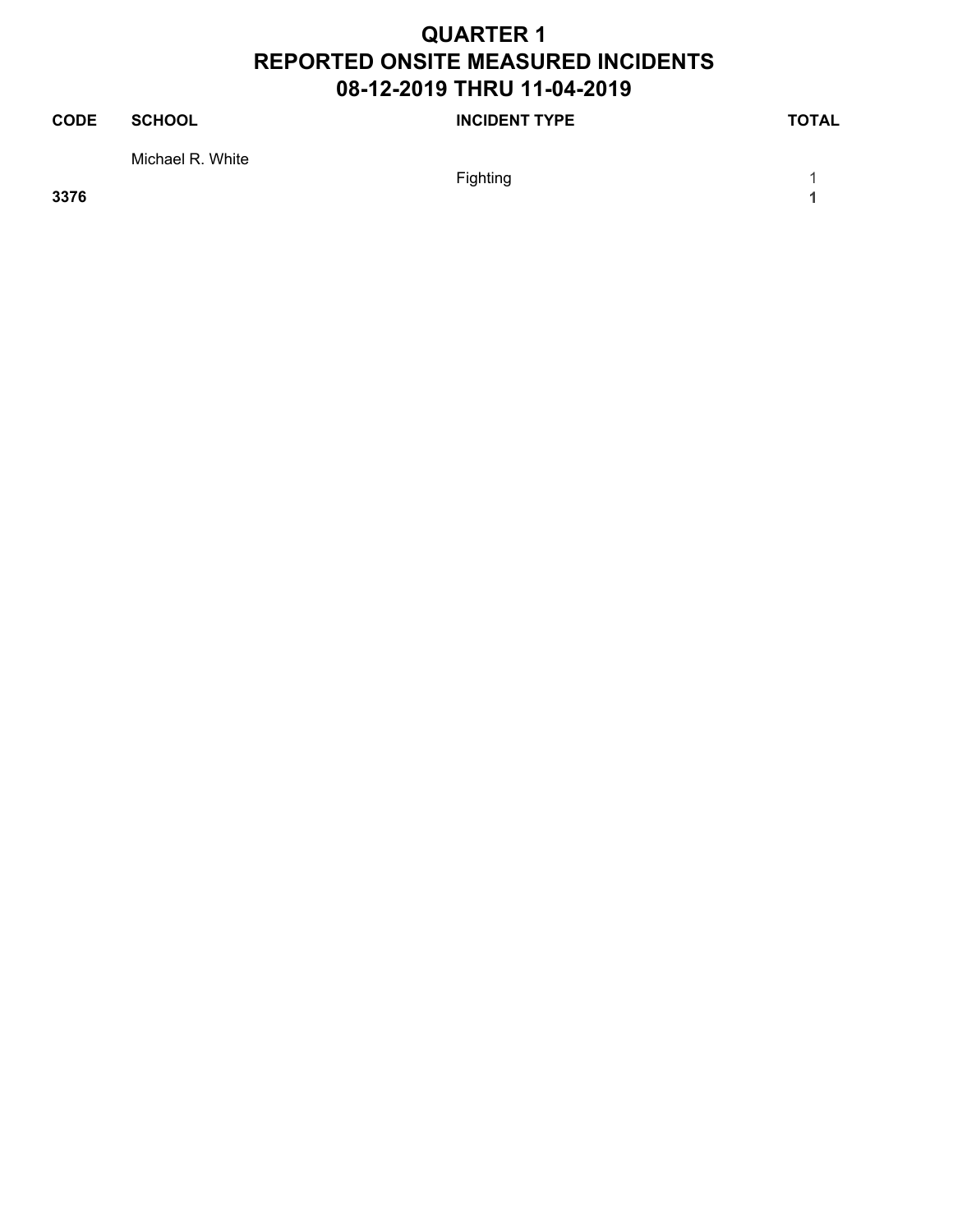| <b>CODE</b> | <b>SCHOOL</b>    | <b>INCIDENT TYPE</b> | <b>TOTAL</b> |
|-------------|------------------|----------------------|--------------|
|             | Miles Elementary |                      |              |
|             |                  | Assault Teacher      |              |
|             |                  | Sexual Imposition    |              |
| 3368        |                  |                      | ີ            |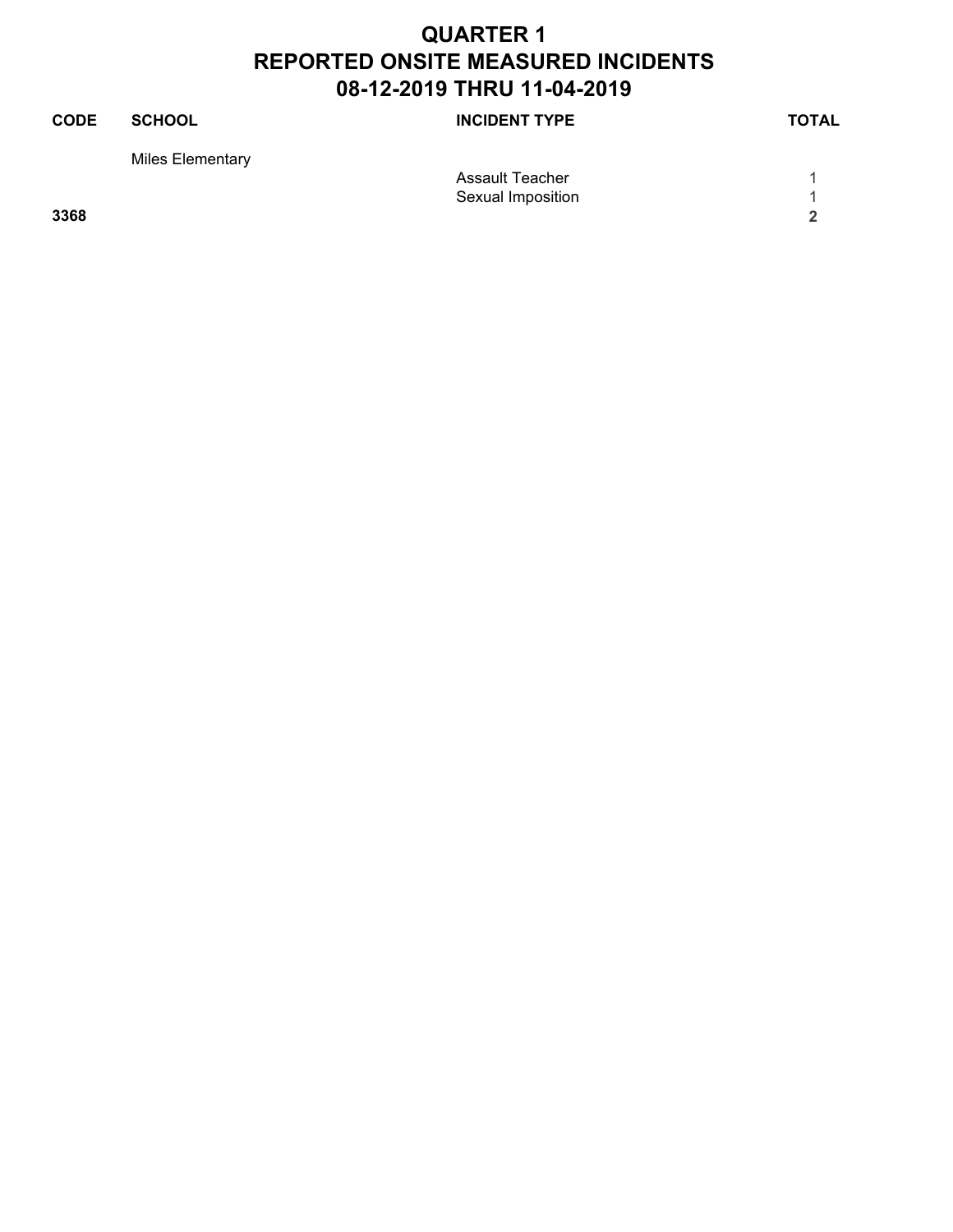| <b>CODE</b> | <b>SCHOOL</b> | <b>INCIDENT TYPE</b>          | <b>TOTAL</b> |
|-------------|---------------|-------------------------------|--------------|
|             | Miles Park    |                               |              |
|             |               | <b>Other Serious Incident</b> |              |
|             |               | Vandalism School Property     |              |
| 3372        |               |                               | 2            |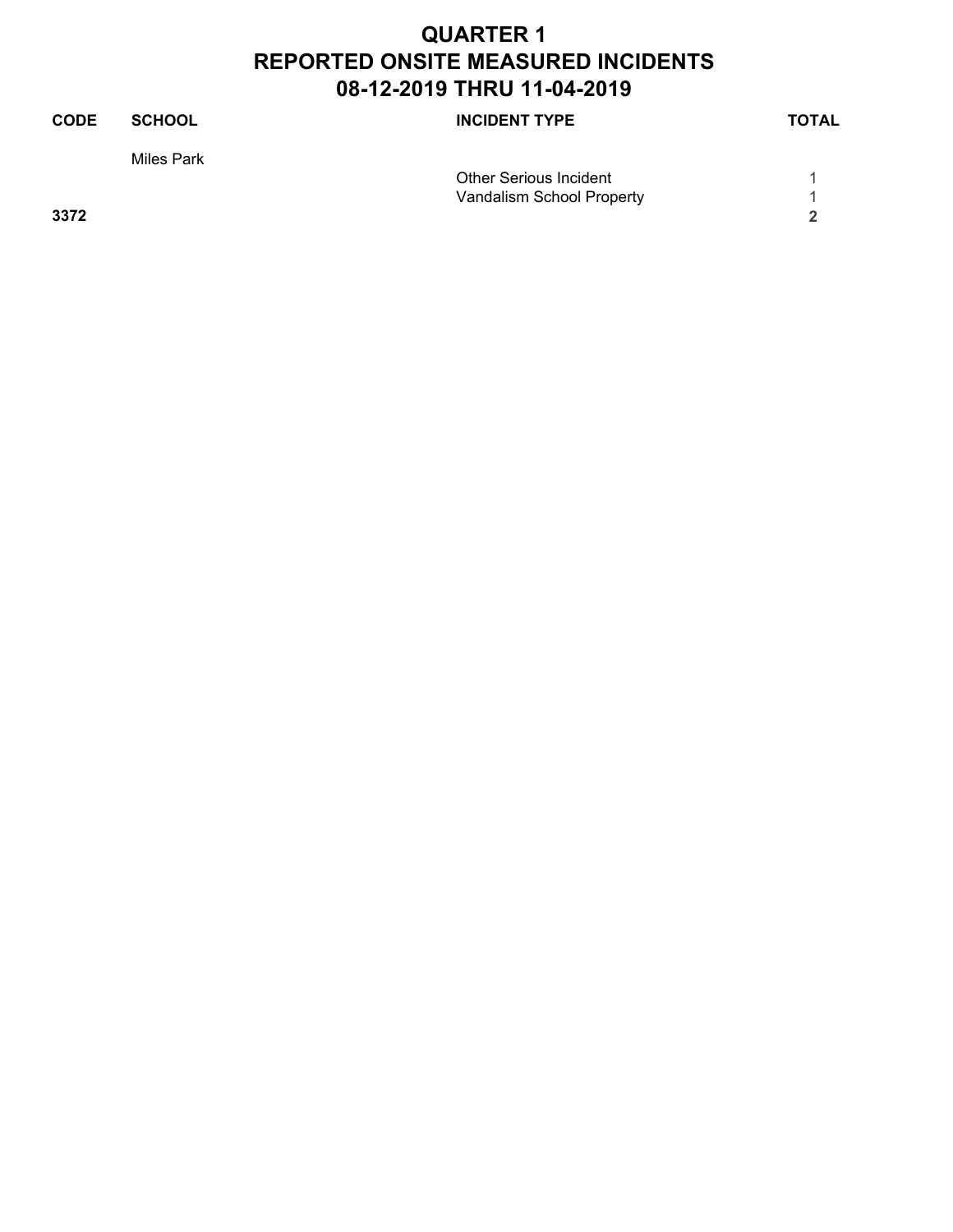| <b>CODE</b> | <b>SCHOOL</b> | <b>INCIDENT TYPE</b>   | <b>TOTAL</b> |
|-------------|---------------|------------------------|--------------|
|             | Mound         |                        |              |
|             |               | <b>Assault Student</b> |              |
|             |               | <b>Assault Teacher</b> | っ            |
| 3396        |               |                        | 3            |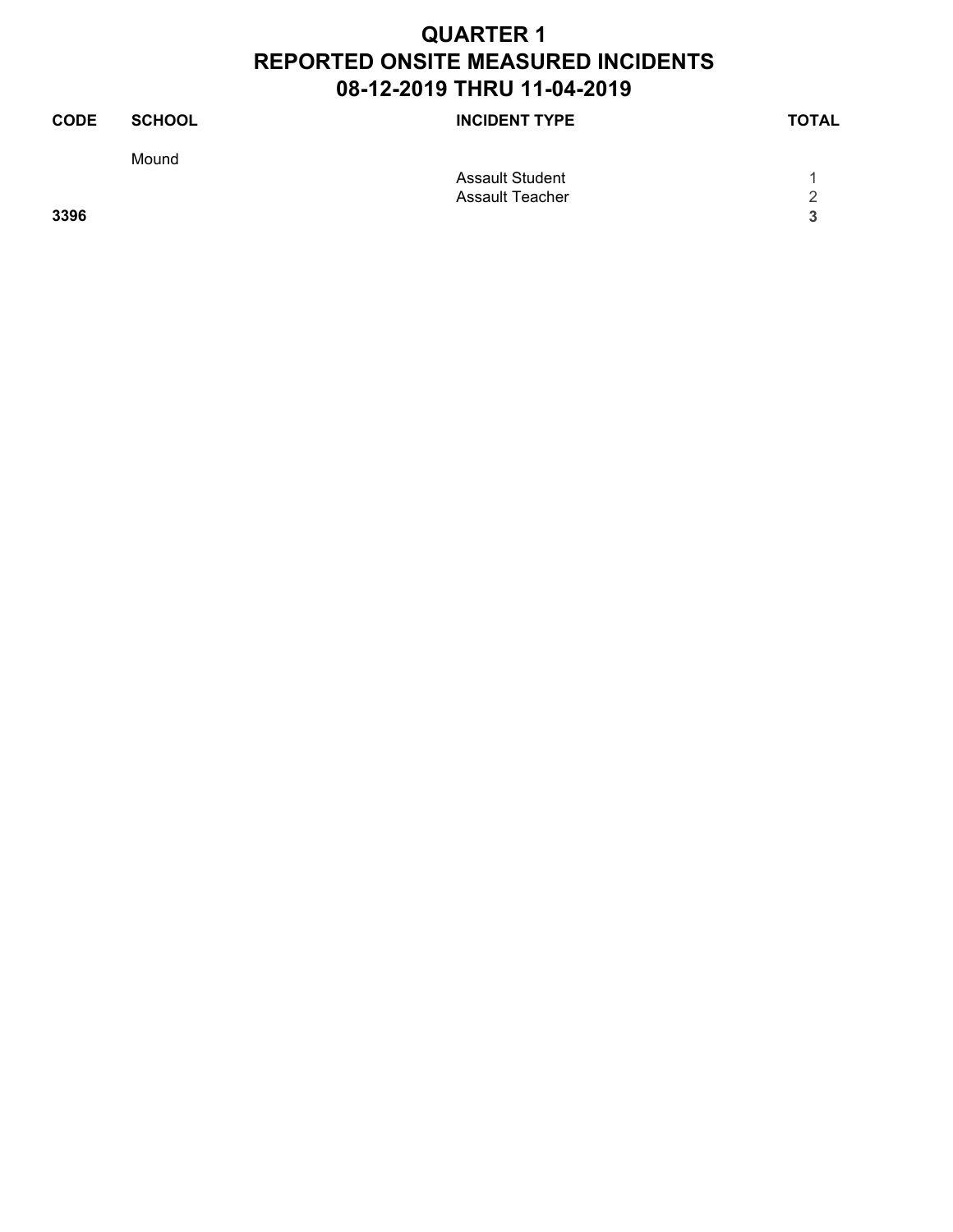| <b>CODE</b> | <b>SCHOOL</b> | <b>INCIDENT TYPE</b>                  | <b>TOTAL</b> |
|-------------|---------------|---------------------------------------|--------------|
|             | Nathan Hale   |                                       |              |
|             |               | <b>Assault Other</b>                  |              |
|             |               | <b>Assault Security Officer</b>       |              |
|             |               | Assault Student                       | 5            |
|             |               | Auto Theft                            |              |
|             |               | <b>Criminal Trespassing</b>           |              |
|             |               | Fighting                              | 2            |
|             |               | <b>Other Serious Incident</b>         |              |
|             |               | Possession/Use of Scheduled Narcotics | 2            |
| 4411        |               |                                       | 14           |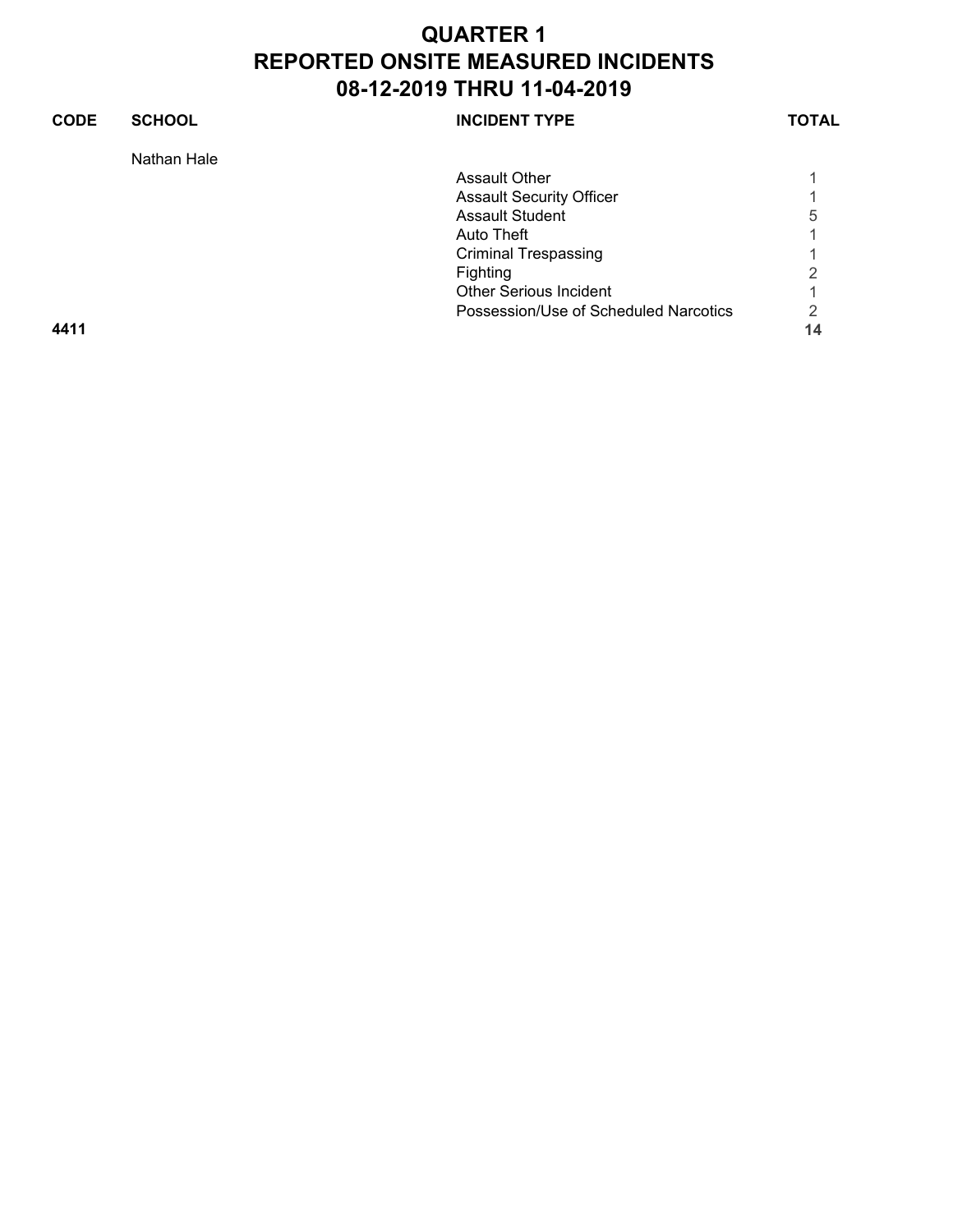#### **CODE SCHOOL SCHOOL INCIDENT TYPE TOTAL** New Tech Collinwood Assault Student 1 Fighting 4<br>Harassment 1 **Harassment** Possession of Other Dangerous Weapon 1 Possession/Use of Scheduled Narcotics 1 Sexual Harassment 1 Sexual Imposition 1 **2117 10**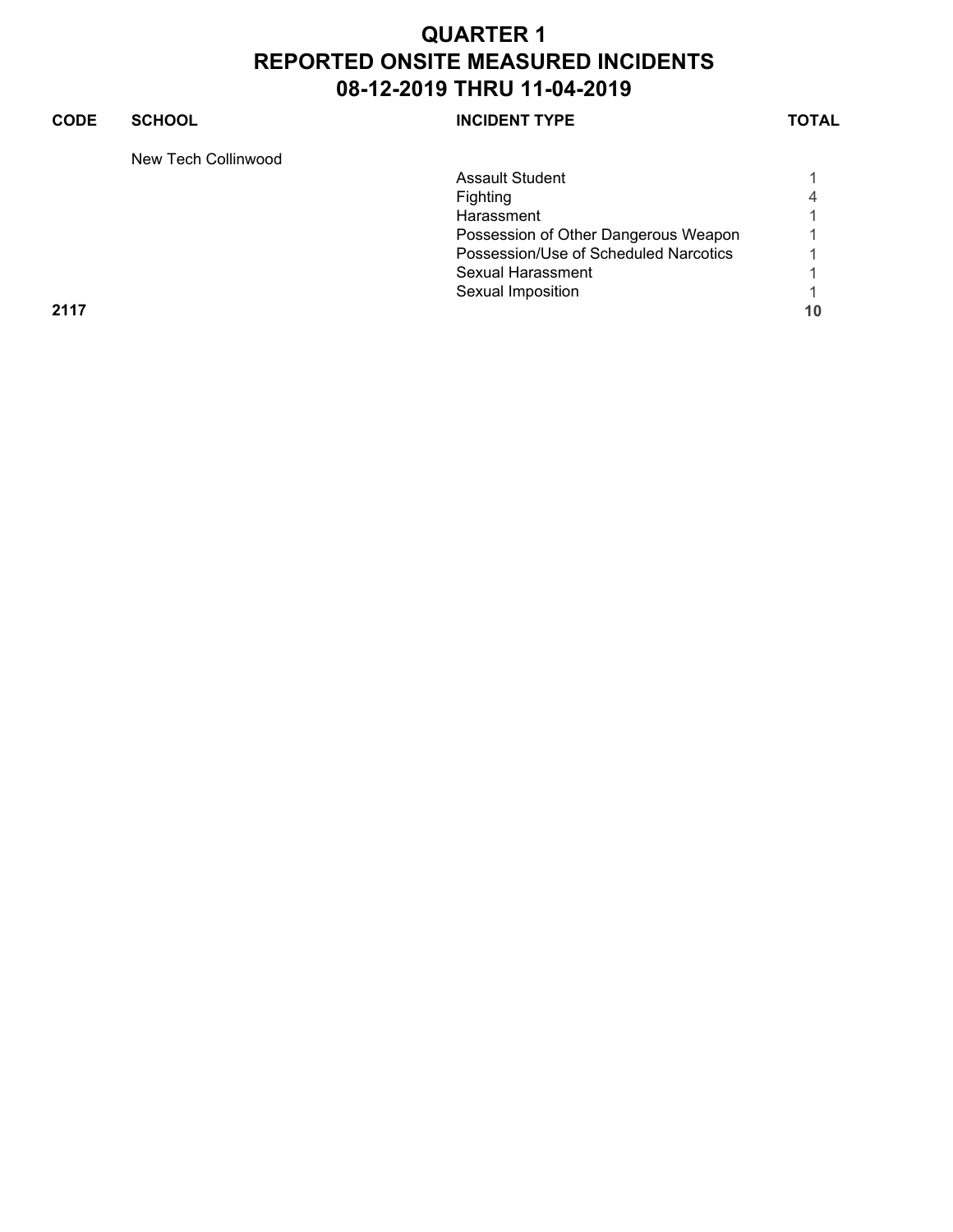| <b>CODE</b> | <b>SCHOOL</b> | <b>INCIDENT TYPE</b>   | <b>TOTAL</b> |
|-------------|---------------|------------------------|--------------|
|             | New Tech East |                        |              |
|             |               | <b>Assault Student</b> |              |

**5040 1**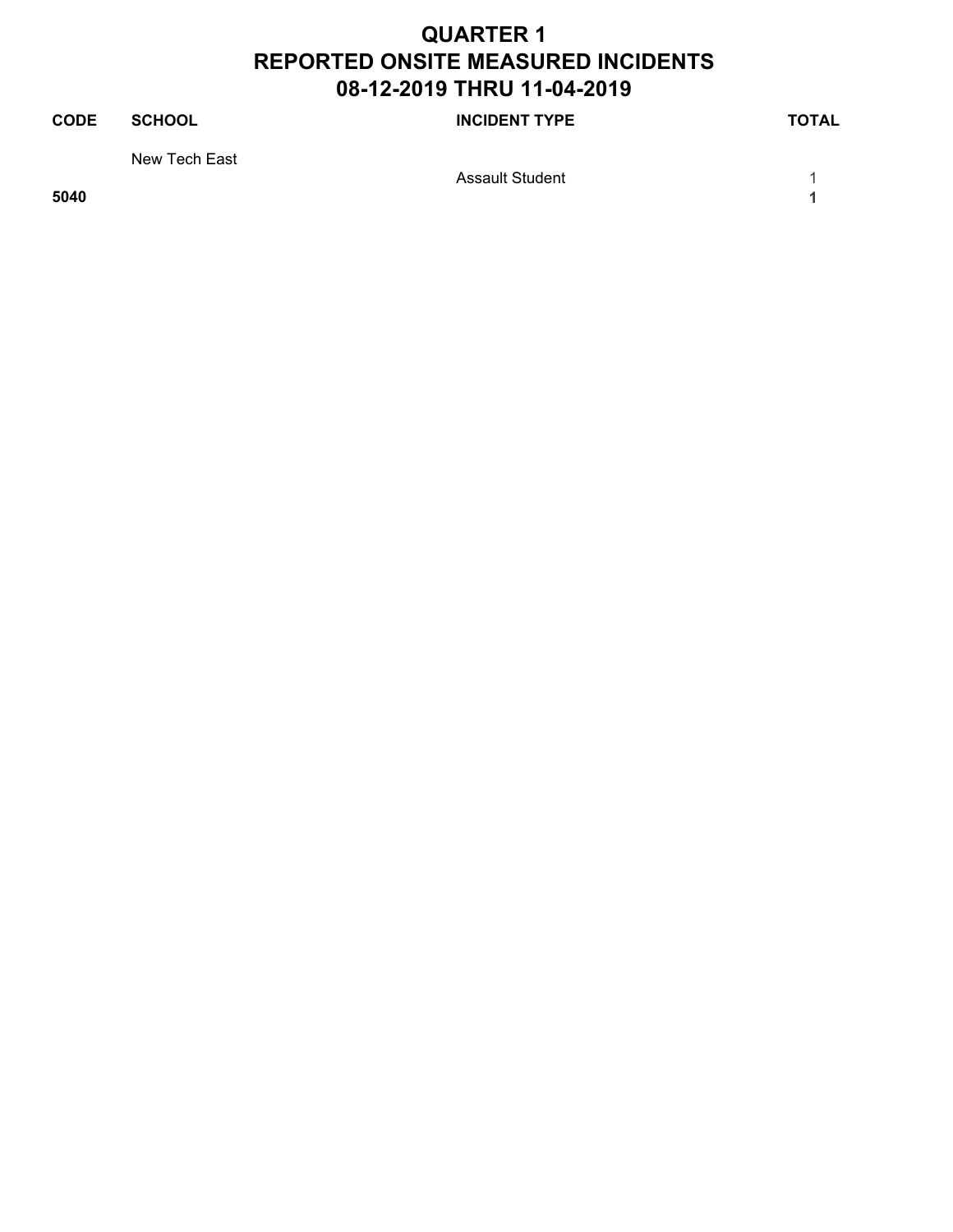| <b>CODE</b> | <b>SCHOOL</b>                     | <b>INCIDENT TYPE</b>                  | <b>TOTAL</b> |
|-------------|-----------------------------------|---------------------------------------|--------------|
|             | Newton D Baker School of the Arts |                                       |              |
|             |                                   | <b>Other Serious Incident</b>         | 3            |
|             |                                   | Possession/Use of Scheduled Narcotics |              |
|             |                                   | Theft of CMSD Property                |              |
| 6415        |                                   |                                       | 5            |
|             |                                   |                                       |              |
|             |                                   |                                       |              |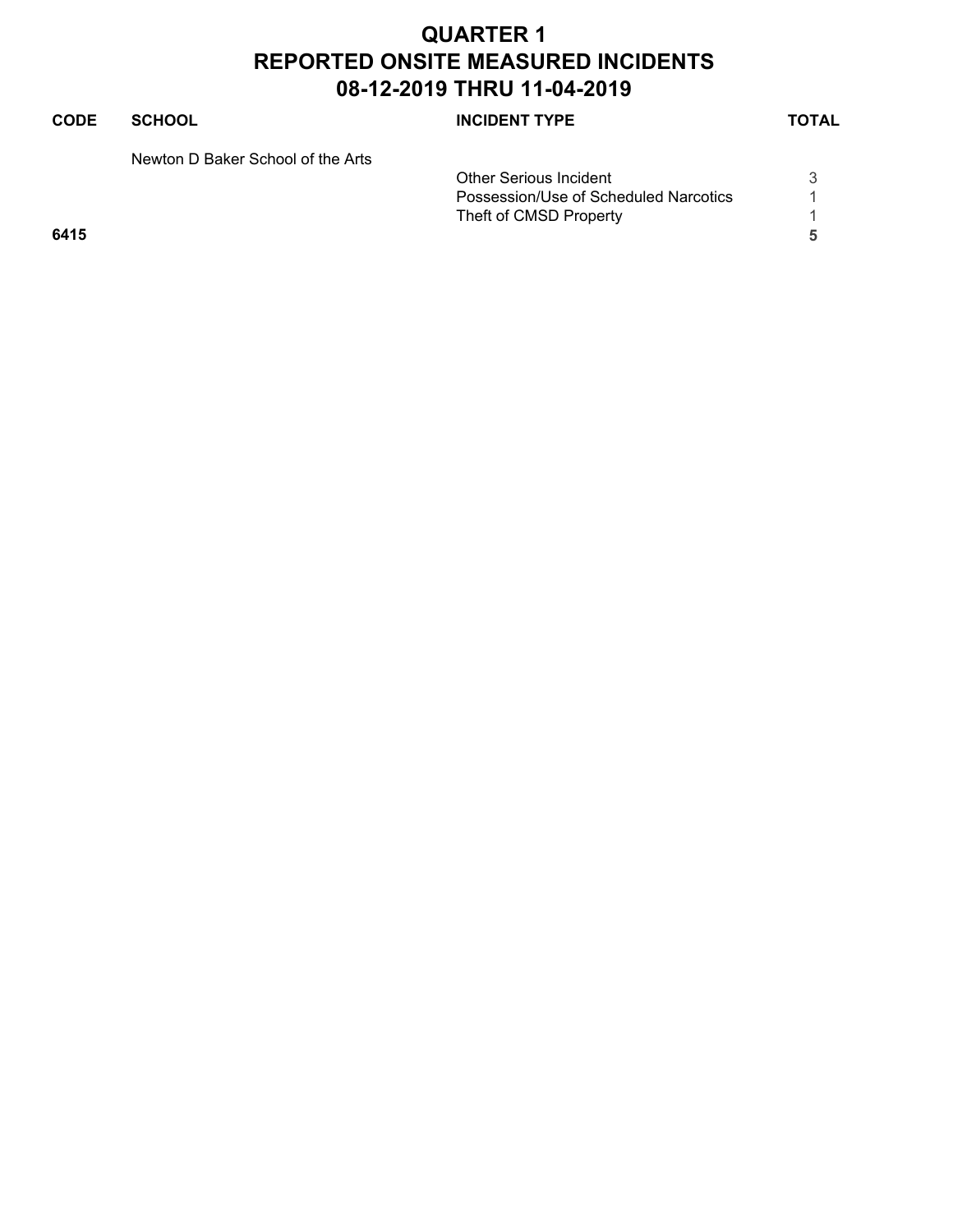#### **CODE SCHOOL SCHOOL INCIDENT TYPE TOTAL** Oliver Hazard Perry Assault Student 5 Fighting 1<br>Other Serious Incident 1 Other Serious Incident Possession of Other Dangerous Weapon 1 Public Indecency 1 Sexual Imposition 2<br>12 **3428 12**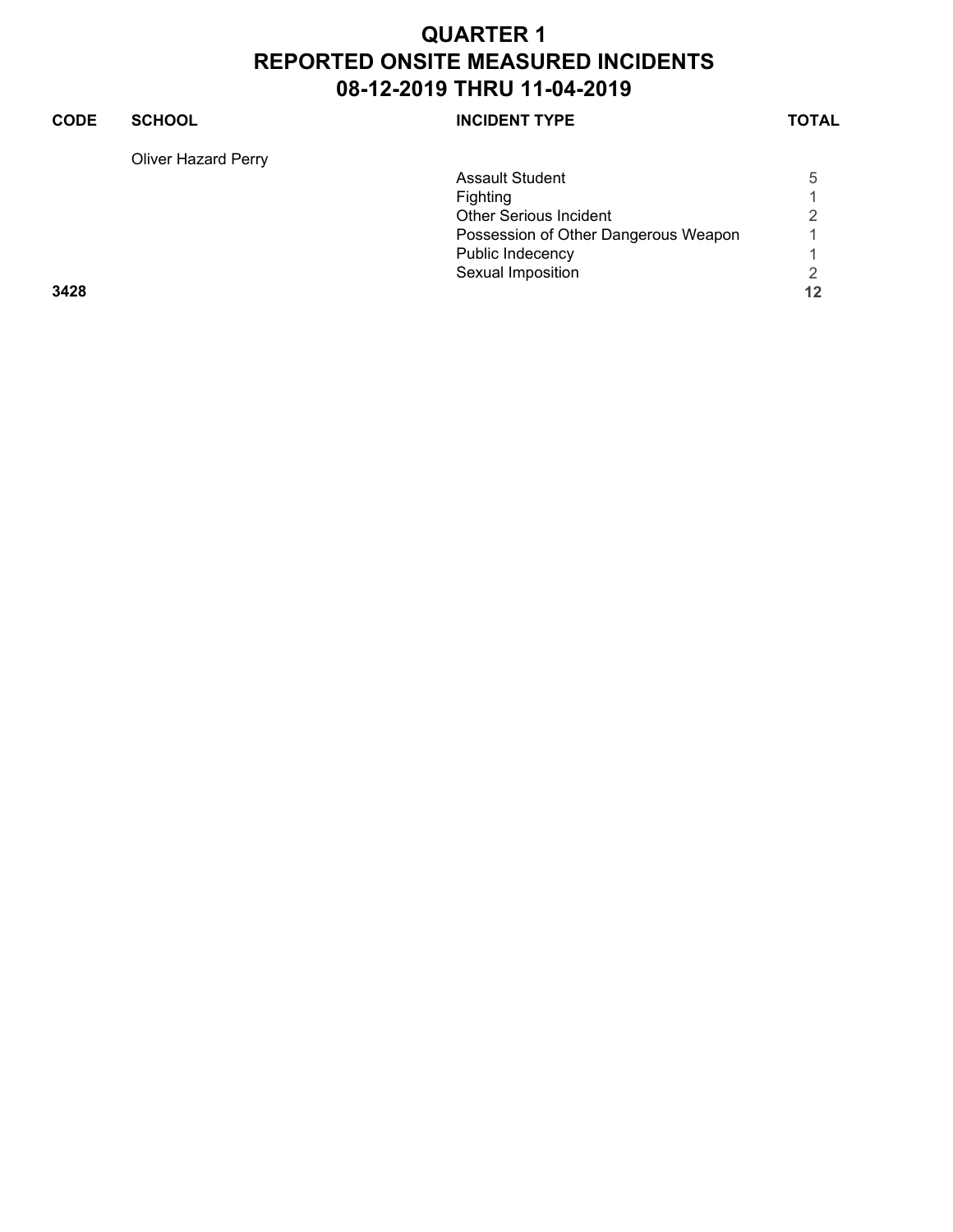#### **CODE SCHOOL SCHOOL INCIDENT TYPE TOTAL** Orchard School of Science Assault Student 4 Assault Teacher 1<br>
Fighting 2 Fighting 2<br>Other Serious Incident 2 Other Serious Incident Possession of Knife 1 and 1 and 1 and 1 and 1 and 1 and 1 and 1 and 1 and 1 and 1 and 1 and 1 and 1 and 1 and 1 Possession/Use of Scheduled Narcotics 1 Sexual Imposition 1

**6436 12**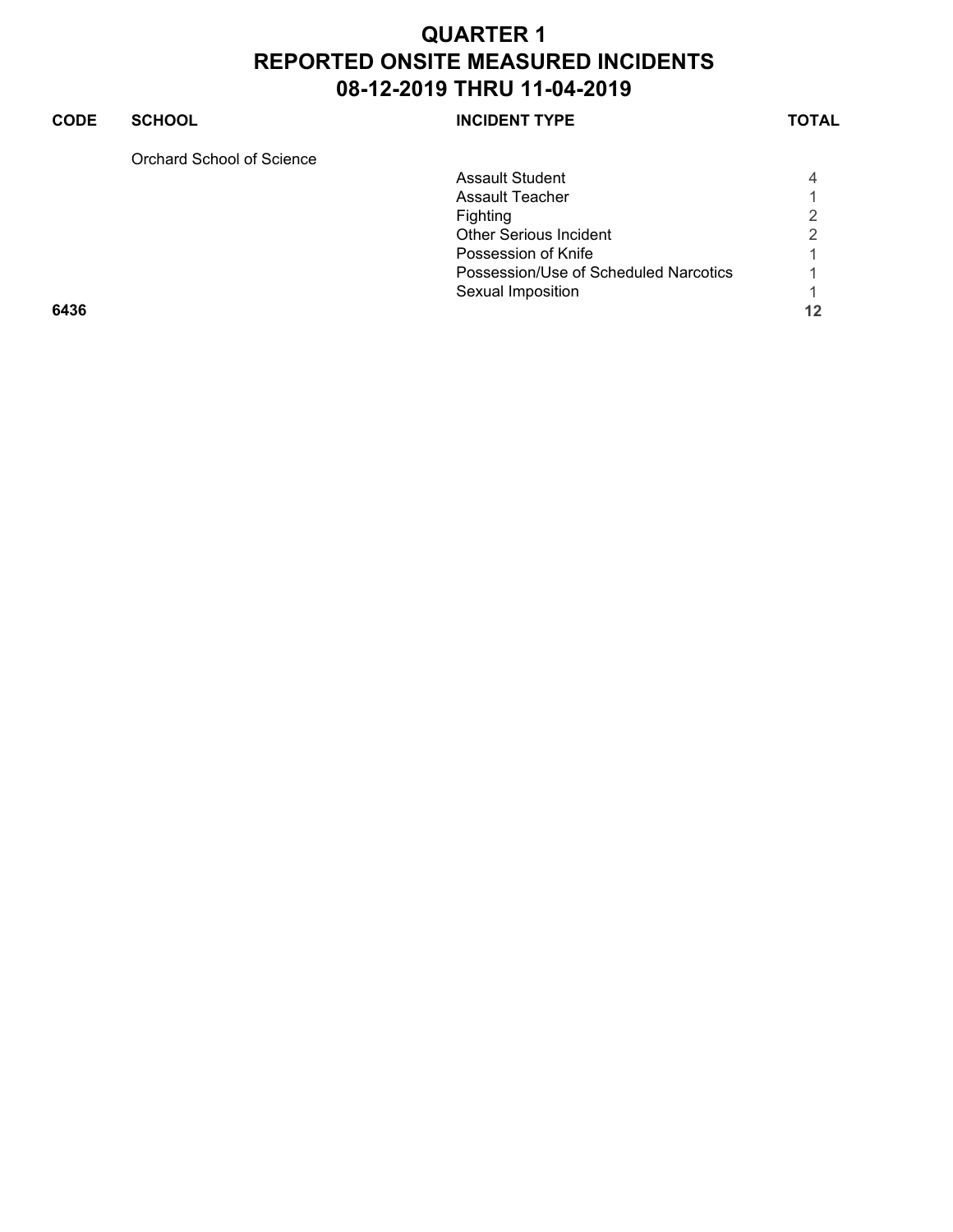| <b>CODE</b> | SCHOOL        | <b>INCIDENT TYPE</b> | <b>TOTAL</b> |
|-------------|---------------|----------------------|--------------|
|             | Patrick Henry |                      |              |
|             |               | Fighting             |              |

**4448 1**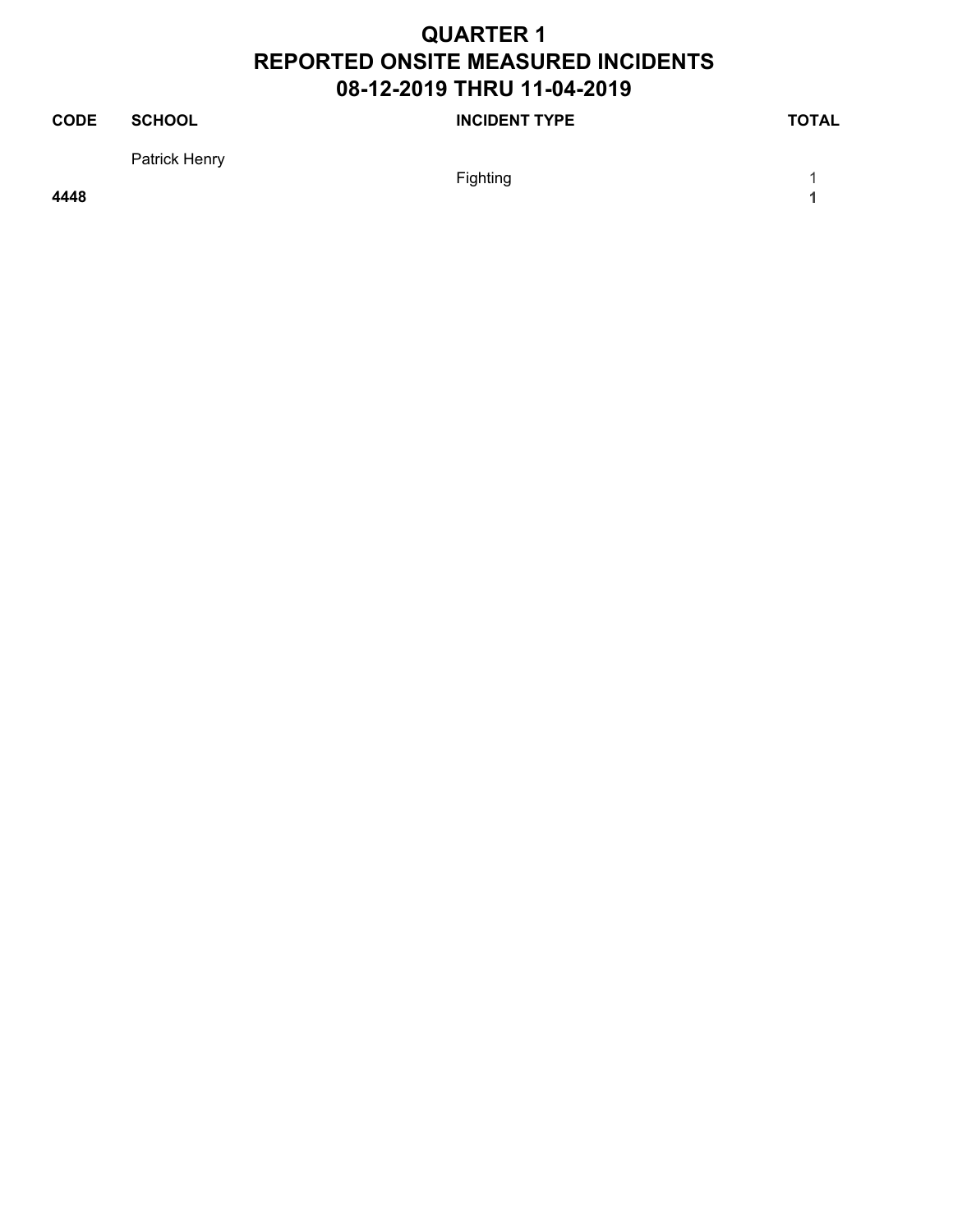| <b>CODE</b> | <b>SCHOOL</b> | <b>INCIDENT TYPE</b>                 | TOTAL |
|-------------|---------------|--------------------------------------|-------|
|             | Paul L Dunbar |                                      |       |
|             |               | <b>Assault Student</b>               | っ     |
|             |               | Harassment                           |       |
|             |               | Menacing                             |       |
|             |               | <b>Other Serious Incident</b>        |       |
|             |               | Possession of Other Dangerous Weapon |       |
|             |               | Sexual Imposition                    |       |
| 3451        |               |                                      |       |
|             |               |                                      |       |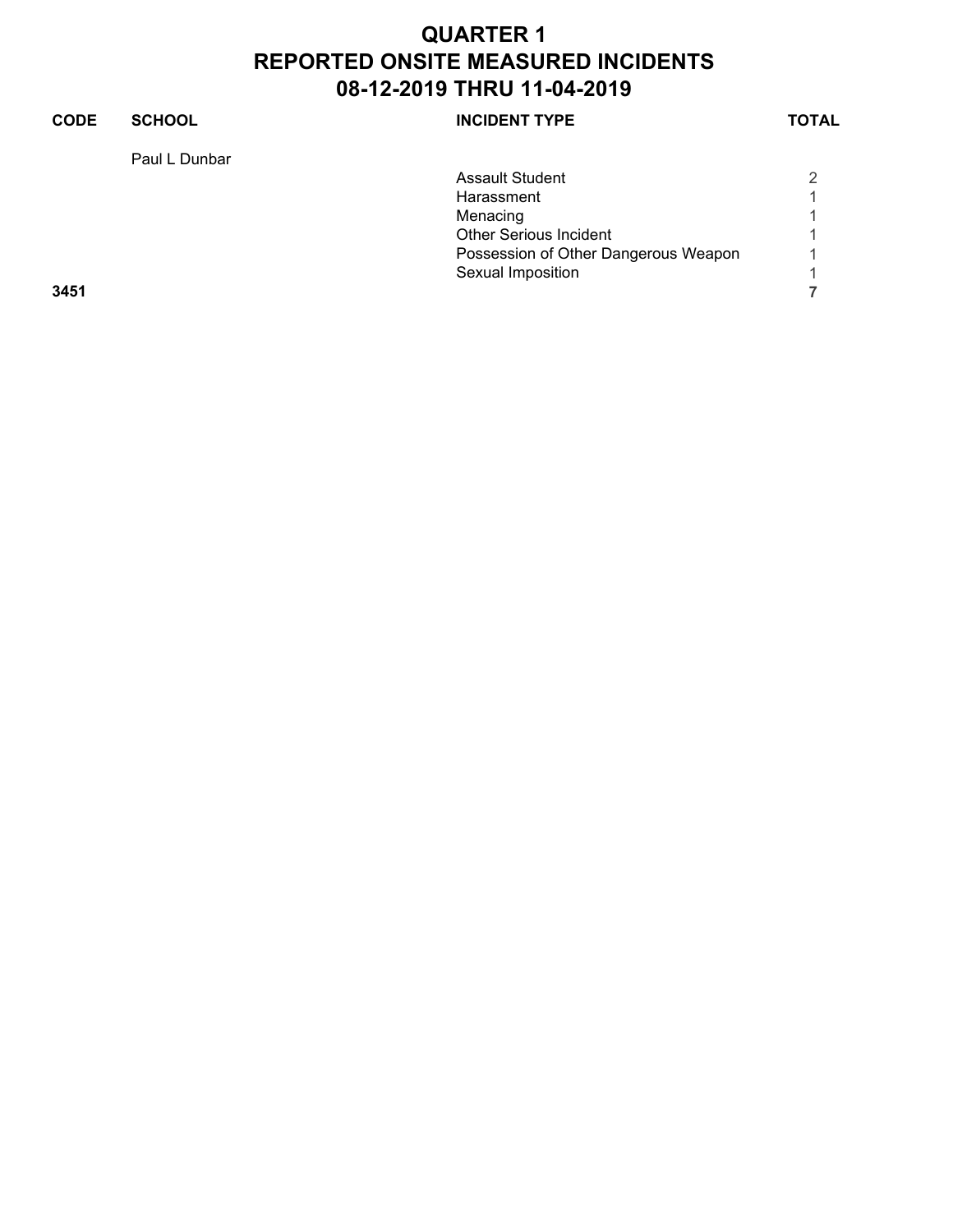#### **CODE SCHOOL SCHOOL INCIDENT TYPE TOTAL**

Rhodes College and Career Academy

|      | <b>Assault Student</b>                |                          |
|------|---------------------------------------|--------------------------|
|      | Harassment                            |                          |
|      | <b>Other Serious Incident</b>         |                          |
|      | Possession of Other Dangerous Weapon  | $\overline{\mathcal{A}}$ |
|      | Possession/Use of Scheduled Narcotics |                          |
| 5245 |                                       |                          |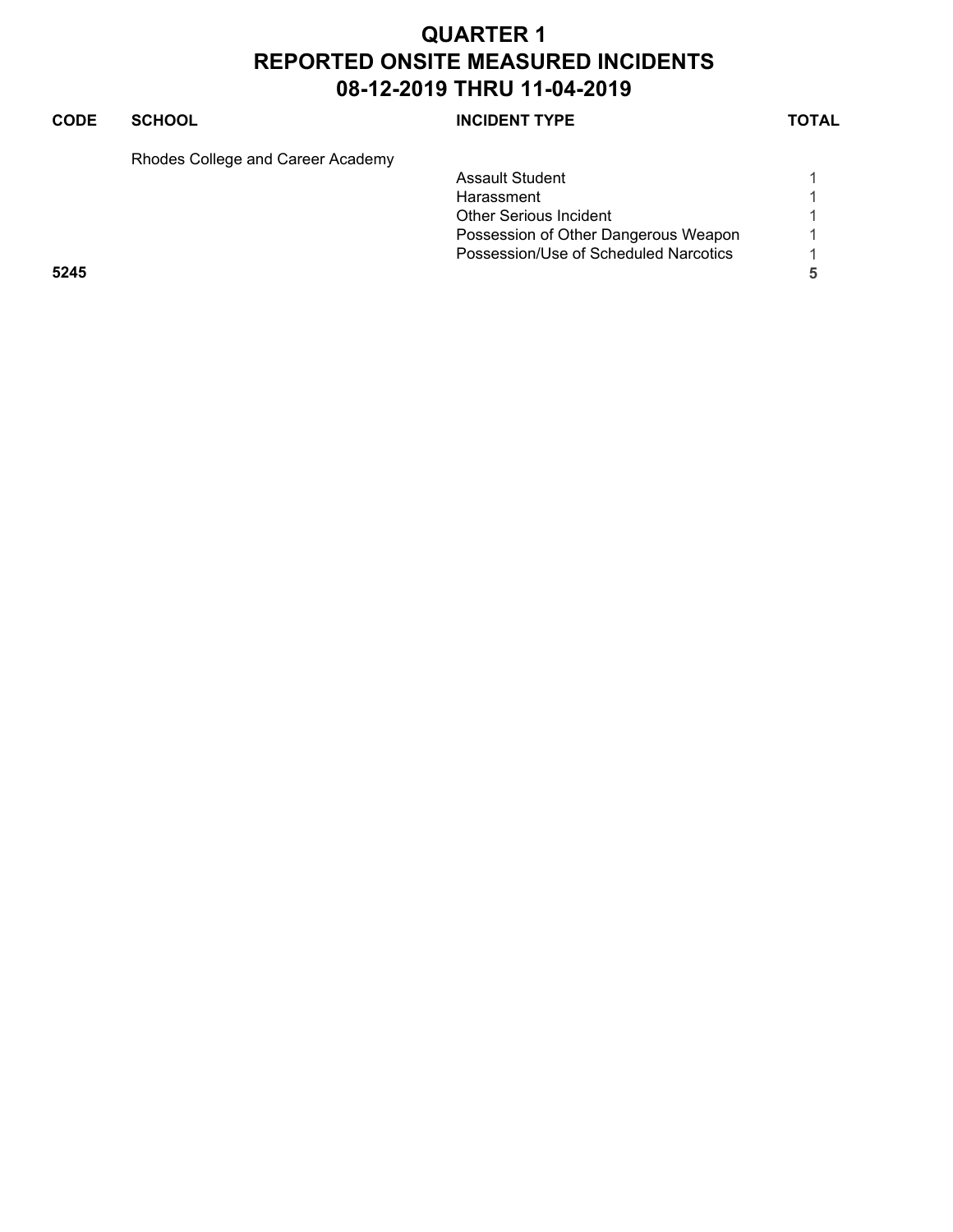| <b>CODE</b> | <b>SCHOOL</b>                          | <b>INCIDENT TYPE</b>                  | <b>TOTAL</b>   |
|-------------|----------------------------------------|---------------------------------------|----------------|
|             | Rhodes School of Environmental Studies |                                       |                |
|             |                                        | Assault Staff (Adult)                 |                |
|             |                                        | <b>Assault Student</b>                | 2              |
|             |                                        | Assault Teacher                       | 2              |
|             |                                        | Fighting                              | $\mathfrak{D}$ |
|             |                                        | Possession/Use of Scheduled Narcotics |                |
| 5243        |                                        |                                       | 8              |
|             |                                        |                                       |                |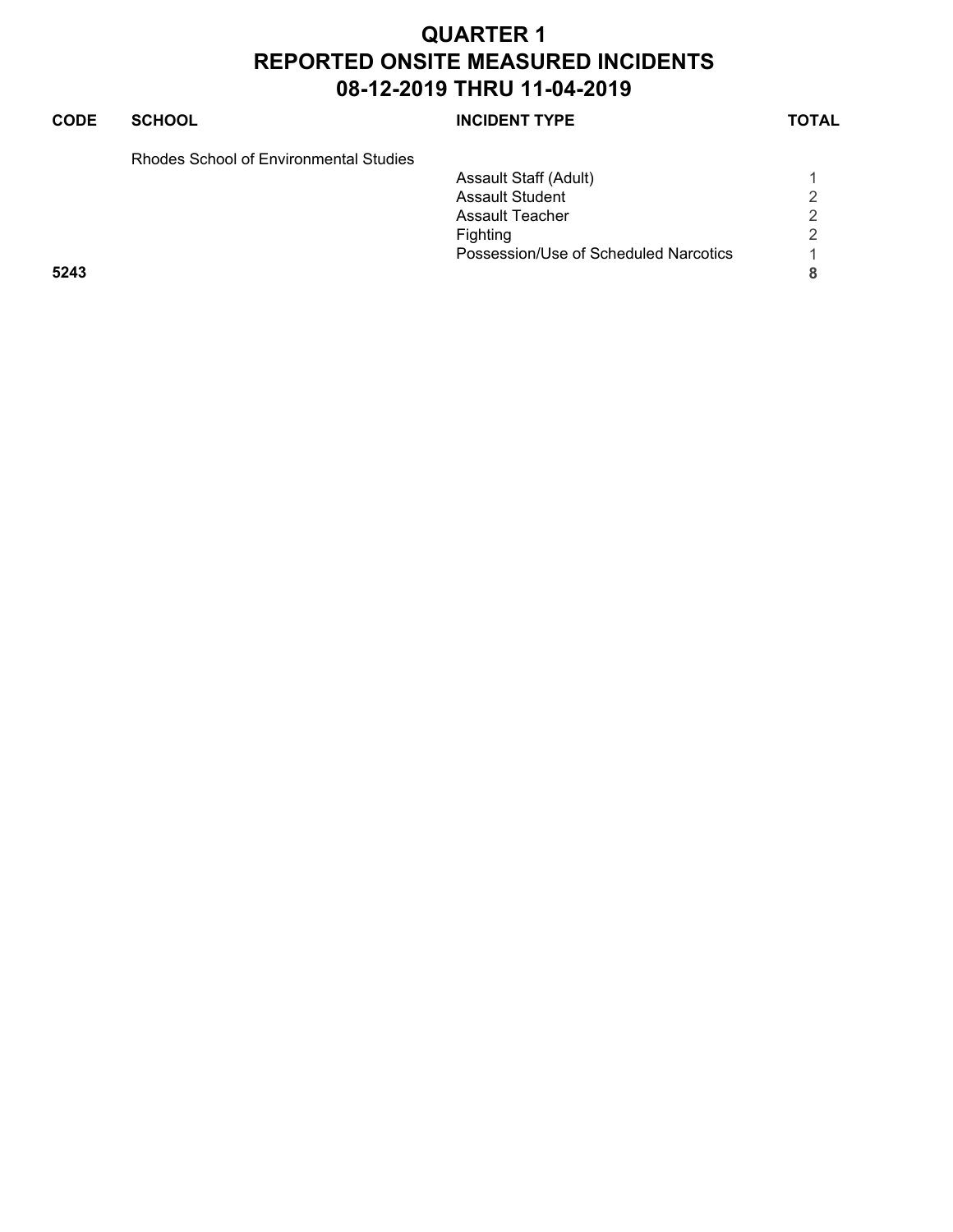| <b>CODE</b> | <b>SCHOOL</b>    | <b>INCIDENT TYPE</b>            | <b>TOTAL</b> |
|-------------|------------------|---------------------------------|--------------|
|             | Robert H Jamison |                                 |              |
|             |                  | <b>Assault Security Officer</b> |              |
|             |                  | <b>Sexual Harassment</b>        |              |
| 6482        |                  |                                 | ີ            |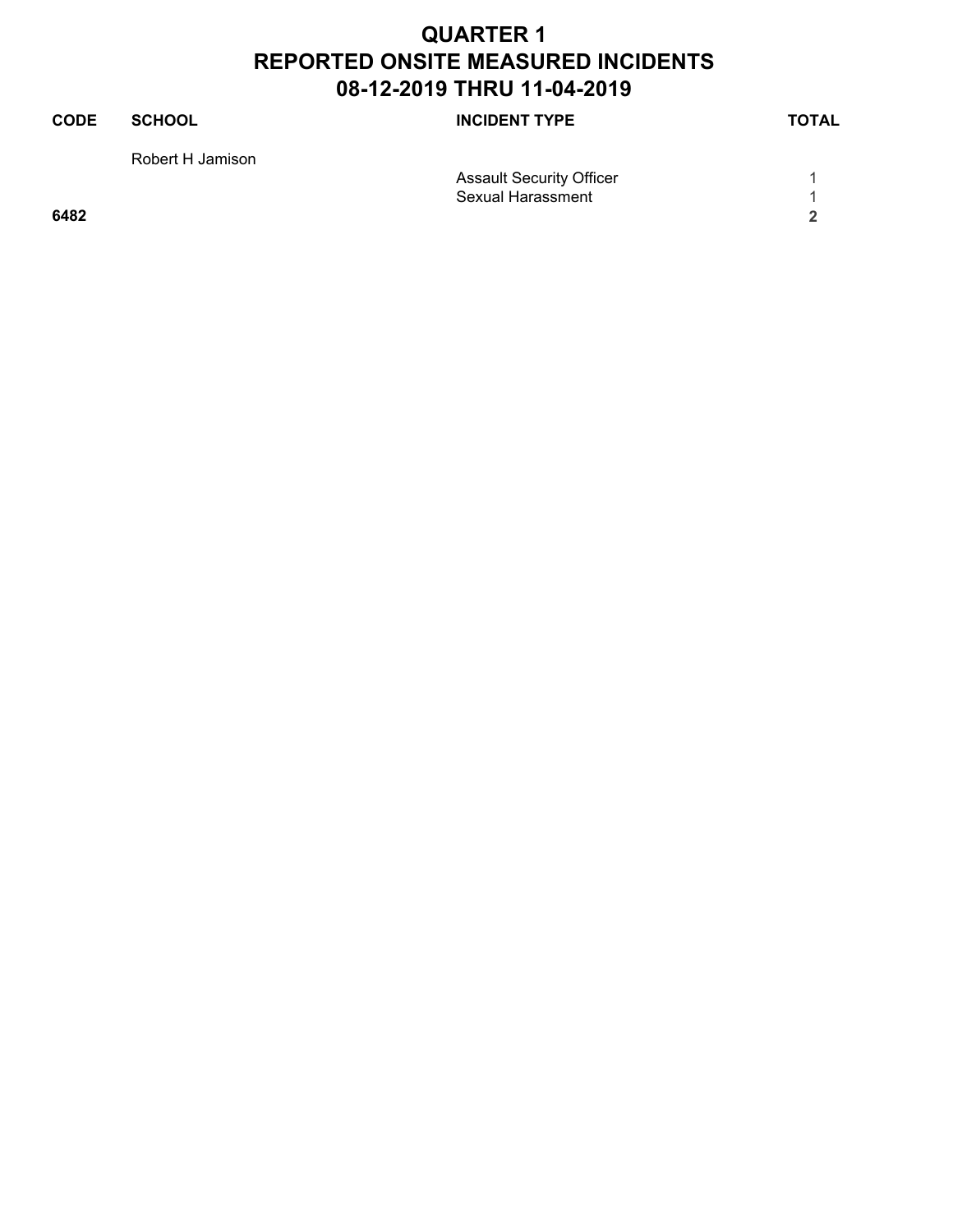### **CODE SCHOOL SCHOOL INCIDENT TYPE TOTAL** Robinson G Jones Assault Security Officer 1 1 Assault Student 1 Assault Teacher 1 Other Serious Incident 1 Possession of Other Dangerous Weapon 1 Public Indecency 1 **6487 6**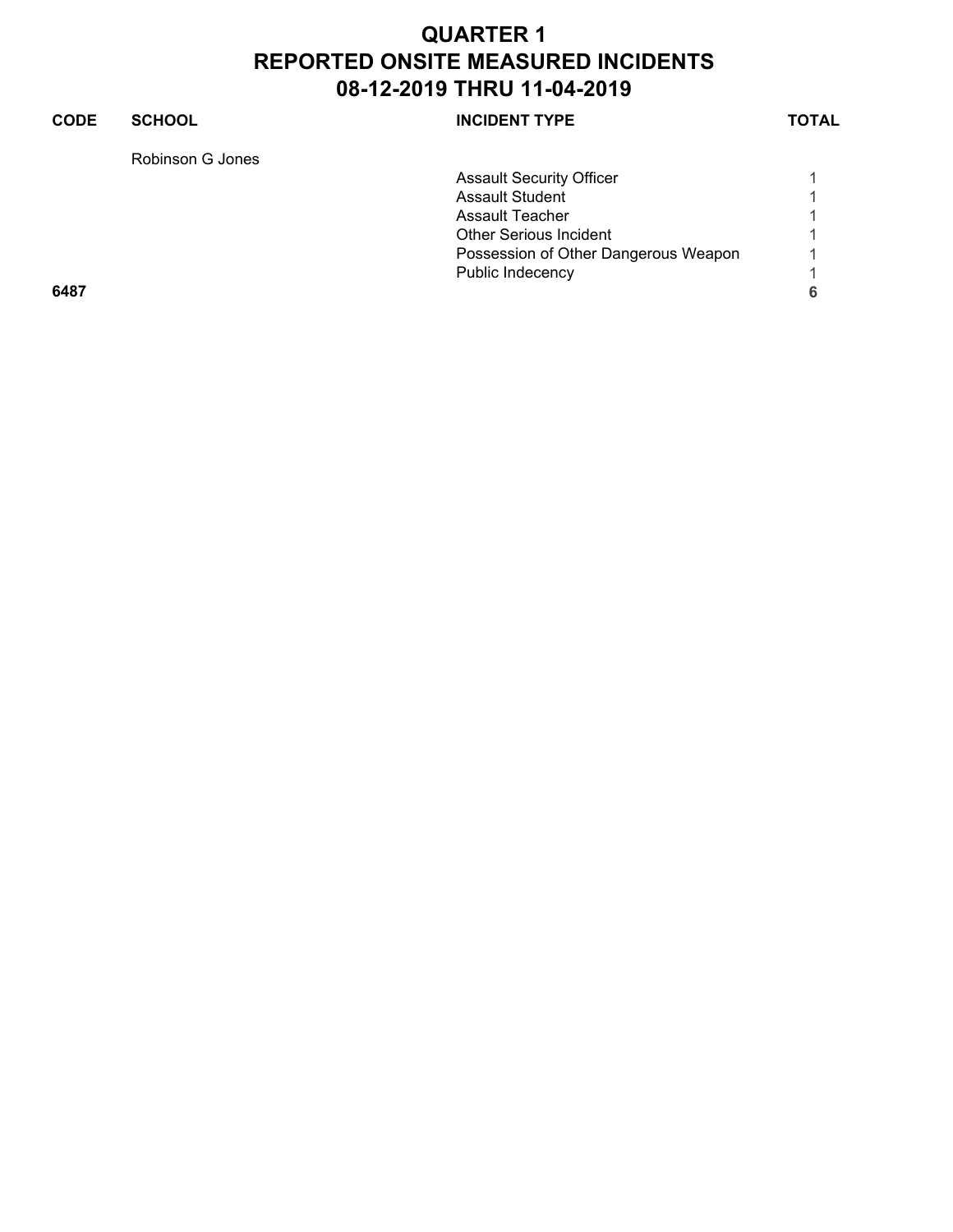| <b>CODE</b> | <b>SCHOOL</b> | <b>INCIDENT TYPE</b>            | <b>TOTAL</b> |
|-------------|---------------|---------------------------------|--------------|
|             | Scranton      |                                 |              |
|             |               | <b>Assault Student</b>          |              |
|             |               | Theft of CMSD Computer Property |              |
| 3500        |               |                                 |              |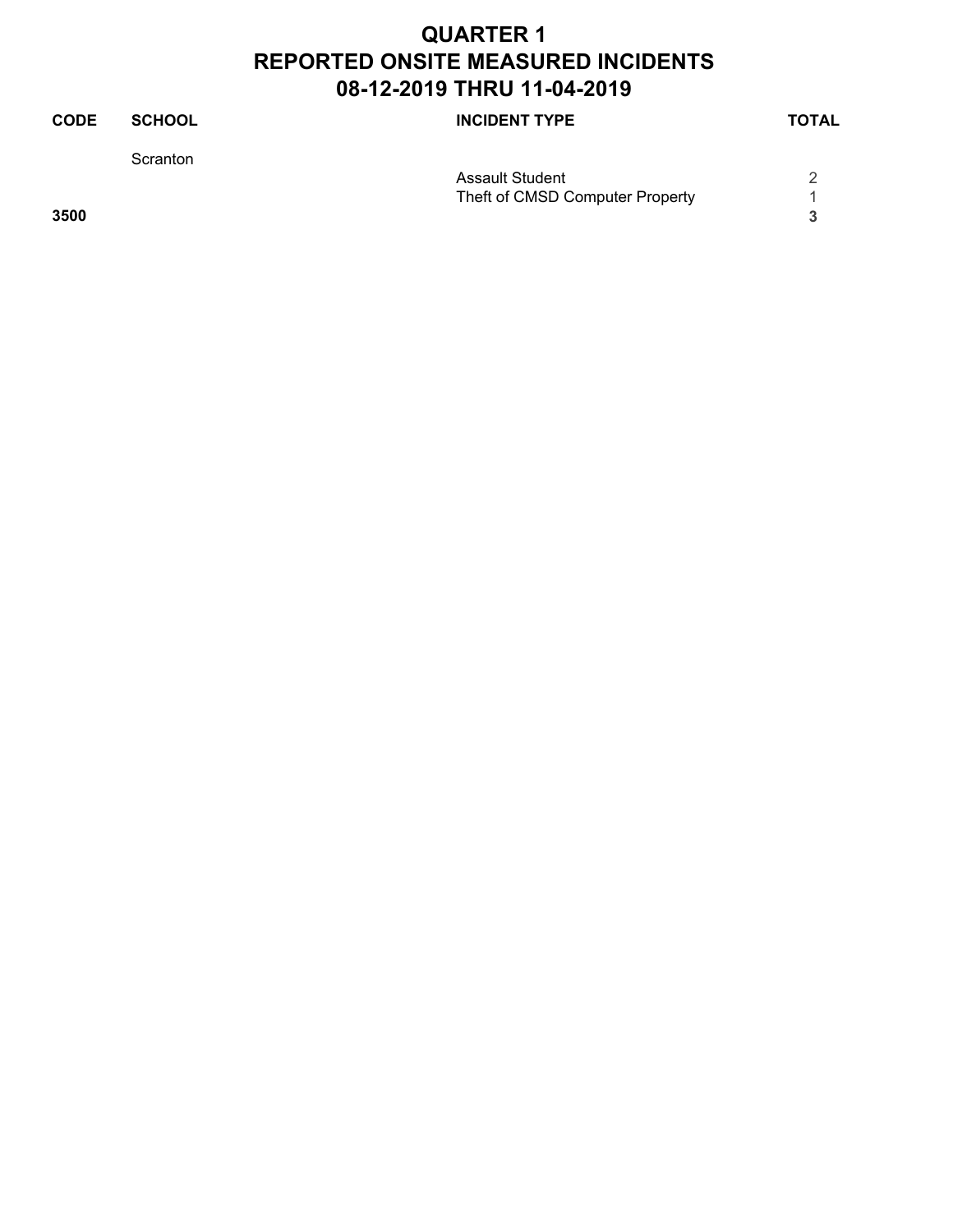| <b>CODE</b> | <b>SCHOOL</b> | <b>INCIDENT TYPE</b>           | <b>TOTAL</b> |
|-------------|---------------|--------------------------------|--------------|
|             | Sunbeam       |                                |              |
|             |               | Assault Staff (Adult)          |              |
|             |               | <b>Assault Student</b>         |              |
|             |               | <b>Assault Teacher</b>         |              |
|             |               | <b>Gross Sexual Imposition</b> |              |
|             |               | <b>Other Serious Incident</b>  |              |
| 3532        |               |                                | 5            |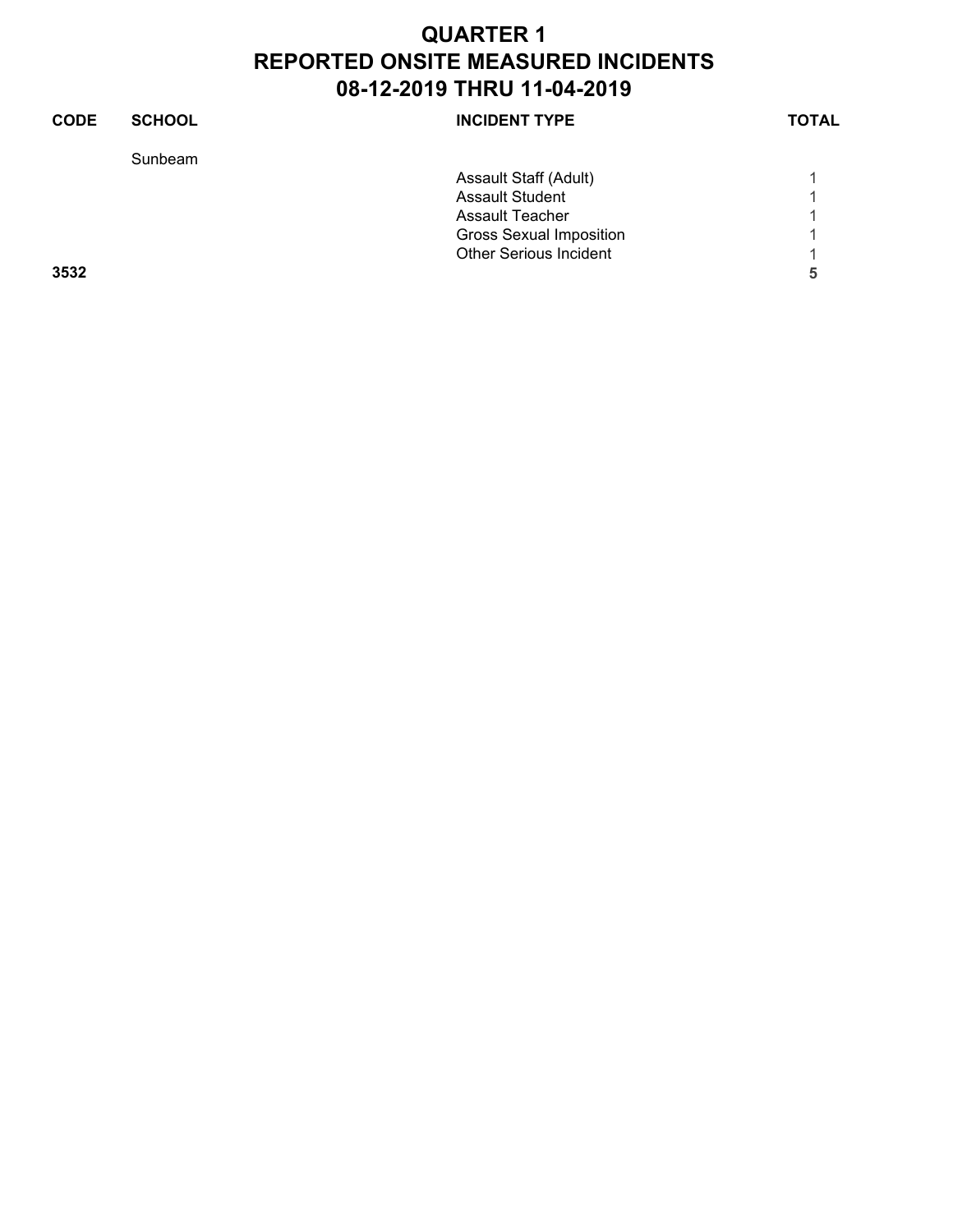| <b>CODE</b> | <b>SCHOOL</b> | <b>INCIDENT TYPE</b>            | TOTAL |
|-------------|---------------|---------------------------------|-------|
|             | Tremont       |                                 |       |
|             |               | Arson                           |       |
|             |               | Assault Staff (Adult)           |       |
|             |               | <b>Other Serious Incident</b>   | 3     |
|             |               | Possession of Knife             |       |
|             |               | Sexual Imposition               | ◠     |
|             |               | Theft of CMSD Computer Property |       |
|             |               | Vandalism School Property       |       |
| 3544        |               |                                 | 10    |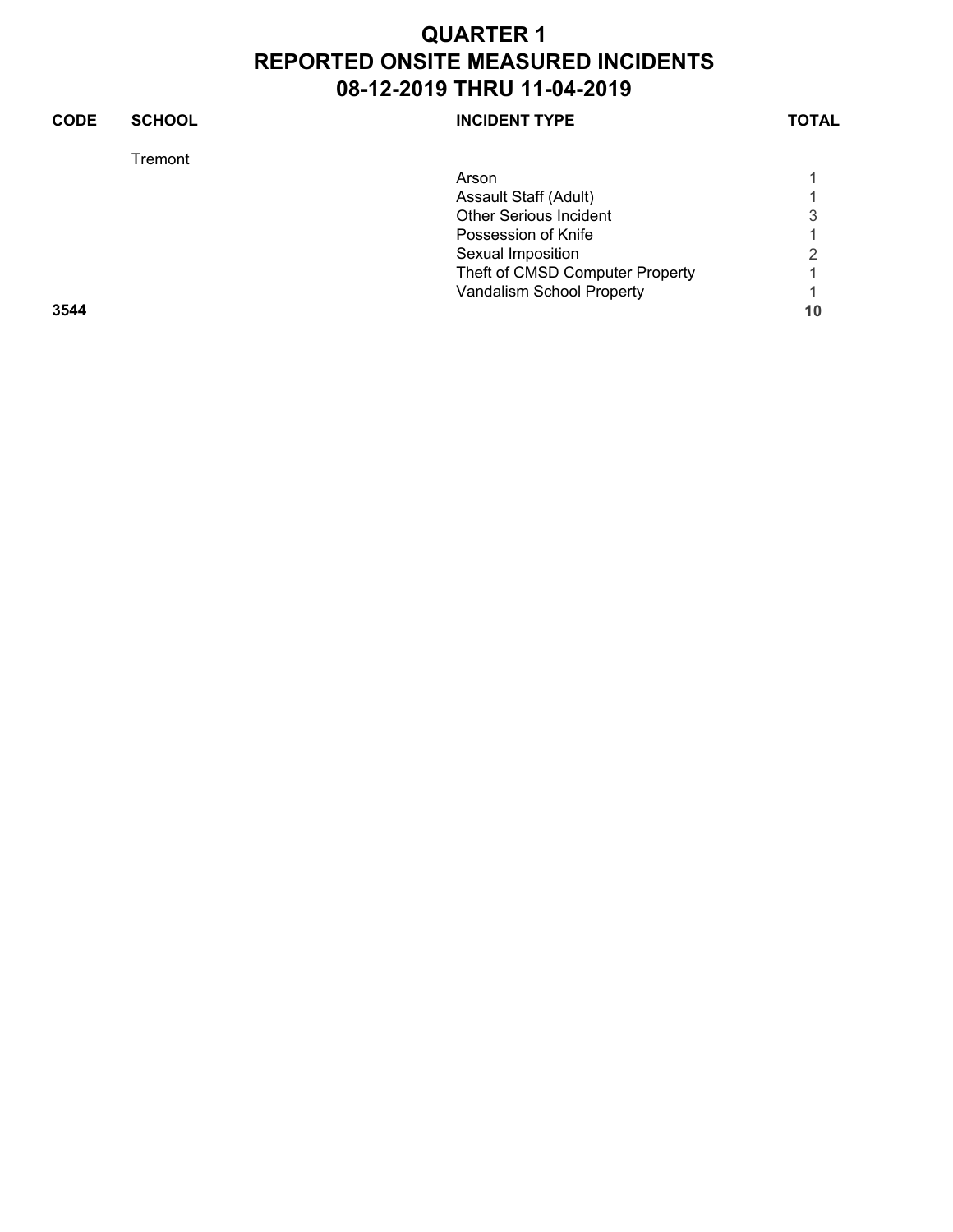| <b>CODE</b> | <b>SCHOOL</b> | <b>INCIDENT TYPE</b>          | <b>TOTAL</b> |
|-------------|---------------|-------------------------------|--------------|
|             | Wade Park     |                               |              |
|             |               | <b>Assault Student</b>        | 3            |
|             |               | Harassment                    |              |
|             |               | <b>Other Serious Incident</b> |              |
|             |               | Sexual Imposition             |              |
| 3556        |               |                               | 6            |
|             |               |                               |              |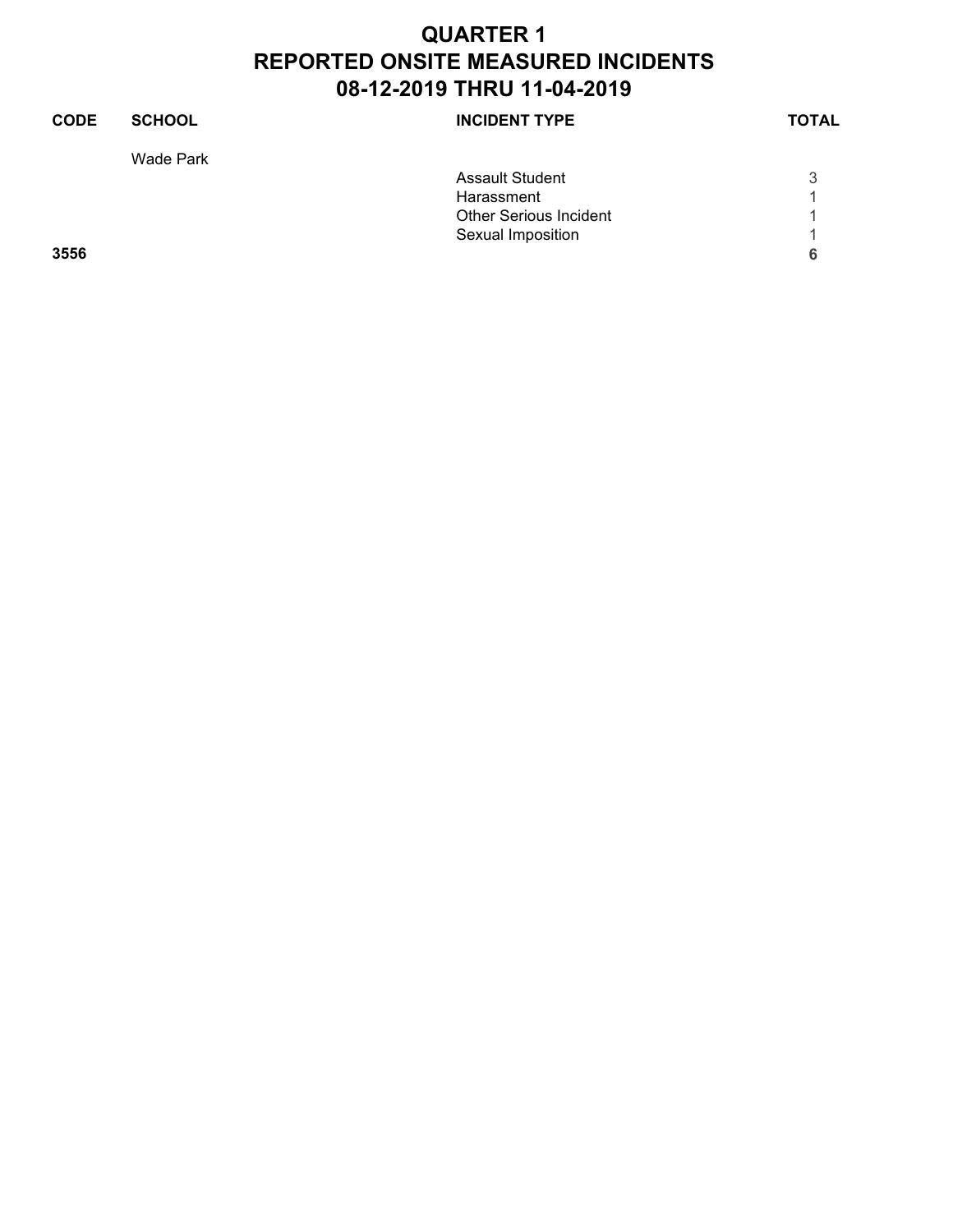| <b>CODE</b> | <b>SCHOOL</b> | <b>INCIDENT TYPE</b>            | <b>TOTAL</b> |
|-------------|---------------|---------------------------------|--------------|
|             | Walton        |                                 |              |
|             |               | Assault Student                 |              |
|             |               | Assault Teacher                 |              |
|             |               | <b>Other Serious Incident</b>   | 3            |
|             |               | Sexual Harassment               |              |
|             |               | Sexual Imposition               | 2            |
|             |               | Theft of CMSD Computer Property | 2            |
| 3560        |               |                                 | 10           |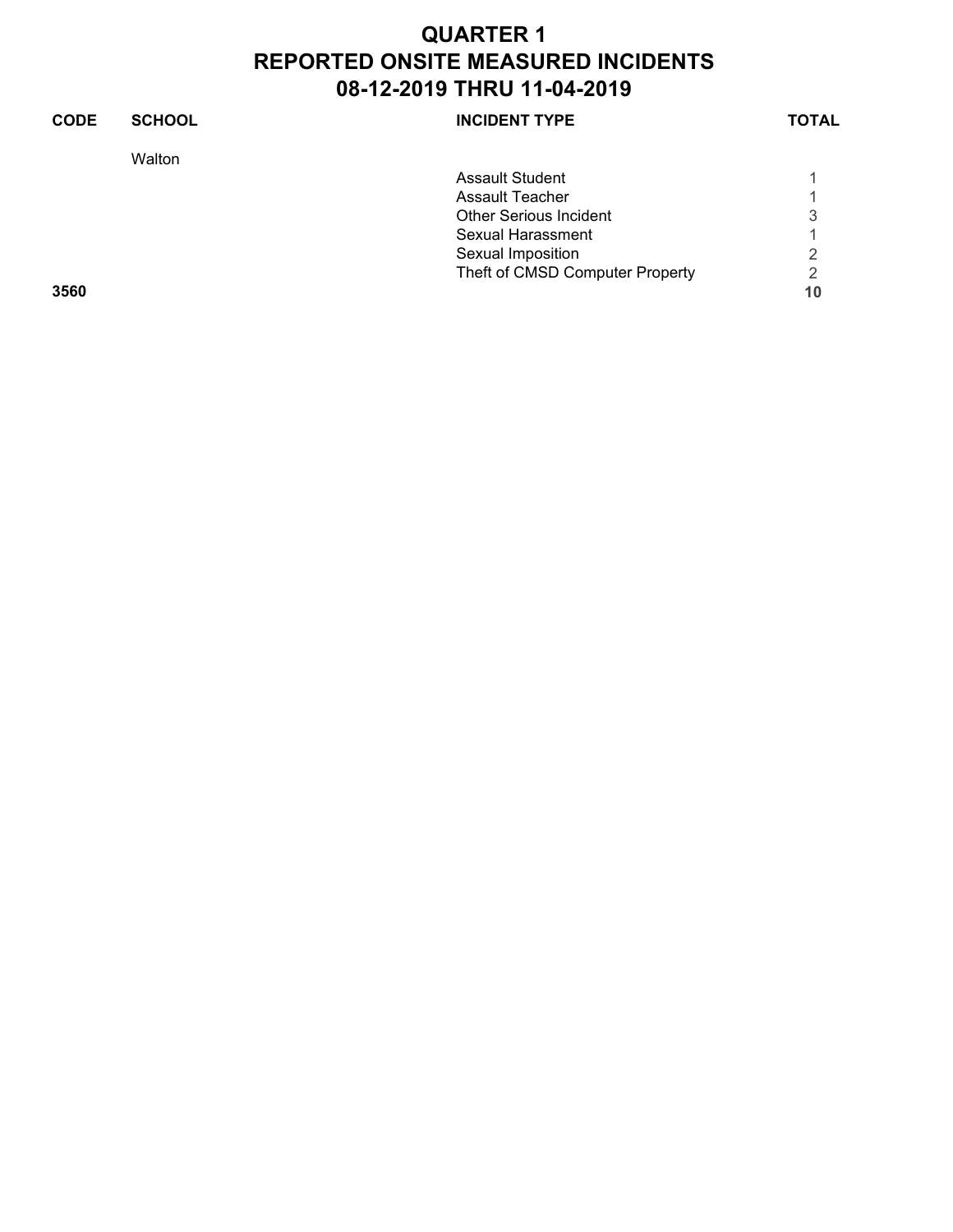| <b>CODE</b> | <b>SCHOOL</b> | <b>INCIDENT TYPE</b>   | <b>TOTAL</b> |
|-------------|---------------|------------------------|--------------|
|             | Warner        |                        |              |
|             |               | <b>Assault Student</b> | 3            |
|             |               | Sexual Imposition      |              |
| 3572        |               |                        | Δ            |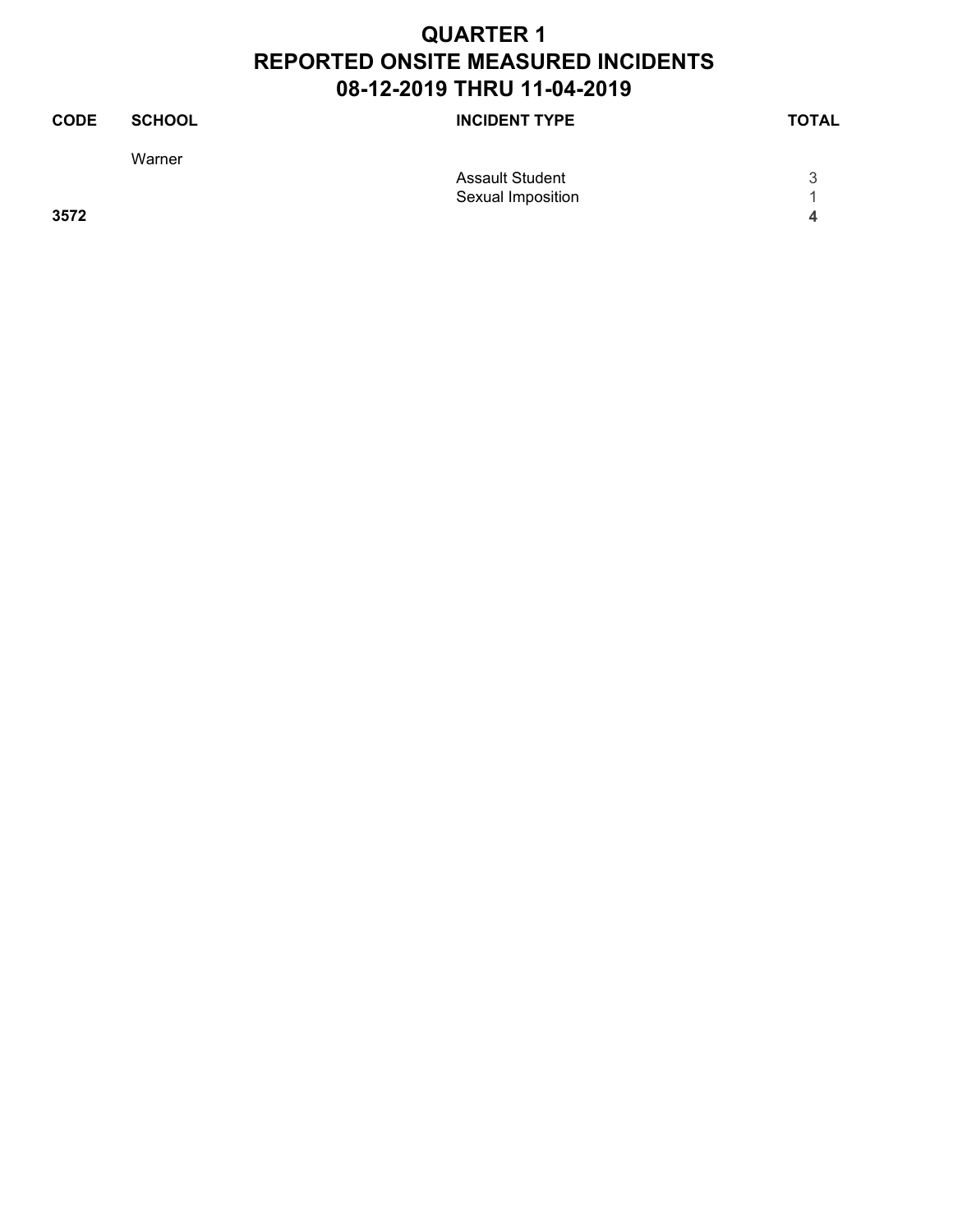#### **CODE SCHOOL SCHOOL INCIDENT TYPE TOTAL** Washington Park - Environmental Assault Student 1 1 Fighting 1<br>Possession of Firearm 1 Possession of Firearm 1

**2110 3**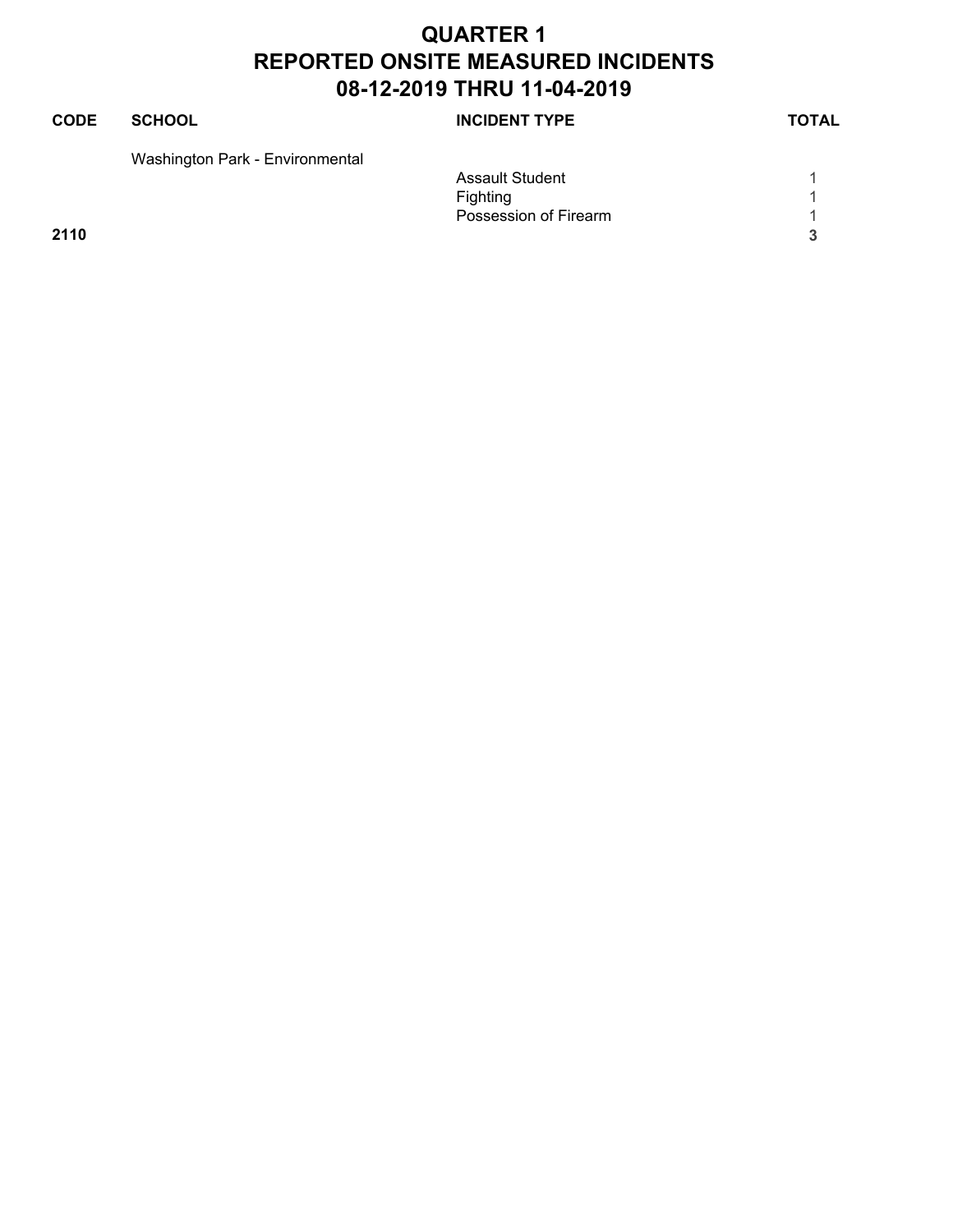| <b>CODE</b> | <b>SCHOOL</b> | <b>INCIDENT TYPE</b>          | <b>TOTAL</b> |
|-------------|---------------|-------------------------------|--------------|
|             | Waverly       | <b>Other Serious Incident</b> |              |
| 3596        |               |                               |              |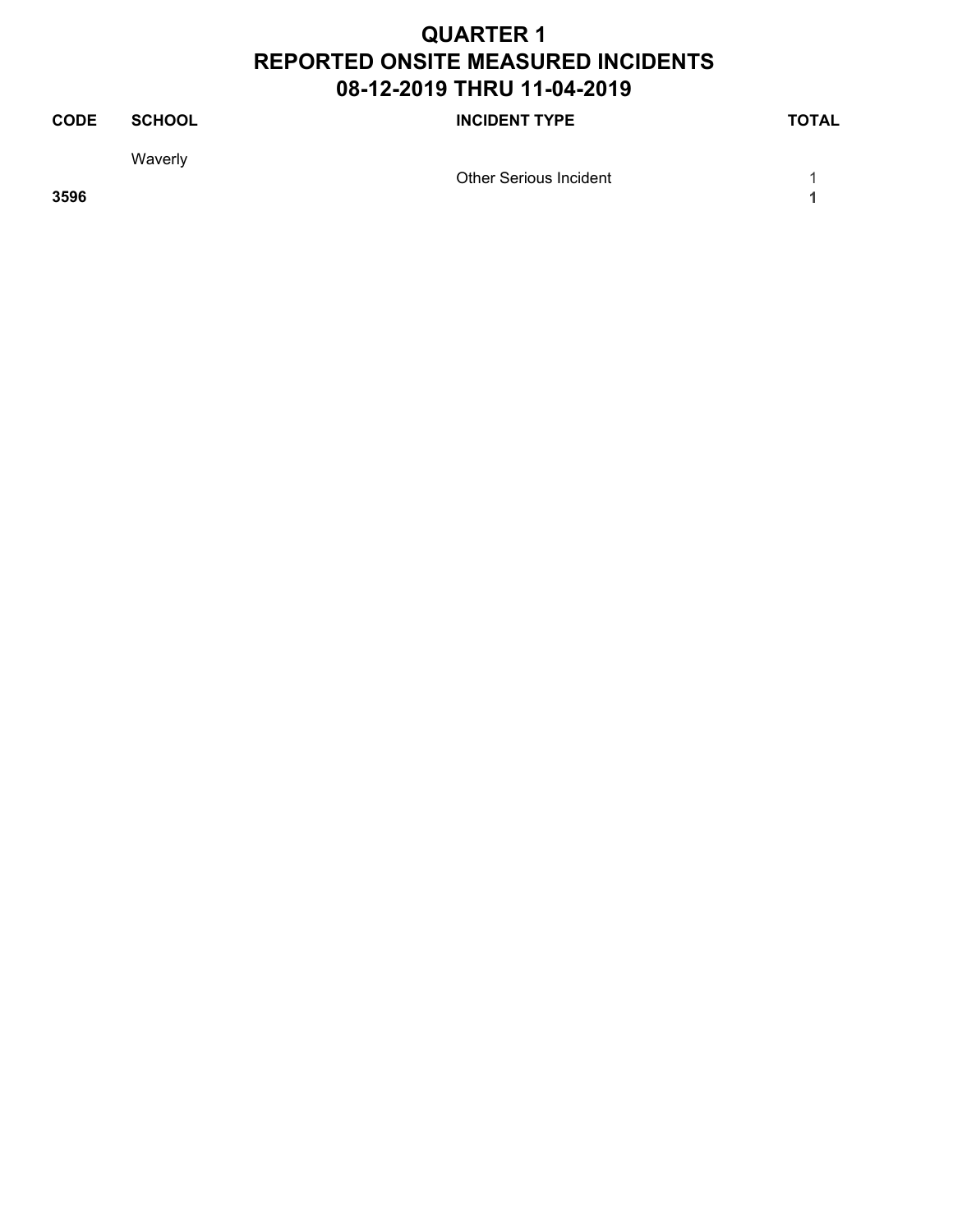| <b>CODE</b> | <b>SCHOOL</b>        | <b>INCIDENT TYPE</b>          | <b>TOTAL</b> |
|-------------|----------------------|-------------------------------|--------------|
|             | Whitney M. Young 4-8 |                               |              |
|             |                      | Assault Staff (Adult)         |              |
|             |                      | Fighting                      |              |
|             |                      | <b>Other Serious Incident</b> |              |
| 8078        |                      |                               | 3            |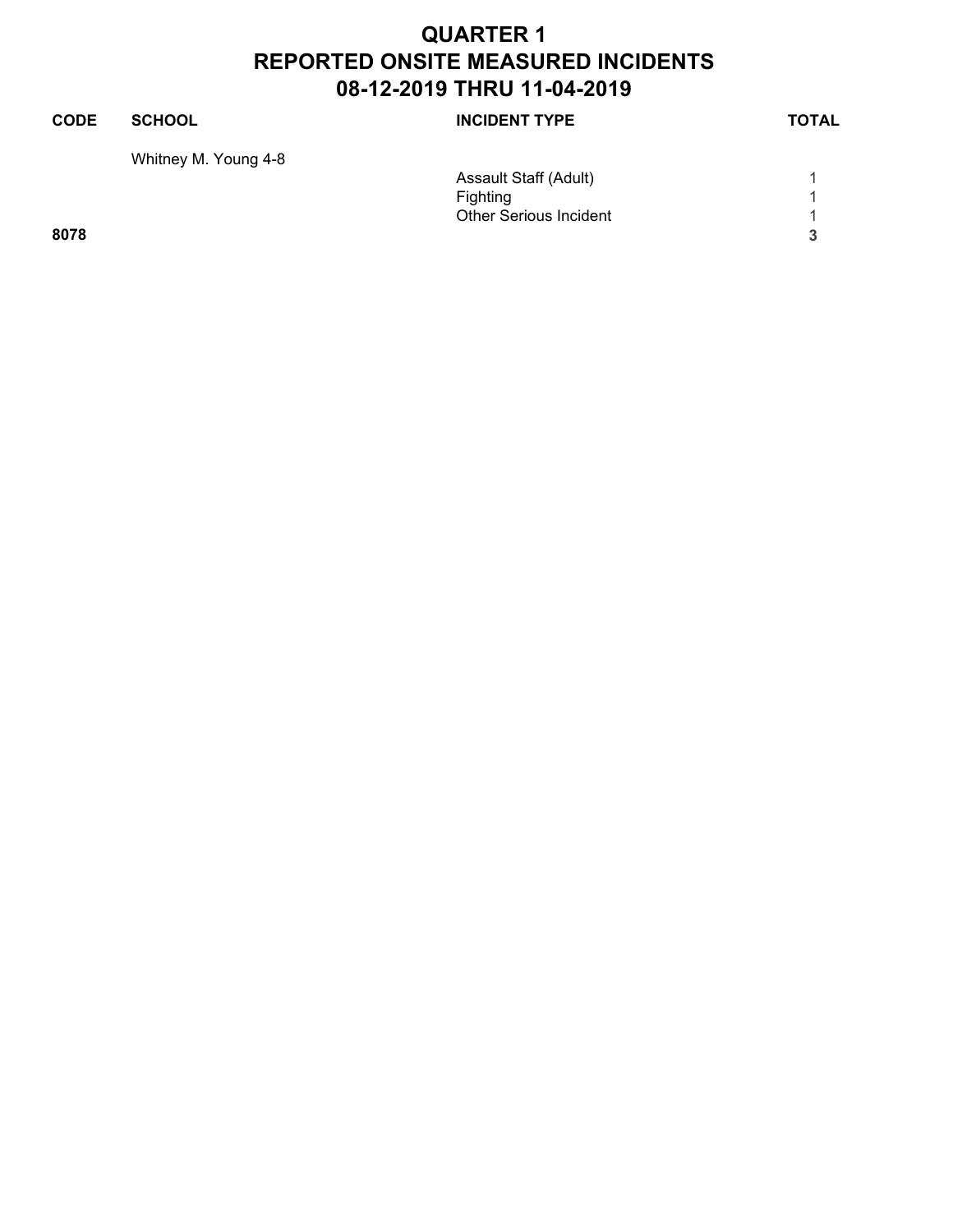| <b>CODE</b> | <b>SCHOOL</b> | <b>INCIDENT TYPE</b>                  | <b>TOTAL</b> |
|-------------|---------------|---------------------------------------|--------------|
|             | Wilbur Wright |                                       |              |
|             |               | <b>Assault Student</b>                |              |
|             |               | <b>Fighting</b>                       |              |
|             |               | <b>Other Serious Incident</b>         |              |
|             |               | Possession/Use of Scheduled Narcotics |              |
|             |               | Sexual Harassment                     |              |
|             |               | Sexual Imposition                     |              |
| 4616        |               |                                       | 6            |
|             |               |                                       |              |
|             |               |                                       |              |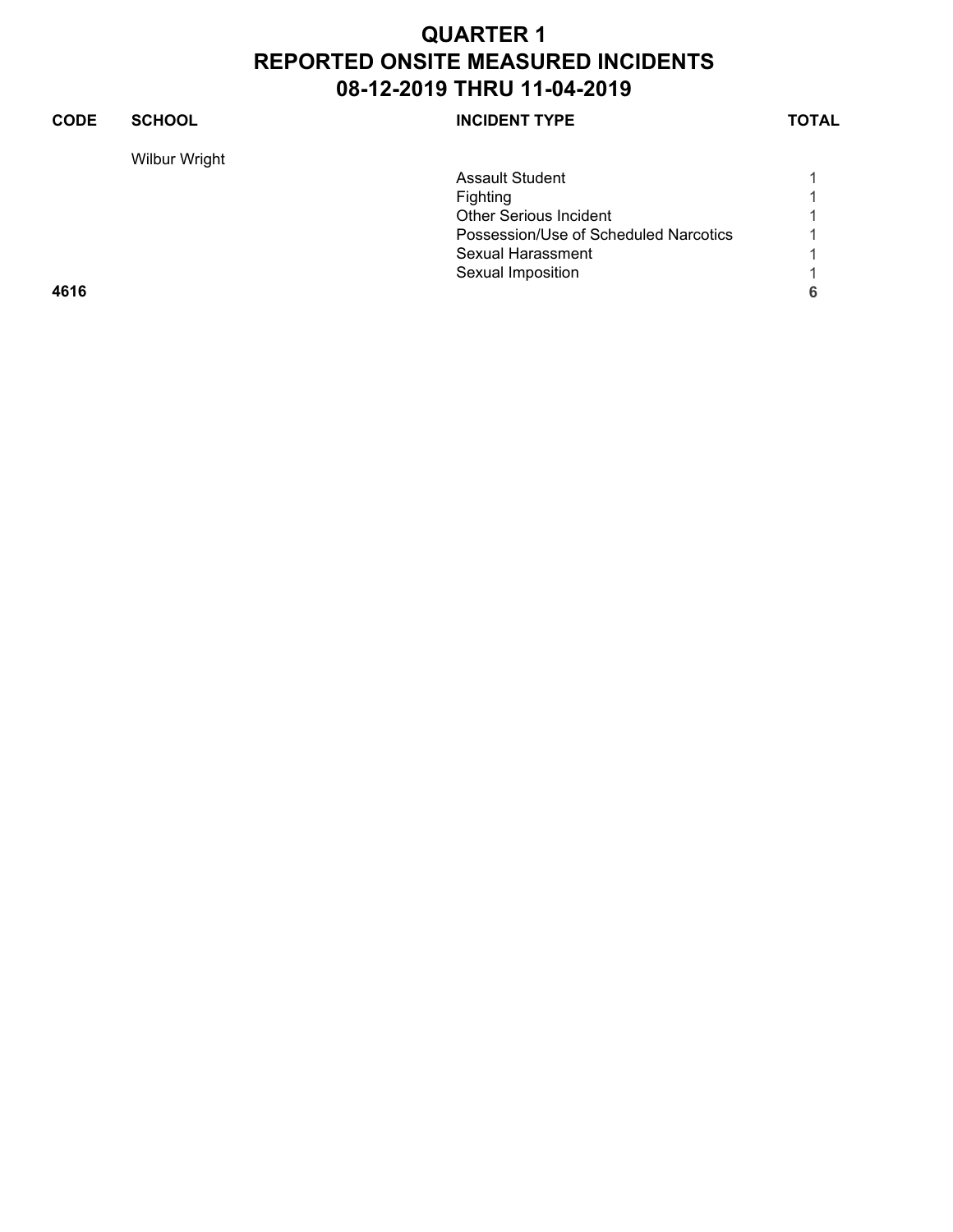#### **CODE SCHOOL SCHOOL INCIDENT TYPE TOTAL** William Cullen Bryant Assault Student 5 Other Serious Incident 1<br>Possession of Knife 1 Possession of Knife Possession of Other Dangerous Weapon 1 **3622 8**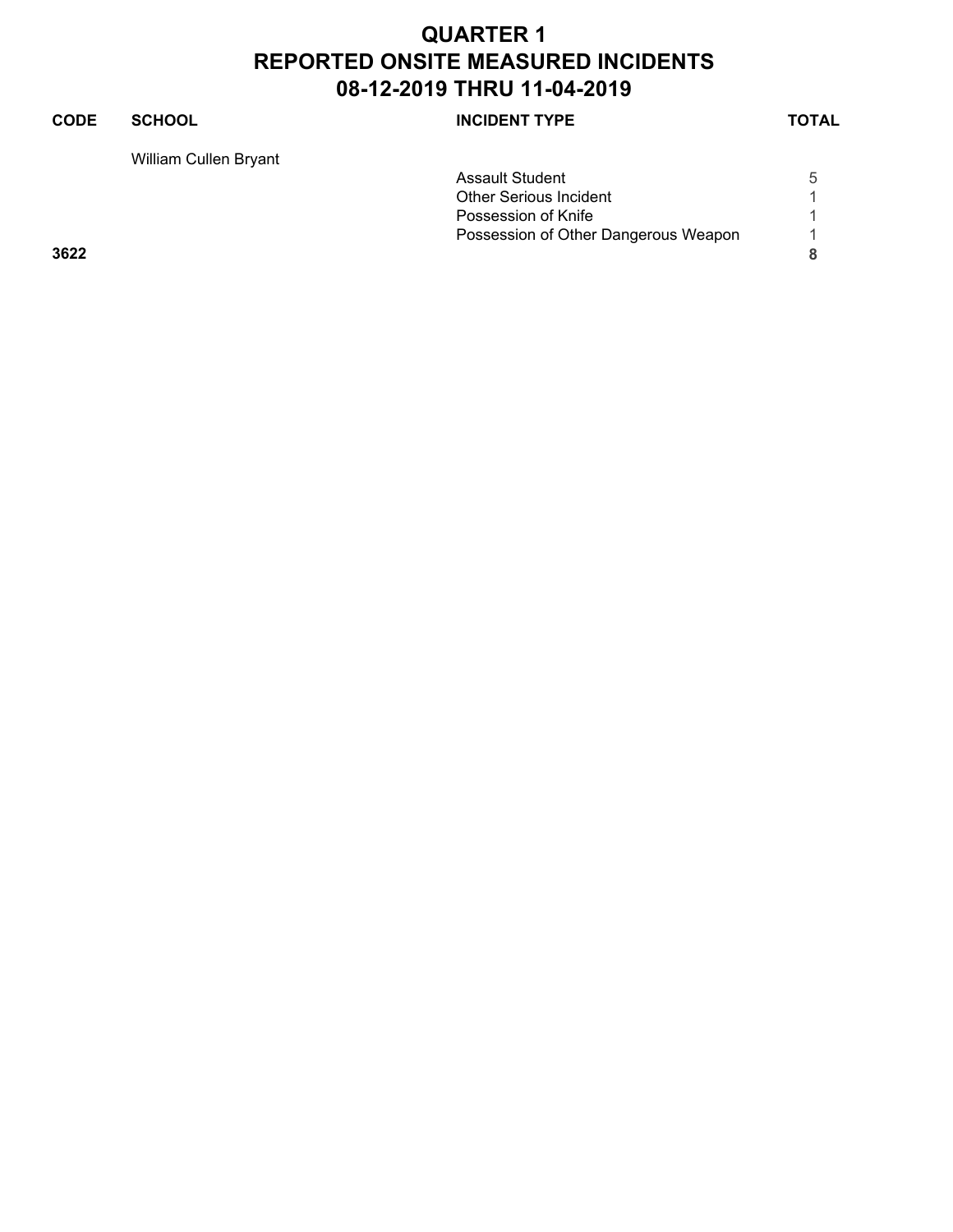| <b>CODE</b> | <b>SCHOOL</b>                | <b>INCIDENT TYPE</b>          | <b>TOTAL</b> |
|-------------|------------------------------|-------------------------------|--------------|
|             | <b>William Rainey Harper</b> |                               |              |
|             |                              | Assault Student               |              |
|             |                              | <b>Other Serious Incident</b> |              |
| 3621        |                              |                               | າ            |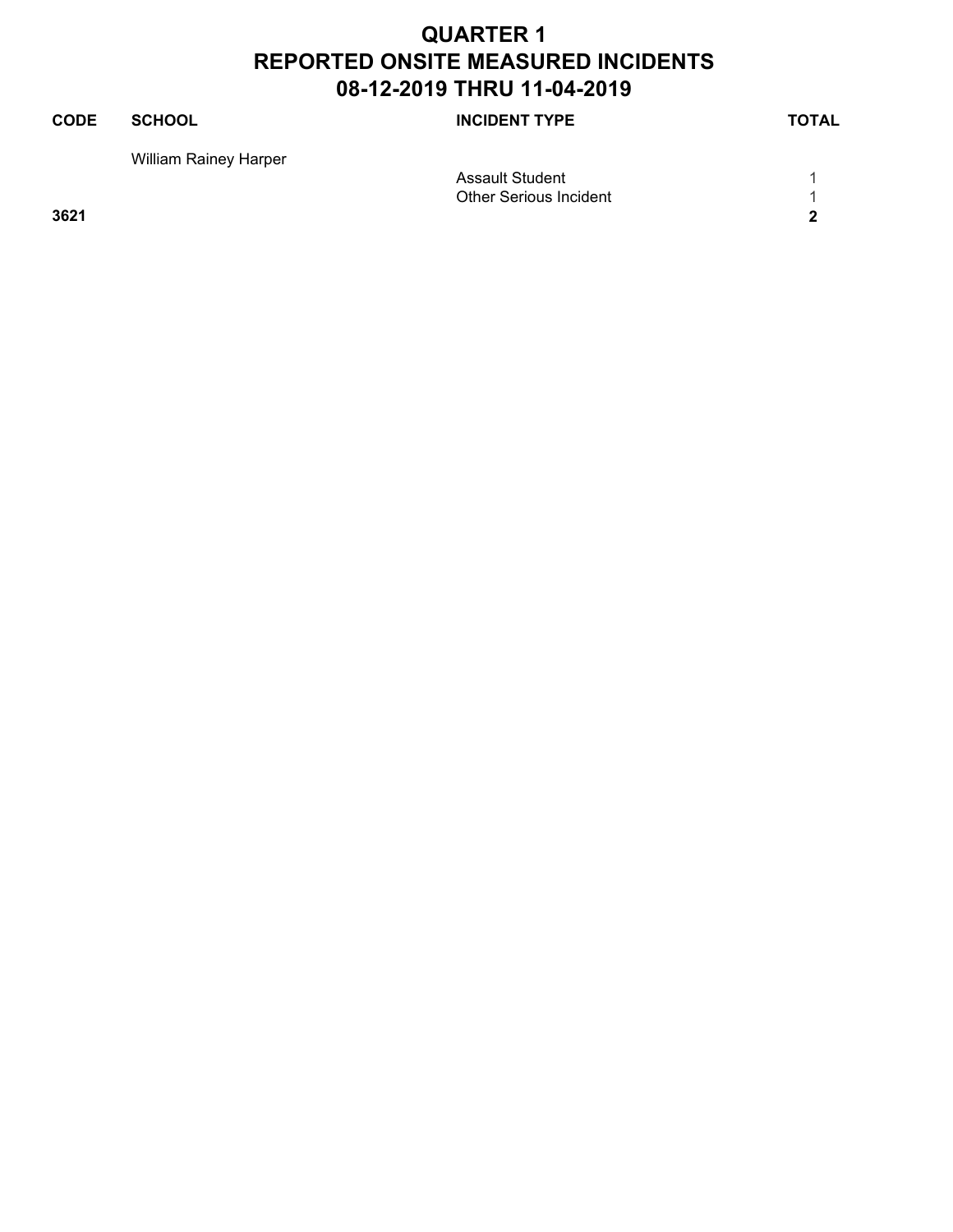| <b>CODE</b> | <b>SCHOOL</b> | <b>INCIDENT TYPE</b>            | <b>TOTAL</b> |
|-------------|---------------|---------------------------------|--------------|
|             | Willow        |                                 |              |
|             |               | Assault Staff (Adult)           |              |
|             |               | <b>Assault Student</b>          | 2            |
|             |               | Fighting                        |              |
|             |               | <b>Other Criminal Activity</b>  |              |
|             |               | <b>Other Serious Incident</b>   |              |
|             |               | Theft of CMSD Computer Property |              |
| 3605        |               |                                 |              |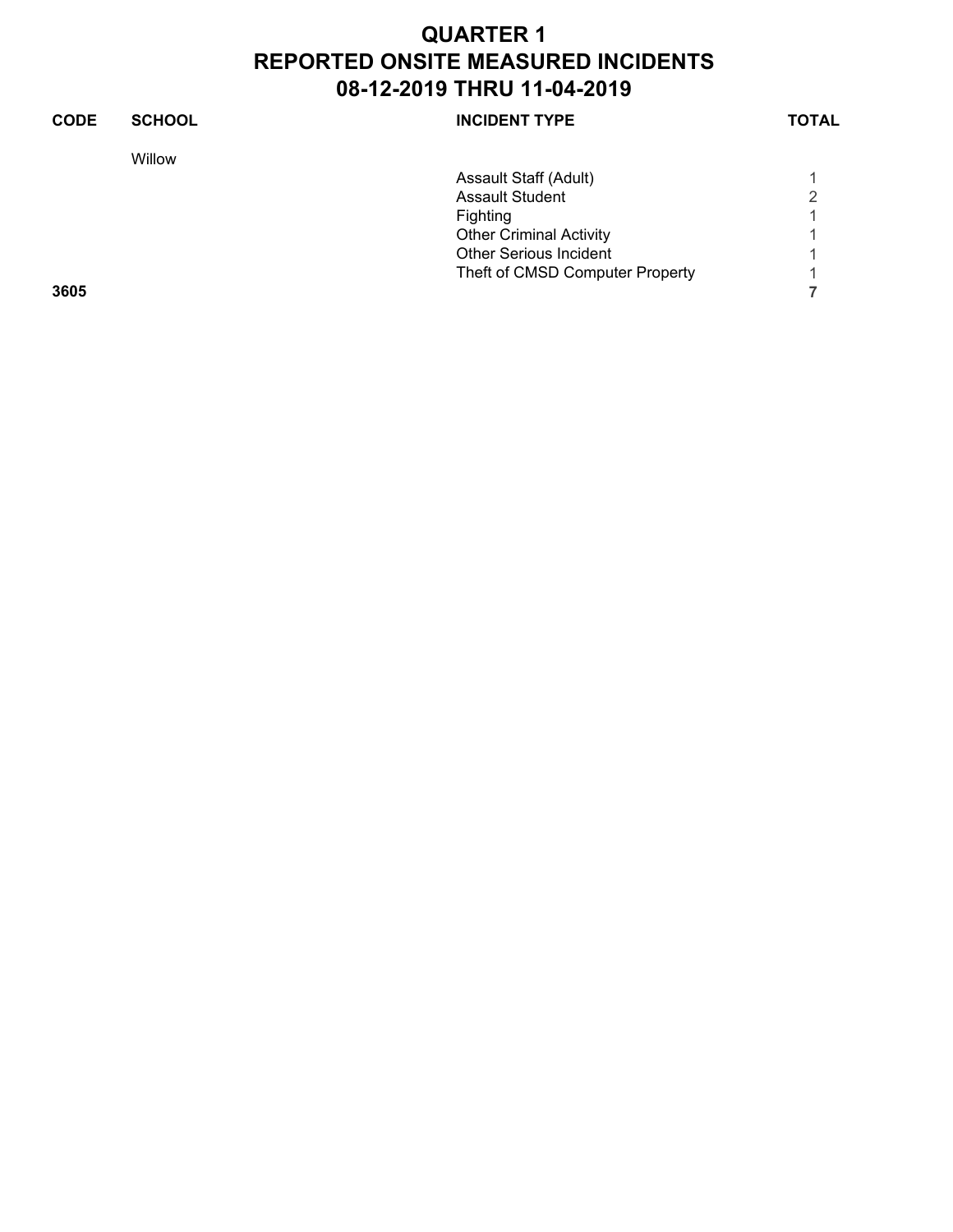| <b>CODE</b> | <b>SCHOOL</b> | <b>INCIDENT TYPE</b>          | <b>TOTAL</b> |
|-------------|---------------|-------------------------------|--------------|
|             | Willson       |                               |              |
|             |               | Assault Teacher               |              |
|             |               | <b>Other Serious Incident</b> | っ            |
| 4624        |               |                               | 3            |